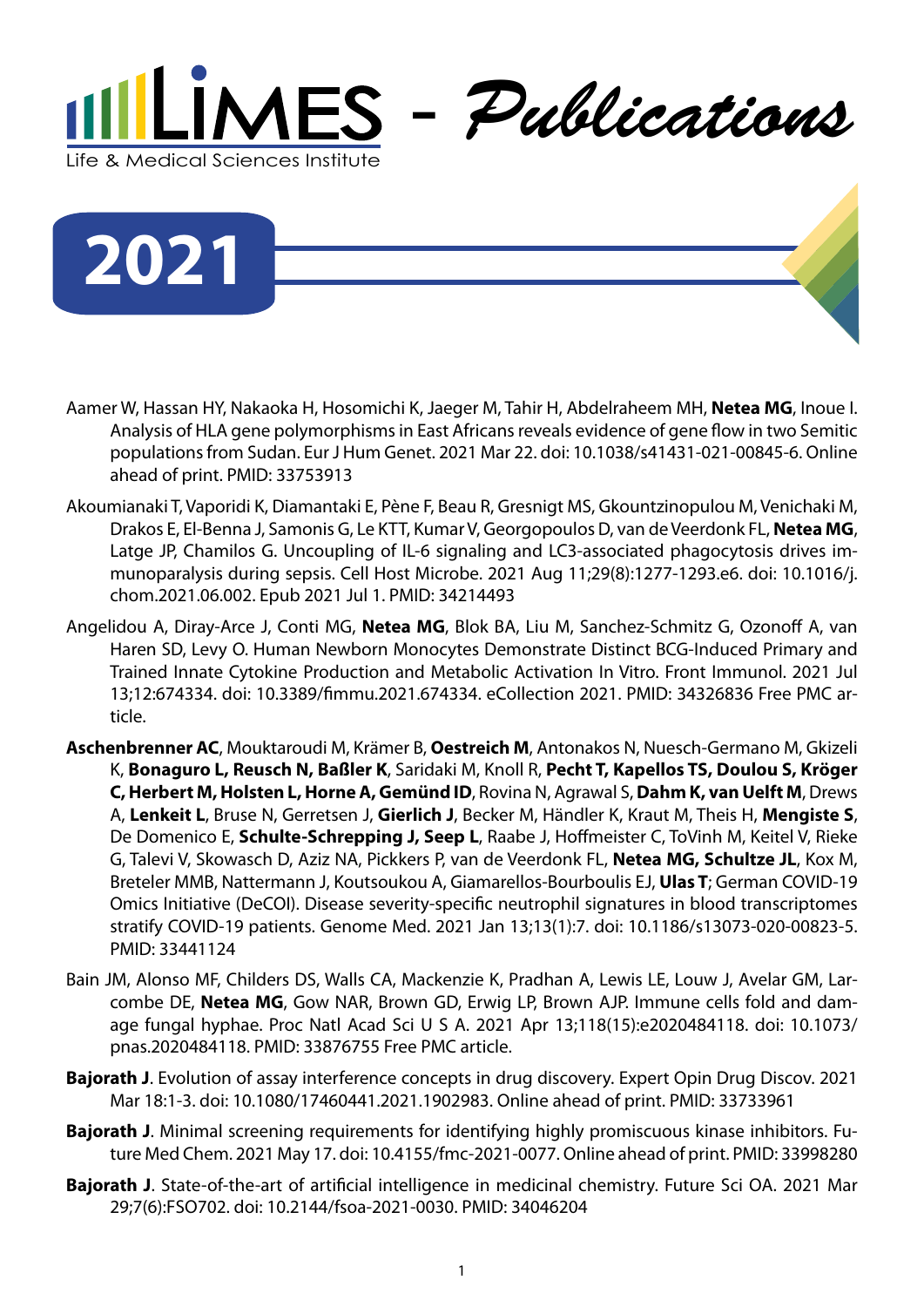- **Bajorath J**. Comprehensive analysis of R-groups in medicinal chemistry. Future Med Chem. 2022 Jan;14(1):5-7. doi: 10.4155/fmc-2021-0250. Epub 2021 Oct 21. PMID: 34672719 No abstract available.
- Baltruschat L, Prisco L, Ranft P, Lauritzen JS, Fiala A, Bock DD, **Tavosanis G**. Circuit reorganization in the Drosophila mushroom body calyx accompanies memory consolidation. Cell Rep. 2021 Mar 16;34(11):108871. doi: 10.1016/j.celrep.2021.108871. PMID: 33730583
- Batool S, Bin-T-Abid D, Batool H, Shahid S, Saleem M, Khan AU, **Hamid A**, Mahmood MS, Ashraf NM. Development of multi-epitope vaccine constructs for non-small cell lung cancer (NSCLC) against USA human leukocyte antigen background: an immunoinformatic approach toward future vaccine designing. Expert Opin Biol Ther. 2021 Nov;21(11):1525-1533. doi: 10.1080/14712598.2021.1981285. Epub 2021 Sep 29. PMID: 34547976
- Beckert V, Rassmann S, **Kayvanjoo AH**, Klausen C, **Bonaguro L**, Botermann DS, Krause M, Moreth K, Spielmann N, da Silva-Buttkus P, Fuchs H, Gailus-Durner V, de Angelis MH, **Händler K**, **Ulas T, Aschenbrenner AC, Mass E**, Wachten D. Creld1 regulates myocardial development and function. J Mol Cell Cardiol. 2021 Mar 24;156:45-56. doi: 10.1016/j.yjmcc.2021.03.008. Online ahead of print. PMID: 33773996
- **Bejarano DA, Schlitzer A**. Breathing more breadth into COVID-19 T cell responses. Med (N Y). 2021 Sep 10;2(9):999-1001. doi: 10.1016/j.medj.2021.08.009. PMID: 34522907 Free PMC article.
- Bekkering S, Domínguez-Andrés J, Joosten LAB, Riksen NP, **Netea MG**. Trained Immunity: Reprogramming Innate Immunity in Health and Disease. Annu Rev Immunol. 2021 Apr 26;39:667-693. doi: 10.1146/annurev-immunol-102119-073855. Epub 2021 Feb 26. PMID: 33637018
- Berendsen MLT, Smits J, **Netea MG**, van der Ven A. In response to the Letter to the Editor by Ould Setti and Ould Setti RE: 'Non-specific Effects of vaccines and stunting: Timing May Be Essential'. EBioMedicine. 2021 Nov;73:103606. doi: 10.1016/j.ebiom.2021.103606. Epub 2021 Oct 19. PMID: 34678612 Free PMC article. No abstract available.
- Bethlehem L, **van Echten-Deckert G**. Ectoines as novel anti-inflammatory and tissue protective lead compounds with special focus on inflammatory bowel disease and lung inflammation. Pharmacol Res. 2021 Feb;164:105389. doi: 10.1016/j.phrs.2020.105389. Epub 2020 Dec 19. PMID: 33352226 Review.
- **Blank N, Mayer M, Mass E.** The development and physiological and pathophysiological functions of resident macrophages and glial cells. Adv Immunol. 2021;151:1-47. doi: 10.1016/bs.ai.2021.08.001. Epub 2021 Oct 4. PMID: 34656287
- **Blaschke T, Feldmann C, Bajorath J**. Prediction of Promiscuity Cliffs Using Machine Learning. Mol Inform. 2021 Jan;40(1):e2000196. doi: 10.1002/minf.202000196. Epub 2020 Sep 29. PMID: 32881355
- **Blaschke T, Bajorath J.** Compound dataset and custom code for deep generative multi-target compound design. Future Sci OA. 2021 Apr 30;7(6):FSO715. doi: 10.2144/fsoa-2021-0033. PMID: 34046209 Free PMC article.
- **Blaschke T, Bajorath J.** Fine-tuning of a generative neural network for designing multi-target compounds. J Comput Aided Mol Des. 2021 May 28. doi: 10.1007/s10822-021-00392-8. Online ahead of print. PMID: 34046745
- Boahen CK, Joosten LAB, **Netea MG**, Kumar V. Conceptualization of population-specific human functional immune-genomics projects to identify factors that contribute to variability in immune and infectious diseases. Heliyon. 2021 Apr 13;7(4):e06755. doi: 10.1016/j.heliyon.2021.e06755. eCollection 2021 Apr. PMID: 33912719 Free PMC article. Review.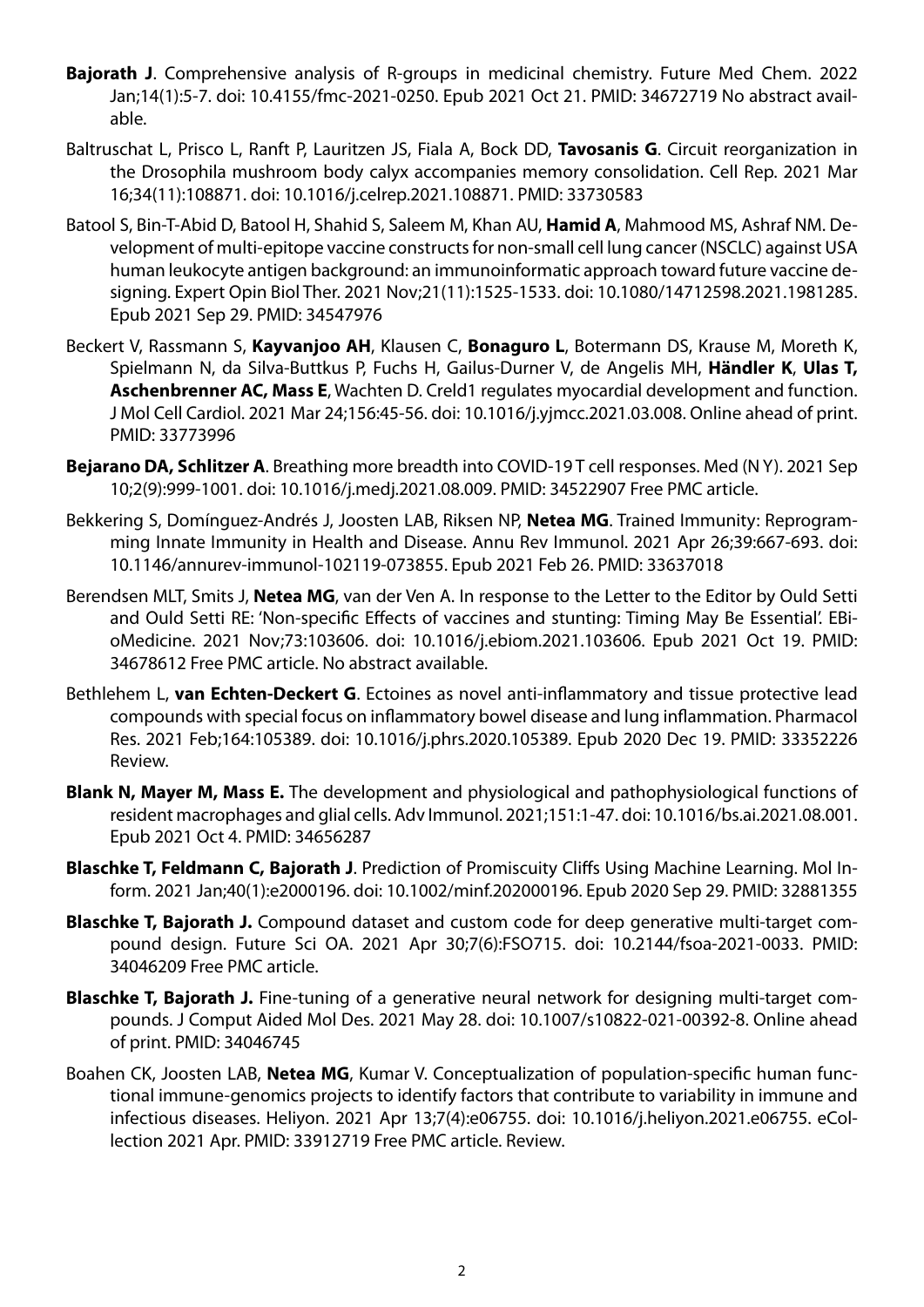- Bourgeois R, Girard A, Perrot N, Guertin J, Mitchell PL, Couture C, Gotti C, Bourassa S, Poggio P, **Mass E**, Capoulade R, Scipione CA, Després AA, Couture P, Droit A, Pibarot P, Boffa MB, Thériault S, Koschinsky ML, Mathieu P, Arsenault BJ. A Comparative Analysis of the Lipoprotein(a) and Low-Density Lipoprotein Proteomic Profiles Combining Mass Spectrometry and Mendelian Randomization. CJC Open. 2020 Dec 3;3(4):450-459. doi: 10.1016/j.cjco.2020.11.019. eCollection 2021 Apr. PMID: 34027348
- Brand T, van den Munckhof ICL, van der Graaf M, Schraa K, Dekker HM, Joosten LAB, **Netea MG**, Riksen NP, de Graaf J, Rutten JHW. Superficial vs Deep Subcutaneous Adipose Tissue: Sex-Specific Associations With Hepatic Steatosis and Metabolic Traits. J Clin Endocrinol Metab. 2021 Sep 27;106(10):e3881-e3889. doi: 10.1210/clinem/dgab426. PMID: 34137897
- **Breiden B, Sandhoff K**. Acid Sphingomyelinase, a Lysosomal and Secretory Phospholipase C, Is Key for Cellular Phospholipid Catabolism. Int J Mol Sci. 2021 Aug 20;22(16):9001. doi: 10.3390/ ijms22169001. PMID: 34445706 Free PMC article. Review.
- **Breiden B, Sandhoff K**. Corrigendum to: Emerging mechanisms of drug-induced phospholipidosis. Biol Chem. 2021 Oct 27;403(2):251. doi: 10.1515/hsz-2021-0383. PMID: 34706402 No abstract available.
- Brouwer MAE, Jones-Warner W, Rahman S, Kerstholt M, Ferreira AV, Oosting M, Hooiveld GJ, **Netea MG**, Joosten LAB. B. burgdorferi sensu lato-induced inhibition of antigen presentation is mediated by RIP1 signaling resulting in impaired functional T cell responses towards Candida albicans. Ticks Tick Borne Dis. 2021 Mar;12(2):101611. doi: 10.1016/j.ttbdis.2020.101611. Epub 2020 Nov 23. PMID: 33360386
- Bruno M, Dewi IMW, Matzaraki V, Ter Horst R, Pekmezovic M, Rösler B, Groh L, Röring RJ, Kumar V, Li Y, Carvalho A, **Netea MG**, Latgé JP, Gresnigt MS, van de Veerdonk FL. Comparative host transcriptome in response to pathogenic fungi identifies common and species-specific transcriptional antifungal host response pathways. Comput Struct Biotechnol J. 2020 Dec 26;19:647-663. doi: 10.1016/j. csbj.2020.12.036. eCollection 2021. PMID: 33510868
- Bruno M, Horst R, Pekmezovic M, Kumar V, Li Y, **Netea MG**, Latgé JP, Gresnigt MS, van de Veerdonk FL. Data of common and species-specific transcriptional host responses to pathogenic fungi. Data Brief. 2021 Mar 4;35:106928. doi: 10.1016/j.dib.2021.106928. eCollection 2021 Apr. PMID: 33850980
- Bruno M, Matzaraki V, van de Veerdonk FL, Kumar V, **Netea MG**. Challenges and opportunities to understanding genetics of fungal diseases: towards a functional genomics approach. Infect Immun. 2021 May 24:IAI.00005-21. doi: 10.1128/IAI.00005-21. Online ahead of print. PMID: 34031131 Review.
- Cavalli G, Tengesdal IW, Gresnigt M, Nemkov T, Arts RJW, Domínguez-Andrés J, Molteni R, Stefanoni D, Cantoni E, Cassina L, Giugliano S, Schraa K, Mills TS, Pietras EM, Eisenmensser EZ, Dagna L, Boletta A, D'Alessandro A, Joosten LAB, Netea MG, Dinarello CA. The anti-inflammatory cytokine interleukin-37 is an inhibitor of trained immunity. Cell Rep. 2021 Apr 6;35(1):108955. doi: 10.1016/j. celrep.2021.108955. PMID: 33826894
- Chumakov K, Avidan MS, Benn CS, Bertozzi SM, Blatt L, Chang AY, Jamison DT, Khader SA, Kottilil S, **Netea MG**, Sparrow A, Gallo RC. Old vaccines for new infections: Exploiting innate immunity to control COVID-19 and prevent future pandemics. Proc Natl Acad Sci U S A. 2021 May 25;118(21):e2101718118. doi: 10.1073/pnas.2101718118. PMID: 34006644
- Chu X, Jaeger M, Beumer J, Bakker OB, Aguirre-Gamboa R, Oosting M, Smeekens SP, Moorlag S, Mourits VP, Koeken VACM, de Bree C, Jansen T, Mathews IT, Dao K, Najhawan M, Watrous JD, Joosten I, Sharma S, Koenen HJPM, Withoff S, Jonkers IH, Netea-Maier RT, Xavier RJ, Franke L, Xu CJ, Joosten LAB, Sanna S, Jain M, Kumar V, Clevers H, Wijmenga C, **Netea MG**, Li Y. Integration of metabolomics, genomics, and immune phenotypes reveals the causal roles of metabolites in disease. Genome Biol. 2021 Jul 6;22(1):198. doi: 10.1186/s13059-021-02413-z. PMID: 34229738 Free PMC article.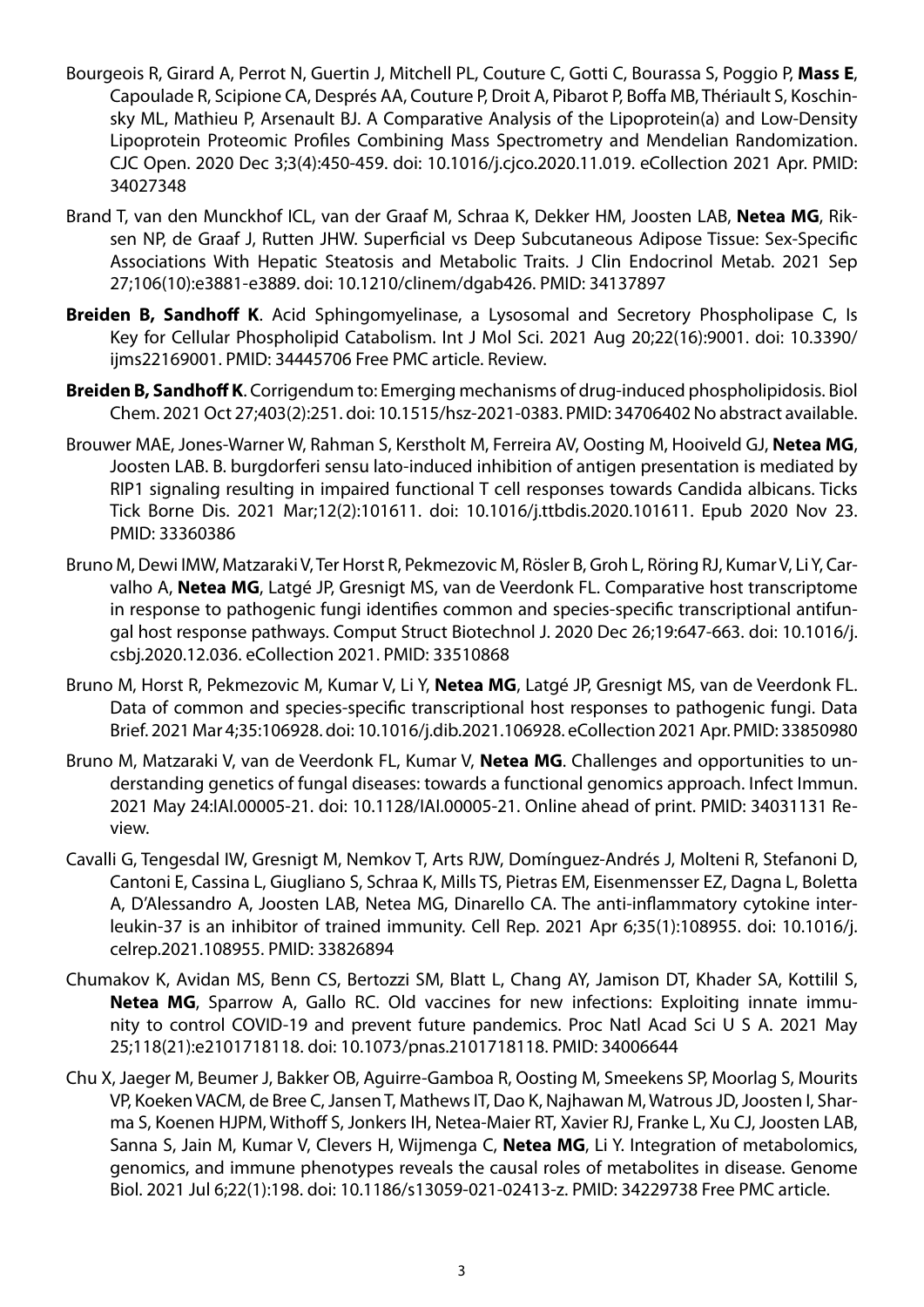- Cox N, Crozet L, Holtman IR, Loyher PL, Lazarov T, White JB, **Mass E**, Stanley ER, Elemento O, Glass CK, Geissmann F. Diet-regulated production of PDGFcc by macrophages controls energy storage. Science. 2021 Jul 2;373(6550):eabe9383. doi: 10.1126/science.abe9383. PMID: 34210853
- Das S, Marin ND, Esaulova E, Ahmed M, Swain A, Rosa BA, Mitreva M, Rangel-Moreno J, **Netea MG**, Barreiro LB, Divangahi M, Artyomov MN, Kaushal D, Khader SA. Lung Epithelial Signaling Mediates Early Vaccine-Induced CD4+ T Cell Activation and Mycobacterium tuberculosis Control. mBio. 2021 Aug 31;12(4):e0146821. doi: 10.1128/mBio.01468-21. Epub 2021 Jul 13. PMID: 34253059 Free PMC article.
- Davidson L, van den Reek JMPA, Bruno M, van Hunsel F, Herings RMC, Matzaraki V, Boahen CK, Kumar V, Groenewoud HMM, van de Veerdonk FL, **Netea MG**, de Jong EMGJ, Kullberg BJ. Risk of candidiasis associated with interleukin-17 inhibitors: A real-world observational study of multiple independent sources. Lancet Reg Health Eur. 2021 Nov 22;13:100266. doi: 10.1016/j.lanepe.2021.100266. eCollection 2022 Feb. PMID: 34950923 Free PMC article.
- De Filippis C, Napoli B, Rigon L, Guarato G, **Bauer R**, Tomanin R, Orso G. Drosophila D-idua Reduction Mimics Mucopolysaccharidosis Type I Disease-Related Phenotypes. Cells. 2021 Dec 31;11(1):129. doi: 10.3390/cells11010129. PMID: 35011691 Free PMC article.
- de Graaf DM, Teufel LU, van de Veerdonk FL, Joosten LAB, **Netea MG**, Dinarello CA, Arts RJW. IL-38 prevents induction of trained immunity by inhibition of mTOR signaling. J Leukoc Biol. 2021 Nov;110(5):907-915. doi: 10.1002/JLB.3A0220-143RRR. Epub 2021 Feb 23. PMID: 33620105 Free PMC article.
- Debisarun PA, Gössling KL, Bulut O, Kilic G, Zoodsma M, Liu Z, Oldenburg M, Rüchel N, Zhang B, Xu CJ, Struycken P, Koeken VACM, Domínguez-Andrés J, Moorlag SJCFM, Taks E, Ostermann PN, Müller L, Schaal H, Adams O, Borkhardt A, Ten Oever J, van Crevel R, Li Y, **Netea MG**. Induction of trained immunity by influenza vaccination - impact on COVID-19. PLoS Pathog. 2021 Oct 25;17(10):e1009928. doi: 10.1371/journal.ppat.1009928. eCollection 2021 Oct. PMID: 34695164 Free PMC article.
- Dewi IM, Janssen NA, Rosati D, Bruno M, **Netea MG**, Brüggemann RJ, Verweij PE, van de Veerdonk FL. Invasive pulmonary aspergillosis associated with viral pneumonitis. Curr Opin Microbiol. 2021 Aug;62:21-27. doi: 10.1016/j.mib.2021.04.006. Epub 2021 May 23. PMID: 34034082 Review.
- DiNardo AR, **Netea MG**, Musher DM. Postinfectious Epigenetic Immune Modifications A Double-Edged Sword. N Engl J Med. 2021 Jan 21;384(3):261-270. doi: 10.1056/NEJMra2028358. PMID: 33471978
- Divangahi M, Aaby P, Khader SA, Barreiro LB, Bekkering S, Chavakis T, van Crevel R, Curtis N, DiNardo AR, Dominguez-Andres J, Duivenwoorden R, Fanucchi S, Fayad Z, Fuchs E, Hamon M, Jeffrey KL, Khan N, Joosten LAB, Kaufmann E, Latz E, Matarese G, van der Meer JWM, Mhlanga M, Moorlag SJCFM, Mulder WJM, Naik S, Novakovic B, O'Neill L, Ochando J, Ozato K, Riksen NP, Sauerwein R, Sherwood ER, **Schlitzer A, Schultze JL**, Sieweke MH, Benn CS, Stunnenberg H, Sun J, van de Veerdonk FL, Weis S, Williams DL, Xavier R, **Netea MG**. Trained immunity, tolerance, priming and differentiation: distinct immunological processes. Nat Immunol. 2021 Jan;22(1):2-6. doi: 10.1038/s41590-020- 00845-6. PMID: 33293712 No abstract available.
- Divangahi M, Aaby P, Khader SA, Barreiro LB, Bekkering S, Chavakis T, van Crevel R, Curtis N, DiNardo AR, Dominguez-Andres J, Duivenvoorden R, Fanucchi S, Fayad Z, Fuchs E, Hamon M, Jeffrey KL, Khan N, Joosten LAB, Kaufmann E, Latz E, Matarese G, van der Meer JWM, Mhlanga M, Moorlag SJCFM, Mulder WJM, Naik S, Novakovic B, O'Neill L, Ochando J, Ozato K, Riksen NP, Sauerwein R, Sherwood ER, **Schlitzer A, Schultze JL**, Sieweke MH, Benn CS, Stunnenberg H, Sun J, van de Veerdonk FL, Weis S, Williams DL, Xavier R, **Netea MG**. Author Correction: Trained immunity, tolerance, priming and differentiation: distinct immunological processes. Nat Immunol. 2021 May 20. doi: 10.1038/ s41590-021-00960-y. Online ahead of print. PMID: 34017127 No abstract available.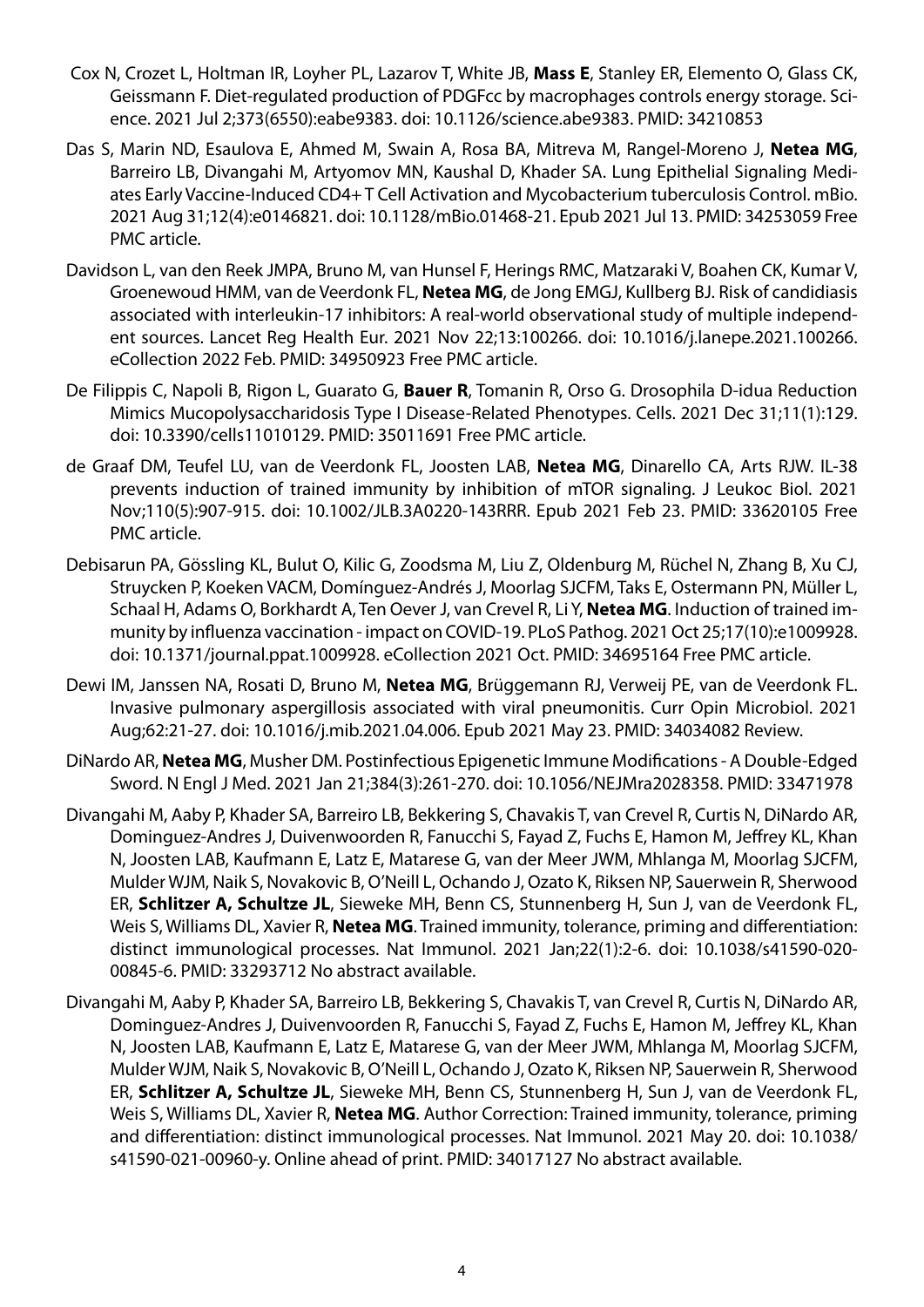- Domínguez-Andrés J, Arts RJW, Bekkering S, Bahrar H, Blok BA, de Bree LCJ, Bruno M, Bulut Ö, Debisarun PA, Dijkstra H, Cristina Dos Santos J, Ferreira AV, Flores-Gomez D, Groh LA, Grondman I, Helder L, Jacobs C, Jacobs L, Jansen T, Kilic G, Klück V, Koeken VACM, Lemmers H, Moorlag SJCFM, Mourits VP, van Puffelen JH, Rabold K, Röring RJ, Rosati D, Tercan H, van Tuijl J, Quintin J, van Crevel R, Riksen NP, Joosten LAB, **Netea MG**. In vitro induction of trained immunity in adherent human monocytes. STAR Protoc. 2021 Feb 24;2(1):100365. doi: 10.1016/j.xpro.2021.100365. eCollection 2021 Mar 19. PMID: 33718890
- Domínguez-Andrés J, Kuijpers Y, Bakker OB, Jaeger M, Xu CJ, Van der Meer JW, Jakobsson M, Bertranpetit J, Joosten LA, Li Y, **Netea MG**. Evolution of cytokine production capacity in ancient and modern European populations. Elife. 2021 Sep 7;10:e64971. doi: 10.7554/eLife.64971. PMID: 34488939 Free PMC article.
- Edgar L, Akbar N, Braithwaite AT, Krausgruber T, Gallart-Ayala H, Bailey J, Corbin AL, Khoyratty TE, Chai JT, Alkhalil M, Rendeiro AF, Ziberna K, Arya R, Cahill TJ, Bock C, Laurencikiene J, Crabtree MJ, Lemieux ME, Riksen NP, **Netea MG**, Wheelock CE, Channon KM, Rydén M, Udalova IA, Carnicer R, Choudhury RP. Hyperglycemia Induces Trained Immunity in Macrophages and Their Precursors and Promotes Atherosclerosis. Circulation. 2021 Sep 21;144(12):961-982. doi: 10.1161/CIRCULA-TIONAHA.120.046464. Epub 2021 Jul 13. PMID: 34255973 Free PMC article.
- **Embgenbroich M**, van der Zande HJP, Hussaarts L, **Schulte-Schrepping J**, Pelgrom LR, García-Tardón N, **Schlautmann L, Stoetzel I**, Händler K, Lambooij JM, Zawistowska-Deniziak A, Hoving L, de Ruiter K, Wijngaarden M, Pijl H, Willems van Dijk K, Everts B, van Harmelen V, Yazdanbakhsh M, **Schultze JL**, Guigas B, **Burgdorf S**. Soluble mannose receptor induces proinflammatory macrophage activation and metaflammation. Proc Natl Acad Sci U S A. 2021 Aug 3;118(31):e2103304118. doi: 10.1073/pnas.2103304118. PMID: 34326259
- Enderes J, Mallesh S, Schneider R, Hupa KJ, Lysson M, Schneiker B, Händler K, **Schlotmann B, Günther P, Schultze JL**, Kalff JC, Wehner S. A Population of Radio-Resistant Macrophages in the Deep Myenteric Plexus Contributes to Postoperative Ileus Via Toll-Like Receptor 3 Signaling. Front Immunol. 2021 Jan 13;11:581111. doi: 10.3389/fimmu.2020.581111. eCollection 2020. PMID: 33519804
- **Edwards-Faret G**, González-Pinto K, Cebrián-Silla A, Peñailillo J, García-Verdugo JM, Larraín J. Cellular response to spinal cord injury in regenerative and non-regenerative stages in Xenopus laevis. Neural Dev. 2021 Feb 2;16(1):2. doi: 10.1186/s13064-021-00152-2. PMID: 33526076
- **Erazo AB**, Wang N, Standke L**, Semeniuk AD, Fülle L, Cengiz SC, Thiem M, Weighardt H**, Strugnell RA, **Förster I**. CCL17-expressing dendritic cells in the intestine are preferentially infected by Salmonella but CCL17 plays a redundant role in systemic dissemination. Immun Inflamm Dis. 2021 Sep;9(3):891-904. doi: 10.1002/iid3.445. Epub 2021 May 4. PMID: 33945673 Free PMC article.
- Fanucchi S, Domínguez-Andrés J, Joosten LAB, **Netea MG**, Mhlanga MM. The Intersection of Epigenetics and Metabolism in Trained Immunity. Immunity. 2021 Jan 12;54(1):32-43. doi: 10.1016/j.immuni.2020.10.011. Epub 2020 Nov 20. PMID: 33220235 Review.
- **Faßbender S**, Sondenheimer K, Majora M, Schindler J, **Opitz FV**, Pollet M, Haarmann-Stemmann T, Krutmann J, **Weighardt H**. Keratinocytes Counteract UVB-Induced Immunosuppression in Mice Via HIF-1a Signaling. J Invest Dermatol. 2021 Sep 24:S0022-202X(21)02217-X. doi: 10.1016/j. jid.2021.07.185. Online ahead of print. PMID: 34571000
- **Feldmann C, Bajorath J**. Machine learning reveals that structural features distinguishing promiscuous and non-promiscuous compounds depend on target combinations. Sci Rep. 2021 Apr 12;11(1):7863. doi: 10.1038/s41598-021-87042-z. PMID: 33846469 Free PMC article.
- **Feldmann C, Yonchev D, Bajorath J**. Structured data sets of compounds with multi-target and corresponding single-target activity from biological assays. Future Sci OA. 2021 Mar 11;7(5):FSO685. doi: 10.2144/fsoa-2020-0209. PMID: 34046190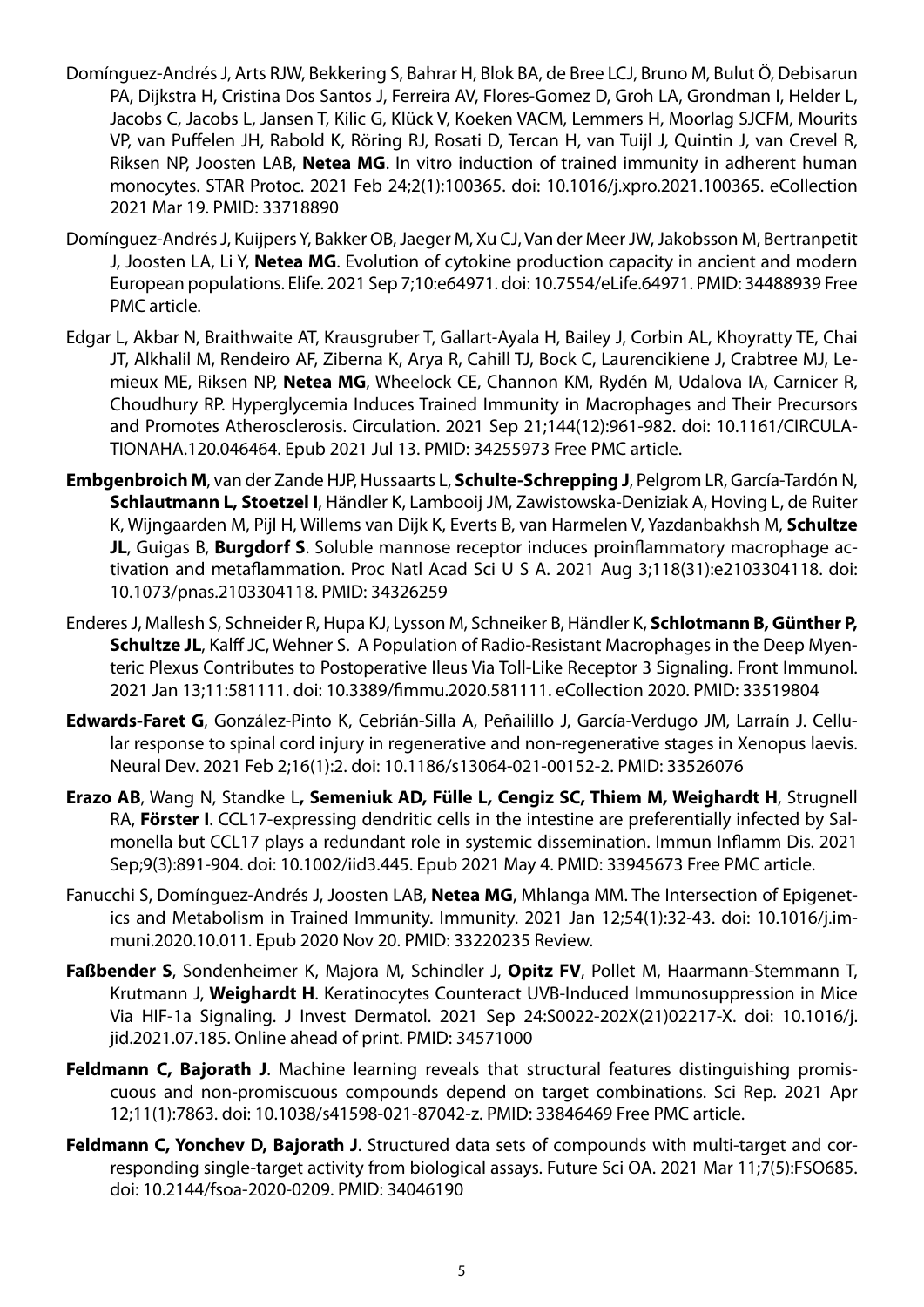- **Feldmann C, Philipps M, Bajorath J**. Explainable machine learning predictions of dual-target compounds reveal characteristic structural features. Sci Rep. 2021 Nov 3;11(1):21594. doi: 10.1038/ s41598-021-01099-4. PMID: 34732806 Free PMC article.
- Ferreira AV, Koeken VACM, Matzaraki V, Kostidis S, Alarcon-Barrera JC, de Bree LCJ, Moorlag SJCFM, Mourits VP, Novakovic B, Giera MA, **Netea MG**, Domínguez-Andrés J. Glutathione Metabolism Contributes to the Induction of Trained Immunity. Cells. 2021 Apr 21;10(5):971. doi: 10.3390/cells10050971. PMID: 33919212 Free PMC article.
- Ferreira AV, Uijen RF, Bulut O, de Jonge MI, Domínguez-Andrés J, **Netea MG**. Limited role of the spleen in a mouse model of trained immunity: Impact on neutrophilia. J Leukoc Biol. 2022 Jan;111(1):9-17. doi: 10.1002/JLB.4HI0221-106RR. Epub 2021 Oct 1. PMID: 34596266
- Frishberg A, van den Munckhof I, Ter Horst R, Schraa K, Joosten LA, Rutten JH, Iancu AC, Dregoesc IM, Tigu BA, **Netea MG**, Riksen NP, Gat-Viks I. An integrative model of cardiometabolic traits identifies two types of metabolic syndrome. Elife. 2021 Jan 28;10:e61710. doi: 10.7554/eLife.61710. PMID: 33507147
- **Fujii W, Kapellos TS, Baßler K**, Händler K, **Holsten L, Knoll R, Warnat-Herresthal S, Oestreich M**, Hinkley ER, **Hasenauer J**, Pizarro C, **Thiele C, Aschenbrenner AC, Ulas T**, Skowasch D, **Schultze JL**. Alveolar macrophage transcriptomic profiling in COPD shows major lipid metabolism changes. ERJ Open Res. 2021 Sep 13;7(3):00915-2020. doi: 10.1183/23120541.00915-2020. eCollection 2021 Jul. PMID: 34527724 Free PMC article.
- **Galati S, Yonchev D, Rodríguez-Pérez R, Vogt M**, Tuccinardi T, **Bajorath J**. Predicting Isoform-Selective Carbonic Anhydrase Inhibitors via Machine Learning and Rationalizing Structural Features Important for Selectivity. ACS Omega. 2021 Jan 26;6(5):4080-4089. doi: 10.1021/acsomega.0c06153. eCollection 2021 Feb 9. PMID: 33585783
- Georg P, Astaburuaga-García R, **Bonaguro L**, Brumhard S, Michalick L, Lippert LJ, Kostevc T, Gäbel C, Schneider M, Streitz M, Demichev V, **Gemünd I**, Barone M, Tober-Lau P, Helbig ET, Hillus D, Petrov L, Stein J, Dey HP, Paclik D, Iwert C, Mülleder M, Aulakh SK, Djudjaj S, Bülow RD, Mei HE, Schulz AR, Thiel A, Hippenstiel S, Saliba AE, Eils R, Lehmann I, Mall MA, Stricker S, Röhmel J, Corman VM, Beule D, Wyler E, Landthaler M, Obermayer B, von Stillfried S, Boor P, Demir M, Wesselmann H, Suttorp N, Uhrig A, Müller-Redetzky H, Nattermann J, Kuebler WM, Meisel C, Ralser M, **Schultze JL, Aschenbrenner AC**, Thibeault C, Kurth F, Sander LE, Blüthgen N, Sawitzki B; PA-COVID-19 Study Group. Complement activation induces excessive T cell cytotoxicity in severe COVID-19. Cell. 2021 Dec 28:S0092-8674(21)01562-2. doi: 10.1016/j.cell.2021.12.040. Online ahead of print. PMID: 35032429 Free PMC article.
- Gerber JP, Russ J, Chandrasekar V, Offermann N, Lee HM, Spear S, Guzzi N, Maida S, Pattabiraman S, Zhang R, **Kayvanjoo AH**, Datta P, Kasturiarachchi J, Sposito T, Izotova N, Händler K, Adams PD, Marafioti T, Enver T, Wenzel J, Beyer M, **Mass E**, Bellodi C, **Schultze JL**, Capasso M, Nimmo R, Salomoni P. Aberrant chromatin landscape following loss of the H3.3 chaperone Daxx in haematopoietic precursors leads to Pu.1-mediated neutrophilia and inflammation. Nat Cell Biol. 2021 Dec;23(12):1224-1239. doi: 10.1038/s41556-021-00774-y. Epub 2021 Dec 7. PMID: 34876685
- Ginhoux F, Mildner A, Gautier EL, **Schlitzer A**, Jakubzick C, Varol C, Bain C, Guermonprez P. Editorial: Monocyte Heterogeneity and Function. Front Immunol. 2021 Jan 7;11:626725. doi: 10.3389/fimmu.2020.626725. eCollection 2020. PMID: 33488633 Free PMC article. No abstract available.
- Gonçalves SM, Antunes D, Leite L, Mercier T, Horst RT, Vieira J, Espada E, Pinho Vaz C, Branca R, Campilho F, Freitas F, Ligeiro D, Marques A, van de Veerdonk FL, Joosten LAB, Lagrou K, Maertens J, **Netea MG**, Lacerda JF, Campos A Jr, Cunha C, Carvalho A. Genetic Variation in PFKFB3 Impairs Antifungal Immunometabolic Responses and Predisposes to Invasive Pulmonary Aspergillosis. mBio. 2021 Jun 29;12(3):e0036921. doi: 10.1128/mBio.00369-21. Epub 2021 May 28. PMID: 34044589 Free PMC article.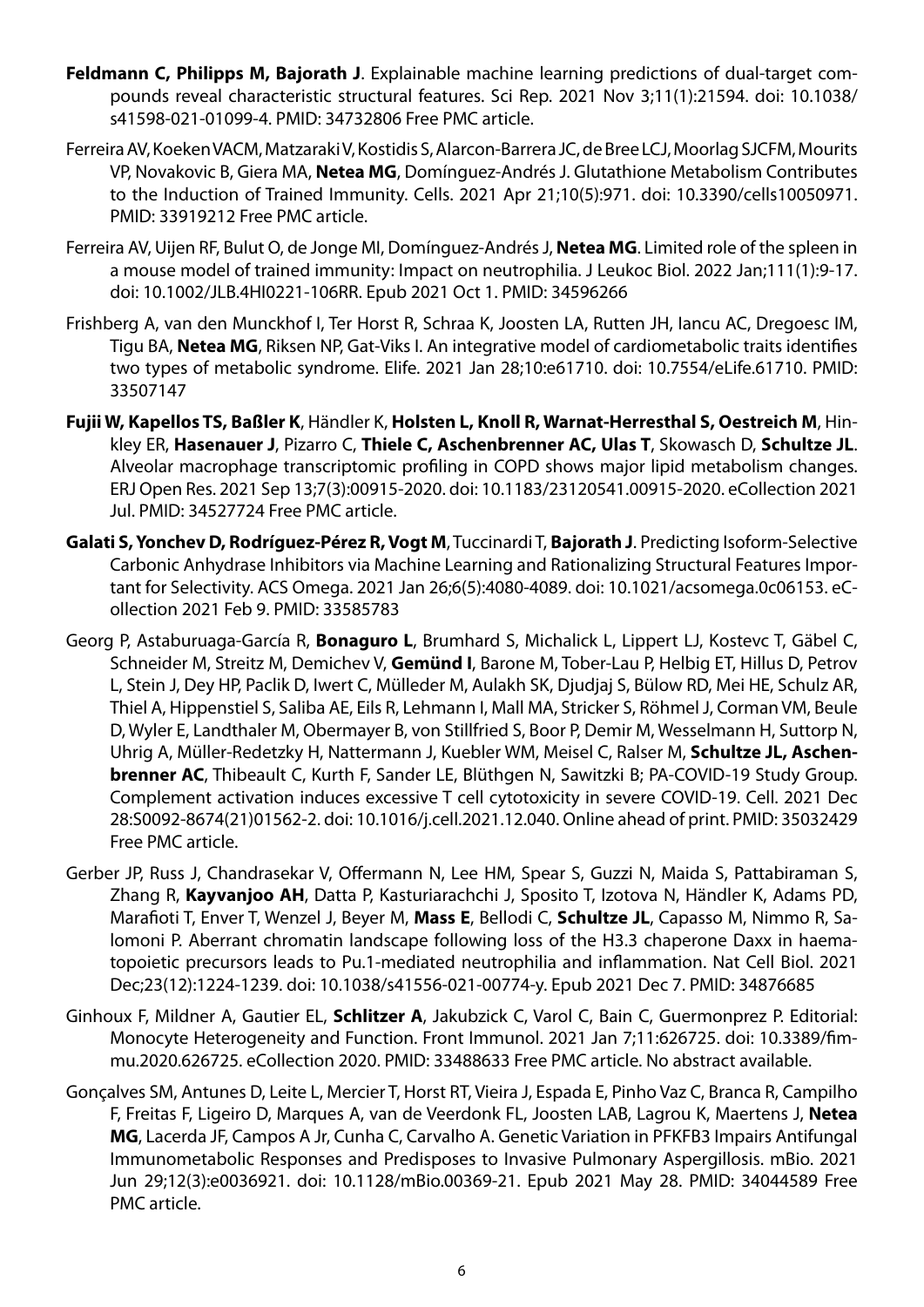- Hamedani NS, Biswas A, Rudan O, Tönges R, Meyring C, **Tolle F, Mayer G**, Oldenburg J, Müller J, Pötzsch B. Functional and Structural Characterization of Nucleic Acid Ligands That Bind to Activated Coagulation Factor XIII. J Clin Med. 2021 Feb 10;10(4):677. doi: 10.3390/jcm10040677. PMID: 33578732 Free PMC article.
- Hansen JN, Gong A, Wachten D, Pascal R, Turpin A, Jikeli JF, **Kaupp UB**, Alvarez L. Multifocal imaging for precise, label-free tracking of fast biological processes in 3D. Nat Commun. 2021 Jul 28;12(1):4574. doi: 10.1038/s41467-021-24768-4. PMID: 34321468 Free PMC article.
- Heng Y, Zhang X, Borggrewe M, van Weering HRJ, Brummer ML, Nijboer TW, Joosten LAB, **Netea MG**, Boddeke EWGM, Laman JD, Eggen BJL. Systemic administration of β-glucan induces immune training in microglia. J Neuroinflammation. 2021 Feb 22;18(1):57. doi: 10.1186/s12974-021-02103- 4. PMID: 33618716
- Hett T, Zbik T, Mukherjee S, Matsuoka H, Bönigk W, Klose D, Rouillon C, Brenner N, Peuker S, Klement R, Steinhoff HJ, Grubmüller H, Seifert R, Schiemann O, **Kaupp UB**. Spatiotemporal Resolution of Conformational Changes in Biomolecules by Combining Pulsed Electron-Electron Double Resonance Spectroscopy with Microsecond Freeze-Hyperquenching. J Am Chem Soc. 2021 May 12;143(18):6981-6989. doi: 10.1021/jacs.1c01081. Epub 2021 Apr 27. PMID: 33905249
- **Hitschler L**, Nissen LS, Kuntz M, Basen M. Alcohol dehydrogenases AdhE and AdhB with broad substrate ranges are important enzymes for organic acid reduction in Thermoanaerobacter sp. strain X514. Biotechnol Biofuels. 2021 Sep 25;14(1):187. doi: 10.1186/s13068-021-02038-1. PMID: 34563250
- Hoersting AK, **Schmucker D**. Axonal branch patterning and neuronal shape diversity: roles in developmental circuit assembly: Curr Opin Neurobiol. 2021 Feb;66:158-165. doi: 10.1016/j. conb.2020.10.019. Epub 2020 Nov 21. PMID: 33232861 Review.
- Höhfeld J, Benzing T, Bloch W, Fürst DO, Gehlert S, Hesse M, Hoffmann B, Hoppe T, Huesgen PF, Köhn M, **Kolanus W**, Merkel R, Niessen CM, Pokrzywa W, Rinschen MM, Wachten D, Warscheid B. Maintaining proteostasis under mechanical stress. EMBO Rep. 2021 Aug 4;22(8):e52507. doi: 10.15252/ embr.202152507. Epub 2021 Jul 26. PMID: 34309183 Free PMC article. Review.
- **Hückesfeld S**, Schlegel P, **Miroschnikow A, Schoofs A, Zinke I**, Haubrich AN, Schneider-Mizell CM, Truman JW, Fetter RD, Cardona A, **Pankratz MJ**. Unveiling the sensory and interneuronal pathways of the neuroendocrine connectome in Drosophila. Elife. 2021 Jun 4;10:e65745. doi: 10.7554/ eLife.65745. PMID: 34085637 Free PMC article.
- **Hu H, Laufkötter O, Miljković F, Bajorath J.** Systematic comparison of competitive and allosteric kinase inhibitors reveals common structural characteristics. Eur J Med Chem. 2021 Mar 15;214:113206. doi: 10.1016/j.ejmech.2021.113206. Epub 2021 Jan 24. PMID: 33540355
- **Hu H, Laufkötter O, Miljković F, Bajorath J**. Data set of competitive and allosteric protein kinase inhibitors confirmed by X-ray crystallography. Data Brief. 2021 Jan 30;35:106816. doi: 10.1016/j. dib.2021.106816. eCollection 2021 Apr. PMID: 33604432
- **Hu H, Bajorath J**. Systematic assessment of structure-promiscuity relationships between different types of kinase inhibitors. Bioorg Med Chem. 2021 Jul 1;41:116226. doi: 10.1016/j.bmc.2021.116226. Epub 2021 May 25. PMID: 34082305
- **Hu H, Bajorath J**. Systematic identification of activity cliffs with dual-atom replacements and their rationalization on the basis of single-atom replacement analogs and X-ray structures. Chem Biol Drug Des. 2022 Feb;99(2):308-319. doi: 10.1111/cbdd.13985. Epub 2021 Nov 29. PMID: 34806310
- **Imambocus BN, Zhou F**, Formozov A, Wittich A, Tenedini FM, Hu C, Sauter K, Macarenhas Varela E, Herédia F, Casimiro AP, Macedo A, **Schlegel P**, Yang CH, Miguel-Aliaga I, Wiegert JS, **Pankratz MJ**, Gontijo AM, Cardona A, **Soba P**. A neuropeptidergic circuit gates selective escape behavior of Drosophila larvae. Curr Biol. 2022 Jan 10;32(1):149-163.e8. doi: 10.1016/j.cub.2021.10.069. Epub 2021 Nov 18. PMID: 34798050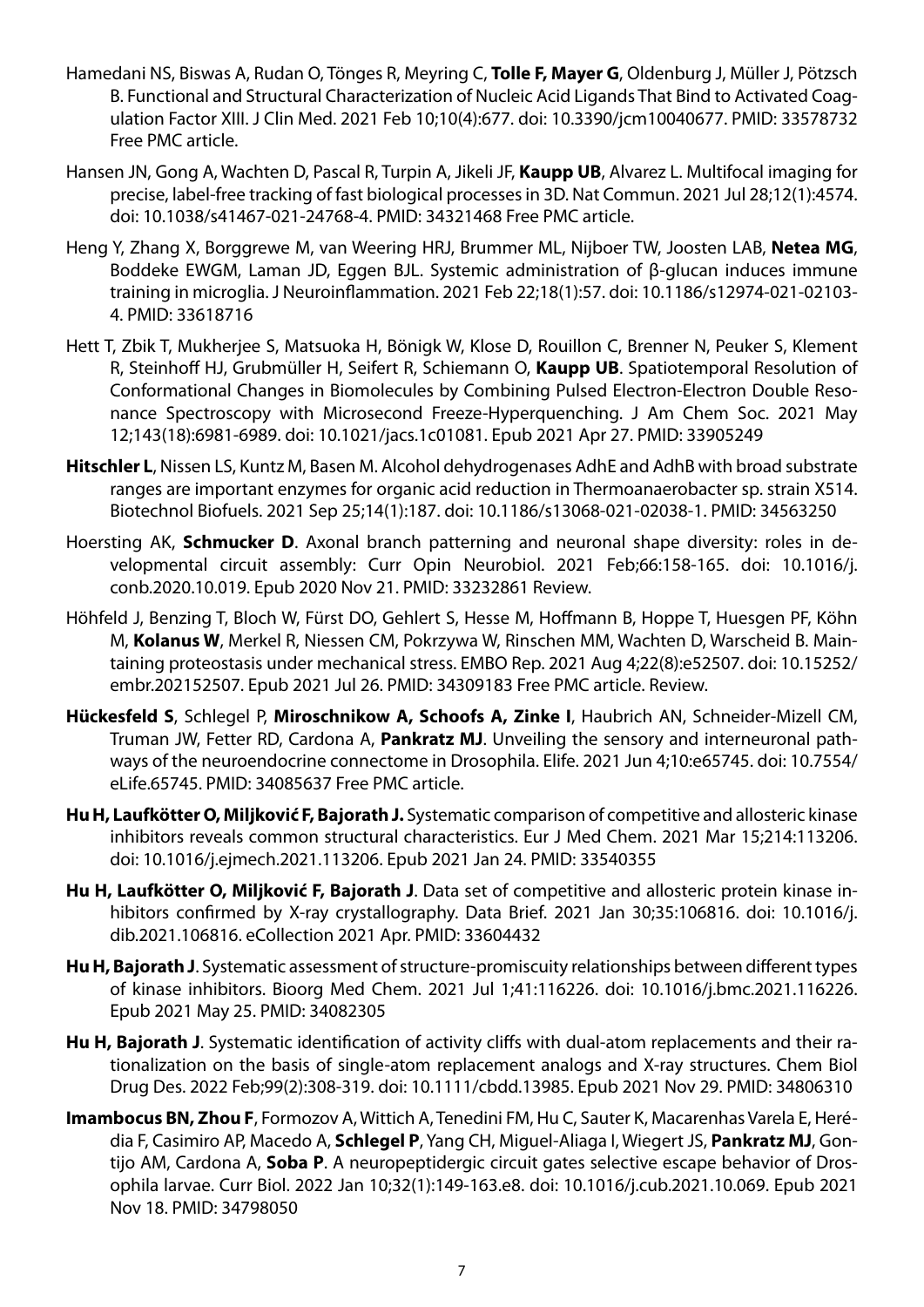- **Iqbal J, Vogt M, Bajorath J**. Prediction of activity cliffs on the basis of images using convolutional neural networks. J Comput Aided Mol Des. 2021 Dec;35(12):1157-1164. doi: 10.1007/s10822-021- 00380-y. Epub 2021 Mar 19. PMID: 33740200 Free PMC article.
- Iwama T, Kano K, Saigusa D, Ekroos K, **van Echten-Deckert G**, Vogt J, Aoki J. Development of an On-Tissue Derivatization Method for MALDI Mass Spectrometry Imaging of Bioactive Lipids Containing Phosphate Monoester Using Phos-tag. Anal Chem. 2021 Mar 2;93(8):3867-3875. doi: 10.1021/acs. analchem.0c04479. Epub 2021 Feb 12. PMID: 33577289
- **Izadifar A**, Courchet J, Virga DM, Verreet T, Hamilton S, Ayaz D, Misbaer A, Vandenbogaerde S, Monteiro L, Petrovic M, Sachse S, Yan B, Erfurth ML, Dascenco D, Kise Y, Yan J, **Edwards-Faret G**, Lewis T, Polleux F, **Schmucker D**. Axon morphogenesis and maintenance require an evolutionary conserved safeguard function of Wnk kinases antagonizing Sarm and Axed. Neuron. 2021 Sep 15;109(18):2864- 2883.e8. doi: 10.1016/j.neuron.2021.07.006. Epub 2021 Aug 11. PMID: 34384519
- Jaeger M, Sloot YJE, Horst RT, Chu X, Koenen HJPM, Koeken VACM, Moorlag SJCFM, de Bree CJ, Mourits VP, Lemmers H, Dijkstra H, Medici M, van Herwaarden AE, Joosten I, Joosten LAB, Li Y, Smit JWA, **Netea MG**, Netea-Maier RT. Thyrotrophin and thyroxine support immune homeostasis in humans. Immunology. 2021 Jun;163(2):155-168. doi: 10.1111/imm.13306. Epub 2021 Feb 7. PMID: 33454989 Free PMC article.
- Janssen AWM, Stienstra R, Jaeger M, van Gool AJ, Joosten LAB, **Netea MG**, Riksen NP, Tack CJ. Understanding the increased risk of infections in diabetes: innate and adaptive immune responses in type 1 diabetes. Metabolism. 2021 Aug;121:154795. doi: 10.1016/j.metabol.2021.154795. Epub 2021 May 8. PMID: 33971203
- Janssen NAF, Grondman I, de Nooijer AH, Boahen CK, Koeken VACM, Matzaraki V, Kumar V, He X, Kox M, Koenen HJPM, Smeets RL, Joosten I, Brüggemann RJM, Kouijzer IJE, van der Hoeven HG, Schouten JA, Frenzel T, Reijers MHE, Hoefsloot W, Dofferhoff ASM, van Apeldoorn MJ, Blaauw MJT, Veerman K, Maas C, Schoneveld AH, Hoefer IE, Derde LPG, van Deuren M, van der Meer JWM, van Crevel R, Giamarellos-Bourboulis EJ, Joosten LAB, van den Heuvel MM, Hoogerwerf J, de Mast Q, Pickkers P, **Netea MG**, van de Veerdonk FL. Dysregulated Innate and Adaptive Immune Responses Discriminate Disease Severity in COVID-19. J J Infect Dis. 2021 Apr 23;223(8):1322-1333. doi: 10.1093/infdis/jiab065. PMID: 33524124
- Jentho E, Ruiz-Moreno C, Novakovic B, Kourtzelis I, Megchelenbrink WL, Martins R, Chavakis T, Soares MP, Kalafati L, Guerra J, Roestel F, Bohm P, Godmann M, Grinenko T, Eugster A, Beretta M, Joosten LAB, **Netea MG**, Bauer M, Stunnenberg HG, Weis S. Trained innate immunity, long-lasting epigenetic modulation, and skewed myelopoiesis by heme. Proc Natl Acad Sci U S A. 2021 Oct 19;118(42):e2102698118. doi: 10.1073/pnas.2102698118. PMID: 34663697 Free PMC article.
- **Katzmarski N**, Domínguez-Andrés J, **Cirovic B**, Renieris G, Ciarlo E, Le Roy D, Lepikhov K, Kattler K, Gasparoni G, Händler K, Theis H, Beyer M, van der Meer JWM, Joosten LAB, Walter J, **Schultze JL**, Roger T, Giamarellos-Bourboulis EJ, **Schlitzer A, Netea MG**. Transmission of trained immunity and heterologous resistance to infections across generations. Nat Immunol. 2021 Nov;22(11):1382-1390. doi: 10.1038/s41590-021-01052-7. Epub 2021 Oct 18. PMID: 34663978
- **Kern P, Balzer NR, Blank N, Cygon C, Wunderling K**, Bender F, Frolov A, Sowa JP, **Bonaguro L, Ulas T, Homrich M, Kiermaier E, Thiele C, Schultze JL**, Canbay A, **Bauer R, Mass E**. Creld2 function during unfolded protein response is essential for liver metabolism homeostasis. FASEB J. 2021 Oct;35(10):e21939. doi: 10.1096/fj.202002713RR.PMID: 34549824
- Kierzek M, Deal PE, Miller EW, Mukherjee S, Wachten D, Baumann A, **Kaupp UB**, Strünker T, Brenker C. Simultaneous recording of multiple cellular signaling events by frequency- and spectrally-tuned multiplexing of fluorescent probes. Elife. 2021 Dec 3;10:e63129. doi: 10.7554/eLife.63129. PMID: 34859780 Free PMC article.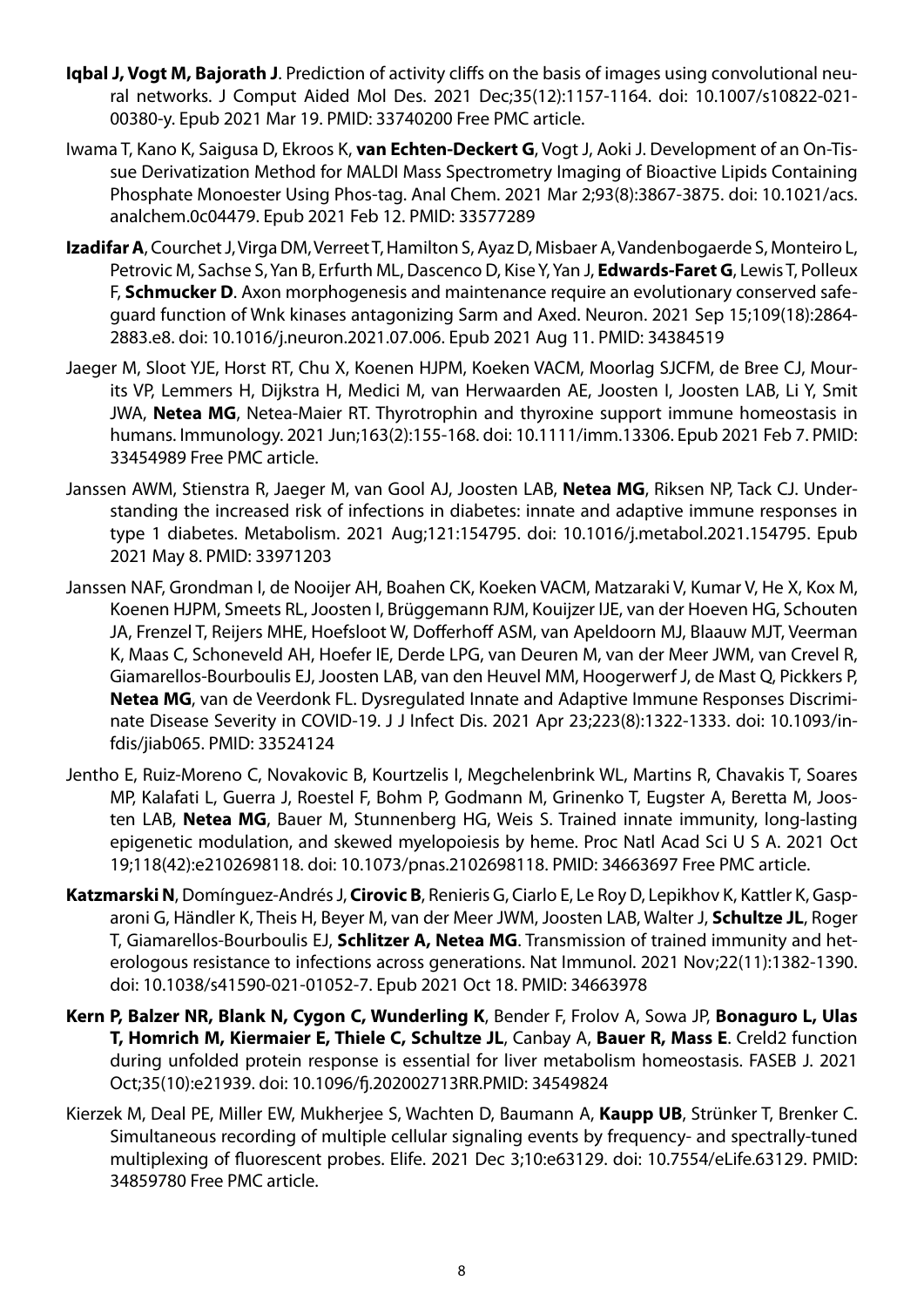- Kilo L, Stürner T, **Tavosanis G**, Ziegler AB. Drosophila Dendritic Arborisation Neurons: Fantastic Actin Dynamics and Where to Find Them. Cells. 2021 Oct 16;10(10):2777. doi: 10.3390/cells10102777. PMID: 34685757 Free PMC article. Review.
- Klionsky DJ, Abdel-Aziz AK, Abdelfatah S, Abdellatif M, Abdoli A, Abel S, Abeliovich H, Abildgaard MH, Abudu YP, Acevedo-Arozena A, Adamopoulos IE, Adeli K, Adolph TE, Adornetto A, Aflaki E, Agam G, Agarwal A, Aggarwal BB, Agnello M, Agostinis P, Agrewala JN, Agrotis A, Aguilar PV, Ahmad ST, Ahmed ZM, Ahumada-Castro U, Aits S, Aizawa S, Akkoc Y, Akoumianaki T, Akpinar HA, Al-Abd AM, Al-Akra L, Al-Gharaibeh A, Alaoui-Jamali MA, Alberti S, Alcocer-Gómez E, Alessandri C, Ali M, Alim Al-Bari MA, Aliwaini S, Alizadeh J, Almacellas E, Almasan A, Alonso A, Alonso GD, Altan-Bonnet N, Altieri DC, Álvarez ÉMC, Alves S, Alves da Costa C, Alzaharna MM, Amadio M, Amantini C, Amaral C, Ambrosio S, Amer AO, Ammanathan V, An Z, Andersen SU, Andrabi SA, Andrade-Silva M, Andres AM, Angelini S, Ann D, Anozie UC, Ansari MY, Antas P, Antebi A, Antón Z, Anwar T, Apetoh L, Apostolova N, Araki T, Araki Y, Arasaki K, Araújo WL, Araya J, Arden C, Arévalo MA, Arguelles S, Arias E, Arikkath J, Arimoto H, Ariosa AR, Armstrong-James D, Arnauné-Pelloquin L, Aroca A, Arroyo DS, Arsov I, Artero R, Asaro DML, Aschner M, Ashrafizadeh M, Ashur-Fabian O, Atanasov AG, Au AK, Auberger P, Auner HW, Aurelian L, Autelli R, Avagliano L, Ávalos Y, Aveic S, Aveleira CA, Avin-Wittenberg T, Aydin Y, Ayton S, Ayyadevara S, Azzopardi M, Baba M, Backer JM, Backues SK, Bae DH, Bae ON, Bae SH, Baehrecke EH, Baek A, Baek SH, Baek SH, Bagetta G, Bagniewska-Zadworna A, Bai H, Bai J, Bai X, Bai Y, Bairagi N, Baksi S, Balbi T, Baldari CT, Balduini W, Ballabio A, Ballester M, Balazadeh S, Balzan R, Bandopadhyay R, Banerjee S, Banerjee S, Bánréti Á, Bao Y, Baptista MS, Baracca A, Barbati C, Bargiela A, Barilà D, Barlow PG, Barmada SJ, Barreiro E, Barreto GE, Bartek J, Bartel B, Bartolome A, Barve GR, Basagoudanavar SH, Bassham DC, Bast RC Jr, Basu A, Batoko H, Batten I, Baulieu EE, Baumgarner BL, Bayry J, Beale R, Beau I, Beaumatin F, Bechara LRG, Beck GR Jr, Beers MF, Begun J, Behrends C, Behrens GMN, Bei R, Bejarano E, Bel S, Behl C, Belaid A, Belgareh-Touzé N, Bellarosa C, Belleudi F, Belló Pérez M, Bello-Morales R, Beltran JSO, Beltran S, Benbrook DM, Bendorius M, Benitez BA, Benito-Cuesta I, Bensalem J, Berchtold MW, Berezowska S, Bergamaschi D, Bergami M, Bergmann A, Berliocchi L, Berlioz-Torrent C, Bernard A, Berthoux L, Besirli CG, Besteiro S, Betin VM, Beyaert R, Bezbradica JS, Bhaskar K, Bhatia-Kissova I, Bhattacharya R, Bhattacharya S, Bhattacharyya S, Bhuiyan MS, Bhutia SK, Bi L, Bi X, Biden TJ, Bijian K, Billes VA, Binart N, Bincoletto C, Birgisdottir AB, Bjorkoy G, Blanco G, Blas-Garcia A, Blasiak J, Blomgran R, Blomgren K, Blum JS, Boada-Romero E, Boban M, Boesze-Battaglia K, Boeuf P, Boland B, Bomont P, Bonaldo P, Bonam SR, Bonfili L, Bonifacino JS, Boone BA, Bootman MD, Bordi M, Borner C, Bornhauser BC, Borthakur G, Bosch J, Bose S, Botana LM, Botas J, Boulanger CM, Boulton ME, Bourdenx M, Bourgeois B, Bourke NM, Bousquet G, Boya P, Bozhkov PV, Bozi LHM, Bozkurt TO, Brackney DE, Brandts CH, Braun RJ, Braus GH, Bravo-Sagua R, Bravo-San Pedro JM, Brest P, Bringer MA, Briones-Herrera A, Broaddus VC, Brodersen P, Brodsky JL, Brody SL, Bronson PG, Bronstein JM, Brown CN, Brown RE, Brum PC, Brumell JH, Brunetti-Pierri N, Bruno D, Bryson-Richardson RJ, Bucci C, Buchrieser C, Bueno M, Buitrago-Molina LE, Buraschi S, Buch S, Buchan JR, Buckingham EM, Budak H, Budini M, Bultynck G, Burada F, Burgoyne JR, Burón MI, Bustos V, Büttner S, Butturini E, Byrd A, Cabas I, Cabrera-Benitez S, Cadwell K, Cai J, Cai L, Cai Q, Cairó M, Calbet JA, Caldwell GA, Caldwell KA, Call JA, Calvani R, Calvo AC, Calvo-Rubio Barrera M, Camara NO, Camonis JH, Camougrand N, Campanella M, Campbell EM, Campbell-Valois FX, Campello S, Campesi I, Campos JC, Camuzard O, Cancino J, Candido de Almeida D, Canesi L, Caniggia I, Canonico B, Cantí C, Cao B, Caraglia M, Caramés B, Carchman EH, Cardenal-Muñoz E, Cardenas C, Cardenas L, Cardoso SM, Carew JS, Carle GF, Carleton G, Carloni S, Carmona-Gutierrez D, Carneiro LA, Carnevali O, Carosi JM, Carra S, Carrier A, Carrier L, Carroll B, Carter AB, Carvalho AN, Casanova M, Casas C, Casas J, Cassioli C, Castillo EF, Castillo K, Castillo-Lluva S, Castoldi F, Castori M, Castro AF, Castro-Caldas M, Castro-Hernandez J, Castro-Obregon S, Catz SD, Cavadas C, Cavaliere F, Cavallini G, Cavinato M, Cayuela ML, Cebollada Rica P, Cecarini V, Cecconi F, Cechowska-Pasko M, Cenci S, Ceperuelo-Mallafré V, Cerqueira JJ, Cerutti JM, Cervia D, Cetintas VB, Cetrullo S, Chae HJ, Chagin AS, Chai CY, Chakrabarti G, Chakrabarti O, Chakraborty T, Chakraborty T, Chami M, Chamilos G, Chan DW, Chan EYW, Chan ED, Chan HYE, Chan HH, Chan H, Chan MTV, Chan YS, Chandra PK, Chang CP, Chang C, Chang HC, Chang K, Chao J, Chapman T,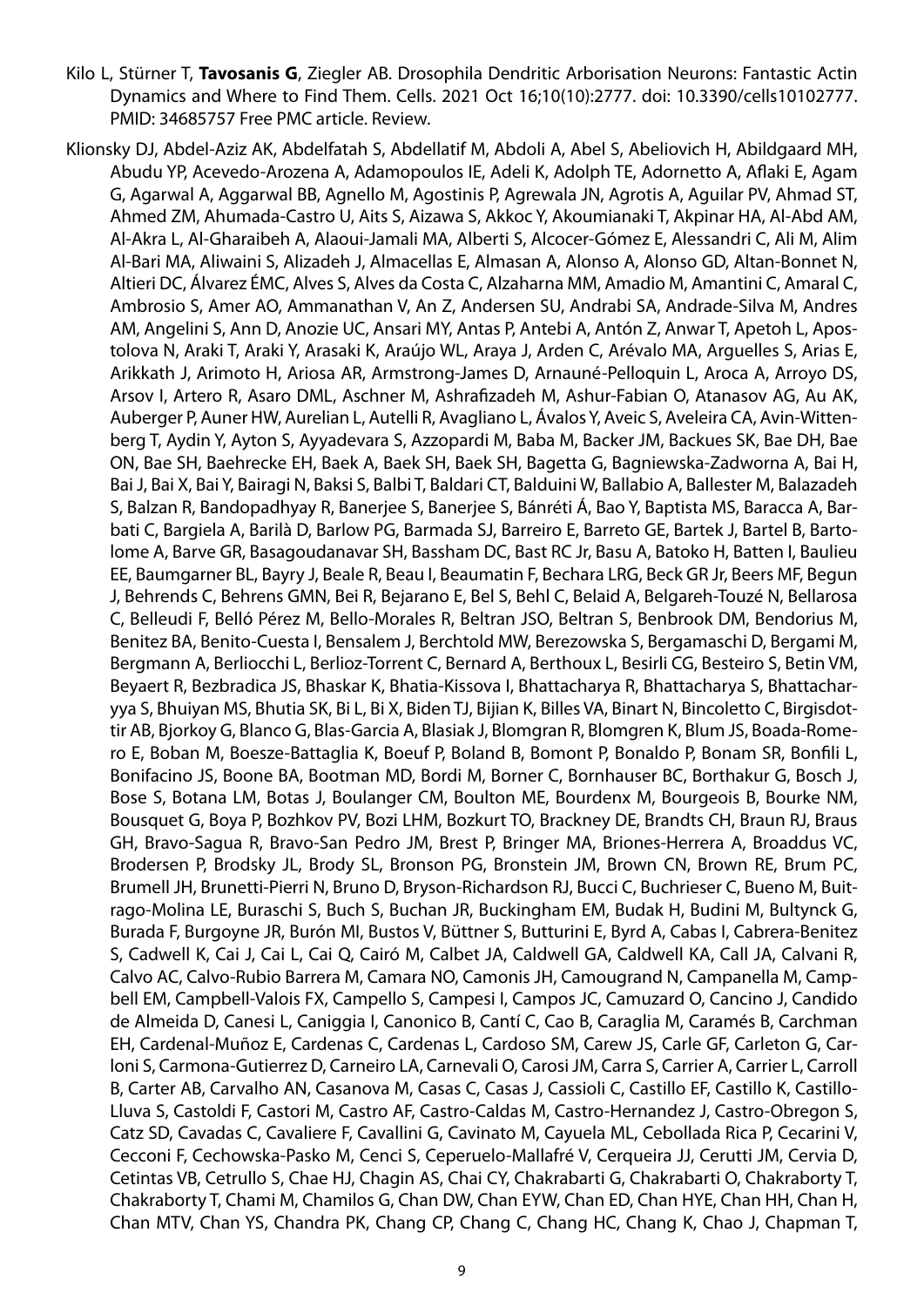Charlet-Berguerand N, Chatterjee S, Chaube SK, Chaudhary A, Chauhan S, Chaum E, Checler F, Cheetham ME, Chen CS, Chen GC, Chen JF, Chen LL, Chen L, Chen L, Chen M, Chen MK, Chen N, Chen Q, Chen RH, Chen S, Chen W, Chen W, Chen XM, Chen XW, Chen X, Chen Y, Chen YG, Chen Y, Chen Y, Chen YJ, Chen YQ, Chen ZS, Chen Z, Chen ZH, Chen ZJ, Chen Z, Cheng H, Cheng J, Cheng SY, Cheng W, Cheng X, Cheng XT, Cheng Y, Cheng Z, Chen Z, Cheong H, Cheong JK, Chernyak BV, Cherry S, Cheung CFR, Cheung CHA, Cheung KH, Chevet E, Chi RJ, Chiang AKS, Chiaradonna F, Chiarelli R, Chiariello M, Chica N, Chiocca S, Chiong M, Chiou SH, Chiramel AI, Chiurchiù V, Cho DH, Choe SK, Choi AMK, Choi ME, Choudhury KR, Chow NS, Chu CT, Chua JP, Chua JJE, Chung H, Chung KP, Chung S, Chung SH, Chung YL, Cianfanelli V, Ciechomska IA, Cifuentes M, Cinque L, Cirak S, Cirone M, Clague MJ, Clarke R, Clementi E, Coccia EM, Codogno P, Cohen E, Cohen MM, Colasanti T, Colasuonno F, Colbert RA, Colell A, Čolić M, Coll NS, Collins MO, Colombo MI, Colón-Ramos DA, Combaret L, Comincini S, Cominetti MR, Consiglio A, Conte A, Conti F, Contu VR, Cookson MR, Coombs KM, Coppens I, Corasaniti MT, Corkery DP, Cordes N, Cortese K, Costa MDC, Costantino S, Costelli P, Coto-Montes A, Crack PJ, Crespo JL, Criollo A, Crippa V, Cristofani R, Csizmadia T, Cuadrado A, Cui B, Cui J, Cui Y, Cui Y, Culetto E, Cumino AC, Cybulsky AV, Czaja MJ, Czuczwar SJ, D'Adamo S, D'Amelio M, D'Arcangelo D, D'Lugos AC, D'Orazi G, da Silva JA, Dafsari HS, Dagda RK, Dagdas Y, Daglia M, Dai X, Dai Y, Dai Y, Dal Col J, Dalhaimer P, Dalla Valle L, Dallenga T, Dalmasso G, Damme M, Dando I, Dantuma NP, Darling AL, Das H, Dasarathy S, Dasari SK, Dash S, Daumke O, Dauphinee AN, Davies JS, Dávila VA, Davis RJ, Davis T, Dayalan Naidu S, De Amicis F, De Bosscher K, De Felice F, De Franceschi L, De Leonibus C, de Mattos Barbosa MG, De Meyer GRY, De Milito A, De Nunzio C, De Palma C, De Santi M, De Virgilio C, De Zio D, Debnath J, DeBosch BJ, Decuypere JP, Deehan MA, Deflorian G, DeGregori J, Dehay B, Del Rio G, Delaney JR, Delbridge LMD, Delorme-Axford E, Delpino MV, Demarchi F, Dembitz V, Demers ND, Deng H, Deng Z, Dengjel J, Dent P, Denton D, De-Pamphilis ML, Der CJ, Deretic V, Descoteaux A, Devis L, Devkota S, Devuyst O, Dewson G, Dharmasivam M, Dhiman R, di Bernardo D, Di Cristina M, Di Domenico F, Di Fazio P, Di Fonzo A, Di Guardo G, Di Guglielmo GM, Di Leo L, Di Malta C, Di Nardo A, Di Rienzo M, Di Sano F, Diallinas G, Diao J, Diaz-Araya G, Díaz-Laviada I, Dickinson JM, Diederich M, Dieudé M, Dikic I, Ding S, Ding WX, Dini L, Dinić J, Dinic M, Dinkova-Kostova AT, Dionne MS, Distler JHW, Diwan A, Dixon IMC, Djavaheri-Mergny M, Dobrinski I, Dobrovinskaya O, Dobrowolski R, Dobson RCJ, Đokić J, Dokmeci Emre S, Donadelli M, Dong B, Dong X, Dong Z, Dorn Ii GW, Dotsch V, Dou H, Dou J, Dowaidar M, Dridi S, Drucker L, Du A, Du C, Du G, Du HN, Du LL, du Toit A, Duan SB, Duan X, Duarte SP, Dubrovska A, Dunlop EA, Dupont N, Durán RV, Dwarakanath BS, Dyshlovoy SA, Ebrahimi-Fakhari D, Eckhart L, Edelstein CL, Efferth T, Eftekharpour E, Eichinger L, Eid N, Eisenberg T, Eissa NT, Eissa S, Ejarque M, El Andaloussi A, El-Hage N, El-Naggar S, Eleuteri AM, El-Shafey ES, Elgendy M, Eliopoulos AG, Elizalde MM, Elks PM, Elsasser HP, Elsherbiny ES, Emerling BM, Emre NCT, Eng CH, Engedal N, Engelbrecht AM, Engelsen AST, Enserink JM, Escalante R, Esclatine A, Escobar-Henriques M, Eskelinen EL, Espert L, Eusebio MO, Fabrias G, Fabrizi C, Facchiano A, Facchiano F, Fadeel B, Fader C, Faesen AC, Fairlie WD, Falcó A, Falkenburger BH, Fan D, Fan J, Fan Y, Fang EF, Fang Y, Fang Y, Fanto M, Farfel-Becker T, Faure M, Fazeli G, Fedele AO, Feldman AM, Feng D, Feng J, Feng L, Feng Y, Feng Y, Feng W, Fenz Araujo T, Ferguson TA, Fernández ÁF, Fernandez-Checa JC, Fernández-Veledo S, Fernie AR, Ferrante AW Jr, Ferraresi A, Ferrari MF, Ferreira JCB, Ferro-Novick S, Figueras A, Filadi R, Filigheddu N, Filippi-Chiela E, Filomeni G, Fimia GM, Fineschi V, Finetti F, Finkbeiner S, Fisher EA, Fisher PB, Flamigni F, Fliesler SJ, Flo TH, Florance I, Florey O, Florio T, Fodor E, Follo C, Fon EA, Forlino A, Fornai F, Fortini P, Fracassi A, Fraldi A, Franco B, Franco R, Franconi F, Frankel LB, Friedman SL, Fröhlich LF, Frühbeck G, Fuentes JM, Fujiki Y, Fujita N, Fujiwara Y, Fukuda M, Fulda S, Furic L, Furuya N, Fusco C, Gack MU, Gaffke L, Galadari S, Galasso A, Galindo MF, Gallolu Kankanamalage S, Galluzzi L, Galy V, Gammoh N, Gan B, Ganley IG, Gao F, Gao H, Gao M, Gao P, Gao SJ, Gao W, Gao X, Garcera A, Garcia MN, Garcia VE, García-Del Portillo F, Garcia-Escudero V, Garcia-Garcia A, Garcia-Macia M, García-Moreno D, Garcia-Ruiz C, García-Sanz P, Garg AD, Gargini R, Garofalo T, Garry RF, Gassen NC, Gatica D, Ge L, Ge W, Geiss-Friedlander R, Gelfi C, Genschik P, Gentle IE, Gerbino V, Gerhardt C, Germain K, Germain M, Gewirtz DA, Ghasemipour Afshar E, Ghavami S, Ghigo A, Ghosh M, Giamas G, Giampietri C, Giatromanolaki A, Gibson GE, Gibson SB, Ginet V, Giniger E, Giorgi C, Girao H, Girardin SE,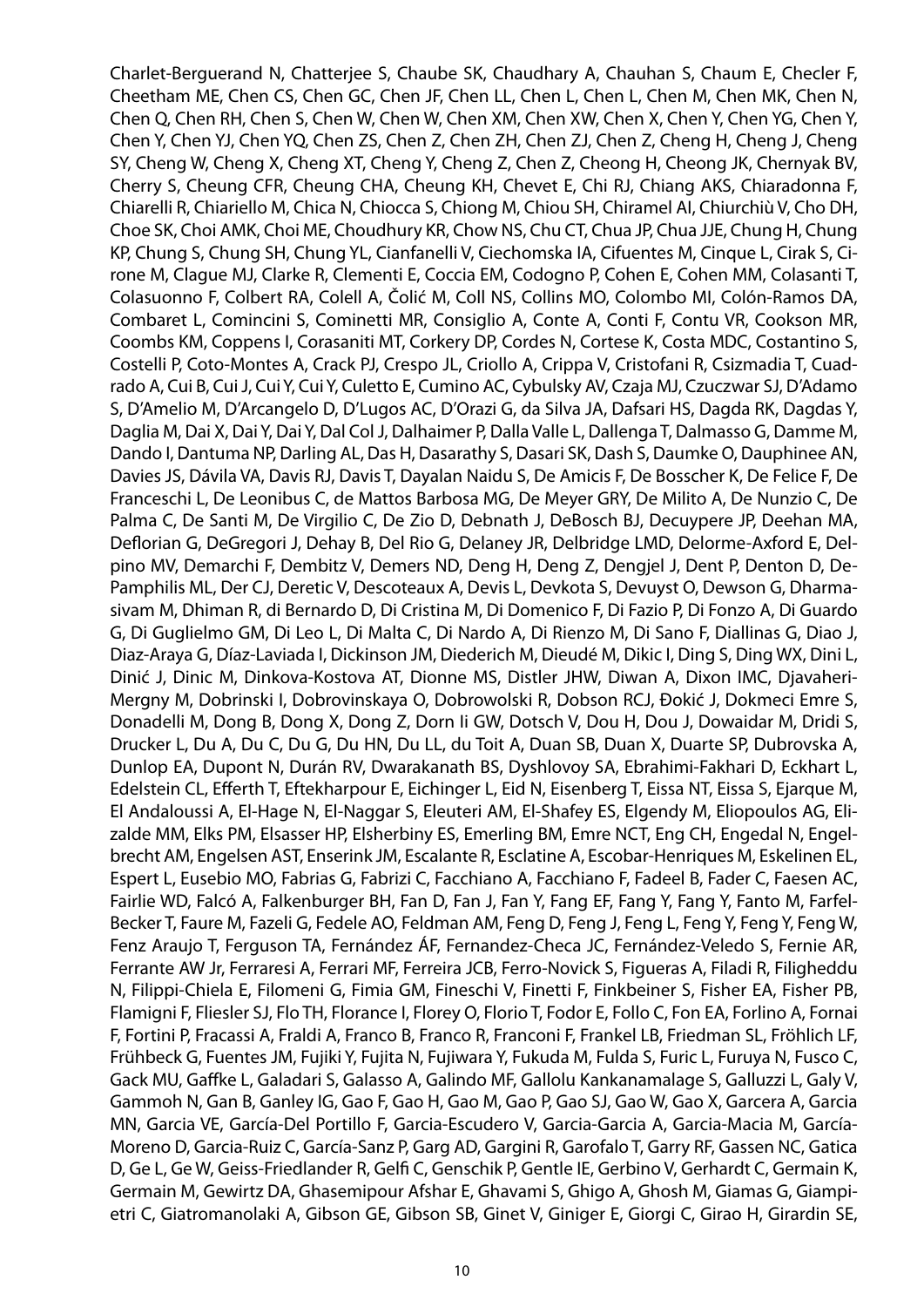Giridharan M, Giuliano S, Giulivi C, Giuriato S, Giustiniani J, Gluschko A, Goder V, Goginashvili A, Golab J, Goldstone DC, Golebiewska A, Gomes LR, Gomez R, Gómez-Sánchez R, Gomez-Puerto MC, Gomez-Sintes R, Gong Q, Goni FM, González-Gallego J, Gonzalez-Hernandez T, Gonzalez-Polo RA, Gonzalez-Reyes JA, González-Rodríguez P, Goping IS, Gorbatyuk MS, Gorbunov NV, Görgülü K, Gorojod RM, Gorski SM, Goruppi S, Gotor C, Gottlieb RA, Gozes I, Gozuacik D, Graef M, Gräler MH, Granatiero V, Grasso D, Gray JP, Green DR, Greenhough A, Gregory SL, Griffin EF, Grinstaff MW, Gros F, Grose C, Gross AS, Gruber F, Grumati P, Grune T, Gu X, Guan JL, Guardia CM, Guda K, Guerra F, Guerri C, Guha P, Guillén C, Gujar S, Gukovskaya A, Gukovsky I, Gunst J, Günther A, Guntur AR, Guo C, Guo C, Guo H, Guo LW, Guo M, Gupta P, Gupta SK, Gupta S, Gupta VB, Gupta V, Gustafsson AB, Gutterman DD, H B R, Haapasalo A, Haber JE, Hać A, Hadano S, Hafrén AJ, Haidar M, Hall BS, Halldén G, Hamacher-Brady A, Hamann A, Hamasaki M, Han W, Hansen M, Hanson PI, Hao Z, Harada M, Harhaji-Trajkovic L, Hariharan N, Haroon N, Harris J, Hasegawa T, Hasima Nagoor N, Haspel JA, Haucke V, Hawkins WD, Hay BA, Haynes CM, Hayrabedyan SB, Hays TS, He C, He Q, He RR, He YW, He YY, Heakal Y, Heberle AM, Hejtmancik JF, Helgason GV, Henkel V, Herb M, Hergovich A, Herman-Antosiewicz A, Hernández A, Hernandez C, Hernandez-Diaz S, Hernandez-Gea V, Herpin A, Herreros J, Hervás JH, Hesselson D, Hetz C, Heussler VT, Higuchi Y, Hilfiker S, Hill JA, Hlavacek WS, Ho EA, Ho IHT, Ho PW, Ho SL, Ho WY, Hobbs GA, Hochstrasser M, Hoet PHM, Hofius D, Hofman P, Höhn A, Holmberg CI, Hombrebueno JR, Yi-Ren Hong CH, Hooper LV, Hoppe T, Horos R, Hoshida Y, Hsin IL, Hsu HY, Hu B, Hu D, Hu LF, Hu MC, Hu R, Hu W, Hu YC, Hu ZW, Hua F, Hua J, Hua Y, Huan C, Huang C, Huang C, Huang C, Huang C, Huang H, Huang K, Huang MLH, Huang R, Huang S, Huang T, Huang X, Huang YJ, Huber TB, Hubert V, Hubner CA, Hughes SM, Hughes WE, Humbert M, Hummer G, Hurley JH, Hussain S, Hussain S, Hussey PJ, Hutabarat M, Hwang HY, Hwang S, Ieni A, Ikeda F, Imagawa Y, Imai Y, Imbriano C, Imoto M, Inman DM, Inoki K, Iovanna J, Iozzo RV, Ippolito G, Irazoqui JE, Iribarren P, Ishaq M, Ishikawa M, Ishimwe N, Isidoro C, Ismail N, Issazadeh-Navikas S, Itakura E, Ito D, Ivankovic D, Ivanova S, Iyer AKV, Izquierdo JM, Izumi M, Jäättelä M, Jabir MS, Jackson WT, Jacobo-Herrera N, Jacomin AC, Jacquin E, Jadiya P, Jaeschke H, Jagannath C, Jakobi AJ, Jakobsson J, Janji B, Jansen-Dürr P, Jansson PJ, Jantsch J, Januszewski S, Jassey A, Jean S, Jeltsch-David H, Jendelova P, Jenny A, Jensen TE, Jessen N, Jewell JL, Ji J, Jia L, Jia R, Jiang L, Jiang Q, Jiang R, Jiang T, Jiang X, Jiang Y, Jimenez-Sanchez M, Jin EJ, Jin F, Jin H, Jin L, Jin L, Jin M, Jin S, Jo EK, Joffre C, Johansen T, Johnson GVW, Johnston SA, Jokitalo E, Jolly MK, Joosten LAB, Jordan J, Joseph B, Ju D, Ju JS, Ju J, Juárez E, Judith D, Juhász G, Jun Y, Jung CH, Jung SC, Jung YK, Jungbluth H, Jungverdorben J, Just S, Kaarniranta K, Kaasik A, Kabuta T, Kaganovich D, Kahana A, Kain R, Kajimura S, Kalamvoki M, Kalia M, Kalinowski DS, Kaludercic N, Kalvari I, Kaminska J, Kaminskyy VO, Kanamori H, Kanasaki K, Kang C, Kang R, Kang SS, Kaniyappan S, Kanki T, Kanneganti TD, Kanthasamy AG, Kanthasamy A, Kantorow M, Kapuy O, Karamouzis MV, Karim MR, Karmakar P, Katare RG, Kato M, Kaufmann SHE, Kauppinen A, Kaushal GP, Kaushik S, Kawasaki K, Kazan K, Ke PY, Keating DJ, Keber U, Kehrl JH, Keller KE, Keller CW, Kemper JK, Kenific CM, Kepp O, Kermorgant S, Kern A, Ketteler R, Keulers TG, Khalfin B, Khalil H, Khambu B, Khan SY, Khandelwal VKM, Khandia R, Kho W, Khobrekar NV, Khuansuwan S, Khundadze M, Killackey SA, Kim D, Kim DR, Kim DH, Kim DE, Kim EY, Kim EK, Kim HR, Kim HS, Hyung-Ryong Kim, Kim JH, Kim JK, Kim JH, Kim J, Kim JH, Kim KI, Kim PK, Kim SJ, Kimball SR, Kimchi A, Kimmelman AC, Kimura T, King MA, Kinghorn KJ, Kinsey CG, Kirkin V, Kirshenbaum LA, Kiselev SL, Kishi S, Kitamoto K, Kitaoka Y, Kitazato K, Kitsis RN, Kittler JT, Kjaerulff O, Klein PS, Klopstock T, Klucken J, Knævelsrud H, Knorr RL, Ko BCB, Ko F, Ko JL, Kobayashi H, Kobayashi S, Koch I, Koch JC, Koenig U, Kögel D, Koh YH, Koike M, Kohlwein SD, Kocaturk NM, Komatsu M, König J, Kono T, Kopp BT, Korcsmaros T, Korkmaz G, Korolchuk VI, Korsnes MS, Koskela A, Kota J, Kotake Y, Kotler ML, Kou Y, Koukourakis MI, Koustas E, Kovacs AL, Kovács T, Koya D, Kozako T, Kraft C, Krainc D, Krämer H, Krasnodembskaya AD, Kretz-Remy C, Kroemer G, Ktistakis NT, Kuchitsu K, Kuenen S, Kuerschner L, Kukar T, Kumar A, Kumar A, Kumar D, Kumar D, Kumar S, Kume S, Kumsta C, Kundu CN, Kundu M, Kunnumakkara AB, Kurgan L, Kutateladze TG, Kutlu O, Kwak S, Kwon HJ, Kwon TK, Kwon YT, Kyrmizi I, La Spada A, Labonté P, Ladoire S, Laface I, Lafont F, Lagace DC, Lahiri V, Lai Z, Laird AS, Lakkaraju A, Lamark T, Lan SH, Landajuela A, Lane DJR, Lane JD, Lang CH, Lange C, Langel Ü, Langer R, Lapaquette P, Laporte J, LaRusso NF, Lastres-Becker I, Lau WCY, Laurie GW, Lavandero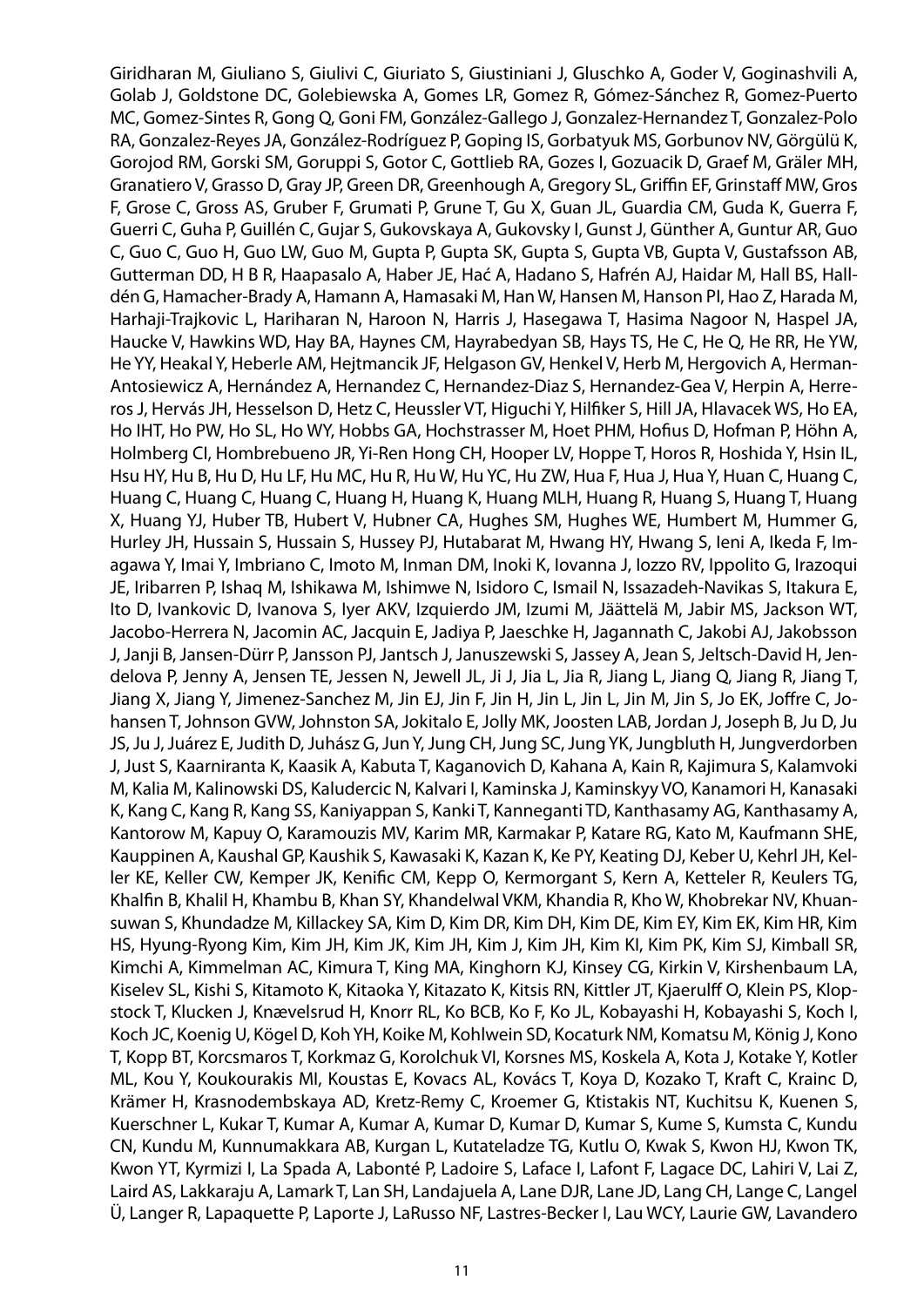S, Law BYK, Law HK, Layfield R, Le W, Le Stunff H, Leary AY, Lebrun JJ, Leck LYW, Leduc-Gaudet JP, Lee C, Lee CP, Lee DH, Lee EB, Lee EF, Lee GM, Lee HJ, Lee HK, Lee JM, Lee JS, Lee JA, Lee JY, Lee JH, Lee M, Lee MG, Lee MJ, Lee MS, Lee SY, Lee SJ, Lee SY, Lee SB, Lee WH, Lee YR, Lee YH, Lee Y, Lefebvre C, Legouis R, Lei YL, Lei Y, Leikin S, Leitinger G, Lemus L, Leng S, Lenoir O, Lenz G, Lenz HJ, Lenzi P, León Y, Leopoldino AM, Leschczyk C, Leskelä S, Letellier E, Leung CT, Leung PS, Leventhal JS, Levine B, Lewis PA, Ley K, Li B, Li DQ, Li J, Li J, Li J, Li K, Li L, Li M, Li M, Li M, Li M, Li M, Li PL, Li MQ, Li Q, Li S, Li T, Li W, Li W, Li X, Li YP, Li Y, Li Z, Li Z, Li Z, Lian J, Liang C, Liang Q, Liang W, Liang Y, Liang Y, Liao G, Liao L, Liao M, Liao YF, Librizzi M, Lie PPY, Lilly MA, Lim HJ, Lima TRR, Limana F, Lin C, Lin CW, Lin DS, Lin FC, Lin JD, Lin KM, Lin KH, Lin LT, Lin PH, Lin Q, Lin S, Lin SJ, Lin W, Lin X, Lin YX, Lin YS, Linden R, Lindner P, Ling SC, Lingor P, Linnemann AK, Liou YC, Lipinski MM, Lipovšek S, Lira VA, Lisiak N, Liton PB, Liu C, Liu CH, Liu CF, Liu CH, Liu F, Liu H, Liu HS, Liu HF, Liu H, Liu J, Liu J, Liu J, Liu L, Liu L, Liu M, Liu Q, Liu W, Liu W, Liu XH, Liu X, Liu X, Liu X, Liu X, Liu Y, Liu Y, Liu Y, Liu Y, Liu Y, Livingston JA, Lizard G, Lizcano JM, Ljubojevic-Holzer S, LLeonart ME, Llobet-Navàs D, Llorente A, Lo CH, Lobato-Márquez D, Long Q, Long YC, Loos B, Loos JA, López MG, López-Doménech G, López-Guerrero JA, López-Jiménez AT, López-Pérez Ó, López-Valero I, Lorenowicz MJ, Lorente M, Lorincz P, Lossi L, Lotersztajn S, Lovat PE, Lovell JF, Lovy A, Lőw P, Lu G, Lu H, Lu JH, Lu JJ, Lu M, Lu S, Luciani A, Lucocq JM, Ludovico P, Luftig MA, Luhr M, Luis-Ravelo D, Lum JJ, Luna-Dulcey L, Lund AH, Lund VK, Lünemann JD, Lüningschrör P, Luo H, Luo R, Luo S, Luo Z, Luparello C, Lüscher B, Luu L, Lyakhovich A, Lyamzaev KG, Lystad AH, Lytvynchuk L, Ma AC, Ma C, Ma M, Ma NF, Ma QH, Ma X, Ma Y, Ma Z, MacDougald OA, Macian F, MacIntosh GC, MacKeigan JP, Macleod KF, Maday S, Madeo F, Madesh M, Madl T, Madrigal-Matute J, Maeda A, Maejima Y, Magarinos M, Mahavadi P, Maiani E, Maiese K, Maiti P, Maiuri MC, Majello B, Major MB, Makareeva E, Malik F, Mallilankaraman K, Malorni W, Maloyan A, Mammadova N, Man GCW, Manai F, Mancias JD, Mandelkow EM, Mandell MA, Manfredi AA, Manjili MH, Manjithaya R, Manque P, Manshian BB, Manzano R, Manzoni C, Mao K, Marchese C, Marchetti S, Marconi AM, Marcucci F, Mardente S, Mareninova OA, Margeta M, Mari M, Marinelli S, Marinelli O, Mariño G, Mariotto S, Marshall RS, Marten MR, Martens S, Martin APJ, Martin KR, Martin S, Martin S, Martín-Segura A, Martín-Acebes MA, Martin-Burriel I, Martin-Rincon M, Martin-Sanz P, Martina JA, Martinet W, Martinez A, Martinez A, Martinez J, Martinez Velazquez M, Martinez-Lopez N, Martinez-Vicente M, Martins DO, Martins JO, Martins WK, Martins-Marques T, Marzetti E, Masaldan S, Masclaux-Daubresse C, Mashek DG, Massa V, Massieu L, Masson GR, Masuelli L, Masyuk AI, Masyuk TV, Matarrese P, Matheu A, Matoba S, Matsuzaki S, Mattar P, Matte A, Mattoscio D, Mauriz JL, Mauthe M, Mauvezin C, Maverakis E, Maycotte P, Mayer J, Mazzoccoli G, Mazzoni C, Mazzulli JR, McCarty N, McDonald C, McGill MR, McKenna SL, McLaughlin B, McLoughlin F, McNiven MA, McWilliams TG, Mechta-Grigoriou F, Medeiros TC, Medina DL, Megeney LA, Megyeri K, Mehrpour M, Mehta JL, Meijer AJ, Meijer AH, Mejlvang J, Meléndez A, Melk A, Memisoglu G, Mendes AF, Meng D, Meng F, Meng T, Menna-Barreto R, Menon MB, Mercer C, Mercier AE, Mergny JL, Merighi A, Merkley SD, Merla G, Meske V, Mestre AC, Metur SP, Meyer C, Meyer H, Mi W, Mialet-Perez J, Miao J, Micale L, Miki Y, Milan E, Milczarek M, Miller DL, Miller SI, Miller S, Millward SW, Milosevic I, Minina EA, Mirzaei H, Mirzaei HR, Mirzaei M, Mishra A, Mishra N, Mishra PK, Misirkic Marjanovic M, Misasi R, Misra A, Misso G, Mitchell C, Mitou G, Miura T, Miyamoto S, Miyazaki M, Miyazaki M, Miyazaki T, Miyazawa K, Mizushima N, Mogensen TH, Mograbi B, Mohammadinejad R, Mohamud Y, Mohanty A, Mohapatra S, Möhlmann T, Mohmmed A, Moles A, Moley KH, Molinari M, Mollace V, Møller AB, Mollereau B, Mollinedo F, Montagna C, Monteiro MJ, Montella A, Montes LR, Montico B, Mony VK, Monzio Compagnoni G, Moore MN, Moosavi MA, Mora AL, Mora M, Morales-Alamo D, Moratalla R, Moreira PI, Morelli E, Moreno S, Moreno-Blas D, Moresi V, Morga B, Morgan AH, Morin F, Morishita H, Moritz OL, Moriyama M, Moriyasu Y, Morleo M, Morselli E, Moruno-Manchon JF, Moscat J, Mostowy S, Motori E, Moura AF, Moustaid-Moussa N, Mrakovcic M, Muciño-Hernández G, Mukherjee A, Mukhopadhyay S, Mulcahy Levy JM, Mulero V, Muller S, Münch C, Munjal A, Munoz-Canoves P, Muñoz-Galdeano T, Münz C, Murakawa T, Muratori C, Murphy BM, Murphy JP, Murthy A, Myöhänen TT, Mysorekar IU, Mytych J, Nabavi SM, Nabissi M, Nagy P, Nah J, Nahimana A, Nakagawa I, Nakamura K, Nakatogawa H, Nandi SS, Nanjundan M, Nanni M, Napolitano G, Nardacci R, Narita M, Nassif M, Nathan I, Natsumeda M, Naude RJ, Naumann C, Naveiras O,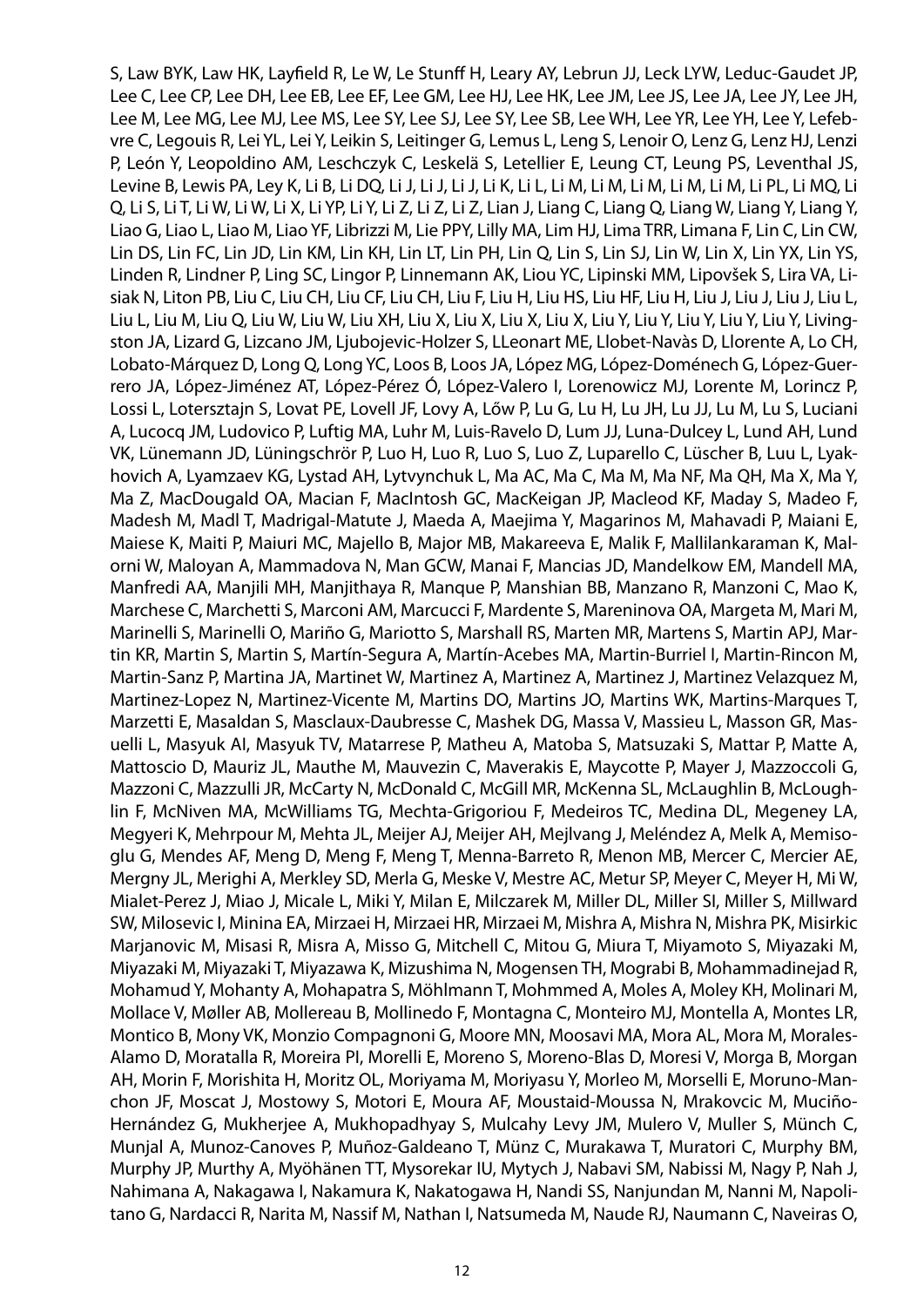Navid F, Nawrocki ST, Nazarko TY, Nazio F, Negoita F, Neill T, Neisch AL, Neri LM, **Netea MG**, Neubert P, Neufeld TP, Neumann D, Neutzner A, Newton PT, Ney PA, Nezis IP, Ng CCW, Ng TB, Nguyen HTT, Nguyen LT, Ni HM, Ní Cheallaigh C, Ni Z, Nicolao MC, Nicoli F, Nieto-Diaz M, Nilsson P, Ning S, Niranjan R, Nishimune H, Niso-Santano M, Nixon RA, Nobili A, Nobrega C, Noda T, Nogueira-Recalde U, Nolan TM, Nombela I, Novak I, Novoa B, Nozawa T, Nukina N, Nussbaum-Krammer C, Nylandsted J, O'Donovan TR, O'Leary SM, O'Rourke EJ, O'Sullivan MP, O'Sullivan TE, Oddo S, Oehme I, Ogawa M, Ogier-Denis E, Ogmundsdottir MH, Ogretmen B, Oh GT, Oh SH, Oh YJ, Ohama T, Ohashi Y, Ohmuraya M, Oikonomou V, Ojha R, Okamoto K, Okazawa H, Oku M, Oliván S, Oliveira JMA, Ollmann M, Olzmann JA, Omari S, Omary MB, Önal G, Ondrej M, Ong SB, Ong SG, Onnis A, Orellana JA, Orellana-Muñoz S, Ortega-Villaizan MDM, Ortiz-Gonzalez XR, Ortona E, Osiewacz HD, Osman AK, Osta R, Otegui MS, Otsu K, Ott C, Ottobrini L, Ou JJ, Outeiro TF, Oynebraten I, Ozturk M, Pagès G, Pahari S, Pajares M, Pajvani UB, Pal R, Paladino S, Pallet N, Palmieri M, Palmisano G, Palumbo C, Pampaloni F, Pan L, Pan Q, Pan W, Pan X, Panasyuk G, Pandey R, Pandey UB, Pandya V, Paneni F, Pang SY, Panzarini E, Papademetrio DL, Papaleo E, Papinski D, Papp D, Park EC, Park HT, Park JM, Park JI, Park JT, Park J, Park SC, Park SY, Parola AH, Parys JB, Pasquier A, Pasquier B, Passos JF, Pastore N, Patel HH, Patschan D, Pattingre S, Pedraza-Alva G, Pedraza-Chaverri J, Pedrozo Z, Pei G, Pei J, Peled-Zehavi H, Pellegrini JM, Pelletier J, Peñalva MA, Peng D, Peng Y, Penna F, Pennuto M, Pentimalli F, Pereira CM, Pereira GJS, Pereira LC, Pereira de Almeida L, Perera ND, Pérez-Lara Á, Perez-Oliva AB, Pérez-Pérez ME, Periyasamy P, Perl A, Perrotta C, Perrotta I, Pestell RG, Petersen M, Petrache I, Petrovski G, Pfirrmann T, Pfister AS, Philips JA, Pi H, Picca A, Pickrell AM, Picot S, Pierantoni GM, Pierdominici M, Pierre P, Pierrefite-Carle V, Pierzynowska K, Pietrocola F, Pietruczuk M, Pignata C, Pimentel-Muiños FX, Pinar M, Pinheiro RO, Pinkas-Kramarski R, Pinton P, Pircs K, Piya S, Pizzo P, Plantinga TS, Platta HW, Plaza-Zabala A, Plomann M, Plotnikov EY, Plun-Favreau H, Pluta R, Pocock R, Pöggeler S, Pohl C, Poirot M, Poletti A, Ponpuak M, Popelka H, Popova B, Porta H, Porte Alcon S, Portilla-Fernandez E, Post M, Potts MB, Poulton J, Powers T, Prahlad V, Prajsnar TK, Praticò D, Prencipe R, Priault M, Proikas-Cezanne T, Promponas VJ, Proud CG, Puertollano R, Puglielli L, Pulinilkunnil T, Puri D, Puri R, Puyal J, Qi X, Qi Y, Qian W, Qiang L, Qiu Y, Quadrilatero J, Quarleri J, Raben N, Rabinowich H, Ragona D, Ragusa MJ, Rahimi N, Rahmati M, Raia V, Raimundo N, Rajasekaran NS, Ramachandra Rao S, Rami A, Ramírez-Pardo I, Ramsden DB, Randow F, Rangarajan PN, Ranieri D, Rao H, Rao L, Rao R, Rathore S, Ratnayaka JA, Ratovitski EA, Ravanan P, Ravegnini G, Ray SK, Razani B, Rebecca V, Reggiori F, Régnier-Vigouroux A, Reichert AS, Reigada D, Reiling JH, Rein T, Reipert S, Rekha RS, Ren H, Ren J, Ren W, Renault T, Renga G, Reue K, Rewitz K, Ribeiro de Andrade Ramos B, Riazuddin SA, Ribeiro-Rodrigues TM, Ricci JE, Ricci R, Riccio V, Richardson DR, Rikihisa Y, Risbud MV, Risueño RM, Ritis K, Rizza S, Rizzuto R, Roberts HC, Roberts LD, Robinson KJ, Roccheri MC, Rocchi S, Rodney GG, Rodrigues T, Rodrigues Silva VR, Rodriguez A, Rodriguez-Barrueco R, Rodriguez-Henche N, Rodriguez-Rocha H, Roelofs J, Rogers RS, Rogov VV, Rojo AI, Rolka K, Romanello V, Romani L, Romano A, Romano PS, Romeo-Guitart D, Romero LC, Romero M, Roney JC, Rongo C, Roperto S, Rosenfeldt MT, Rosenstiel P, Rosenwald AG, Roth KA, Roth L, Roth S, Rouschop KMA, Roussel BD, Roux S, Rovere-Querini P, Roy A, Rozieres A, Ruano D, Rubinsztein DC, Rubtsova MP, Ruckdeschel K, Ruckenstuhl C, Rudolf E, Rudolf R, Ruggieri A, Ruparelia AA, Rusmini P, Russell RR, Russo GL, Russo M, Russo R, Ryabaya OO, Ryan KM, Ryu KY, Sabater-Arcis M, Sachdev U, Sacher M, Sachse C, Sadhu A, Sadoshima J, Safren N, Saftig P, Sagona AP, Sahay G, Sahebkar A, Sahin M, Sahin O, Sahni S, Saito N, Saito S, Saito T, Sakai R, Sakai Y, Sakamaki JI, Saksela K, Salazar G, Salazar-Degracia A, Salekdeh GH, Saluja AK, Sampaio-Marques B, Sanchez MC, Sanchez-Alcazar JA, Sanchez-Vera V, Sancho-Shimizu V, Sanderson JT, Sandri M, Santaguida S, Santambrogio L, Santana MM, Santoni G, Sanz A, Sanz P, Saran S, Sardiello M, Sargeant TJ, Sarin A, Sarkar C, Sarkar S, Sarrias MR, Sarkar S, Sarmah DT, Sarparanta J, Sathyanarayan A, Sathyanarayanan R, Scaglione KM, Scatozza F, Schaefer L, Schafer ZT, Schaible UE, Schapira AHV, Scharl M, Schatzl HM, Schein CH, Scheper W, Scheuring D, Schiaffino MV, Schiappacassi M, Schindl R, Schlattner U, Schmidt O, Schmitt R, Schmidt SD, Schmitz I, Schmukler E, Schneider A, Schneider BE, Schober R, Schoijet AC, Schott MB, Schramm M, Schröder B, Schuh K, Schüller C, Schulze RJ, Schürmanns L, Schwamborn JC, Schwarten M, Scialo F, Sciarretta S, Scott MJ, Scotto KW, Scovassi AI, Scrima A, Scrivo A, Sebastian D, Sebti S, Sedej S, Segatori L, Segev N, Seglen PO,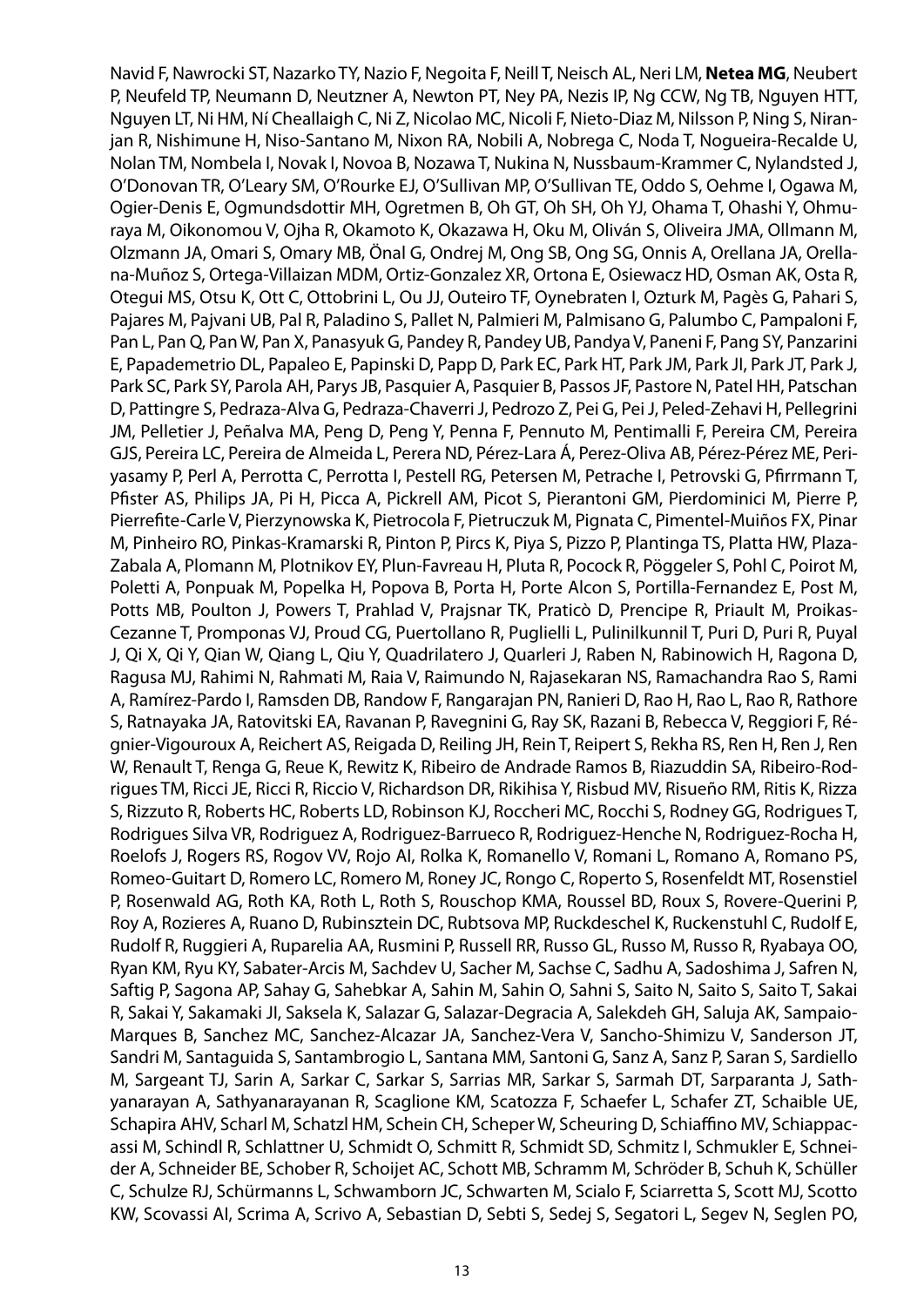Seiliez I, Seki E, Selleck SB, Sellke FW, Selsby JT, Sendtner M, Senturk S, Seranova E, Sergi C, Serra-Moreno R, Sesaki H, Settembre C, Setty SRG, Sgarbi G, Sha O, Shacka JJ, Shah JA, Shang D, Shao C, Shao F, Sharbati S, Sharkey LM, Sharma D, Sharma G, Sharma K, Sharma P, Sharma S, Shen HM, Shen H, Shen J, Shen M, Shen W, Shen Z, Sheng R, Sheng Z, Sheng ZH, Shi J, Shi X, Shi YH, Shiba-Fukushima K, Shieh JJ, Shimada Y, Shimizu S, Shimozawa M, Shintani T, Shoemaker CJ, Shojaei S, Shoji I, Shravage BV, Shridhar V, Shu CW, Shu HB, Shui K, Shukla AK, Shutt TE, Sica V, Siddiqui A, Sierra A, Sierra-Torre V, Signorelli S, Sil P, Silva BJA, Silva JD, Silva-Pavez E, Silvente-Poirot S, Simmonds RE, Simon AK, Simon HU, Simons M, Singh A, Singh LP, Singh R, Singh SV, Singh SK, Singh SB, Singh S, Singh SP, Sinha D, Sinha RA, Sinha S, Sirko A, Sirohi K, Sivridis EL, Skendros P, Skirycz A, Slaninová I, Smaili SS, Smertenko A, Smith MD, Soenen SJ, Sohn EJ, Sok SPM, Solaini G, Soldati T, Soleimanpour SA, Soler RM, Solovchenko A, Somarelli JA, Sonawane A, Song F, Song HK, Song JX, Song K, Song Z, Soria LR, Sorice M, Soukas AA, Soukup SF, Sousa D, Sousa N, Spagnuolo PA, Spector SA, Srinivas Bharath MM, St Clair D, Stagni V, Staiano L, Stalnecker CA, Stankov MV, Stathopulos PB, Stefan K, Stefan SM, Stefanis L, Steffan JS, Steinkasserer A, Stenmark H, Sterneckert J, Stevens C, Stoka V, Storch S, Stork B, Strappazzon F, Strohecker AM, Stupack DG, Su H, Su LY, Su L, Suarez-Fontes AM, Subauste CS, Subbian S, Subirada PV, Sudhandiran G, Sue CM, Sui X, Summers C, Sun G, Sun J, Sun K, Sun MX, Sun Q, Sun Y, Sun Z, Sunahara KKS, Sundberg E, Susztak K, Sutovsky P, Suzuki H, Sweeney G, Symons JD, Sze SCW, Szewczyk NJ, Tabęcka-Łonczynska A, Tabolacci C, Tacke F, Taegtmeyer H, Tafani M, Tagaya M, Tai H, Tait SWG, Takahashi Y, Takats S, Talwar P, Tam C, Tam SY, Tampellini D, Tamura A, Tan CT, Tan EK, Tan YQ, Tanaka M, Tanaka M, Tang D, Tang J, Tang TS, Tanida I, Tao Z, Taouis M, Tatenhorst L, Tavernarakis N, Taylor A, Taylor GA, Taylor JM, Tchetina E, Tee AR, Tegeder I, Teis D, Teixeira N, Teixeira-Clerc F, Tekirdag KA, Tencomnao T, Tenreiro S, Tepikin AV, Testillano PS, Tettamanti G, Tharaux PL, Thedieck K, Thekkinghat AA, Thellung S, Thinwa JW, Thirumalaikumar VP, Thomas SM, Thomes PG, Thorburn A, Thukral L, Thum T, Thumm M, Tian L, Tichy A, Till A, Timmerman V, Titorenko VI, Todi SV, Todorova K, Toivonen JM, Tomaipitinca L, Tomar D, Tomas-Zapico C, Tomić S, Tong BC, Tong C, Tong X, Tooze SA, Torgersen ML, Torii S, Torres-López L, Torriglia A, Towers CG, Towns R, Toyokuni S, Trajkovic V, Tramontano D, Tran QG, Travassos LH, Trelford CB, Tremel S, Trougakos IP, Tsao BP, Tschan MP, Tse HF, Tse TF, Tsugawa H, Tsvetkov AS, Tumbarello DA, Tumtas Y, Tuñón MJ, Turcotte S, Turk B, Turk V, Turner BJ, Tuxworth RI, Tyler JK, Tyutereva EV, Uchiyama Y, Ugun-Klusek A, Uhlig HH, Ułamek-Kozioł M, Ulasov IV, Umekawa M, Ungermann C, Unno R, Urbe S, Uribe-Carretero E, Üstün S, Uversky VN, Vaccari T, Vaccaro MI, Vahsen BF, Vakifahmetoglu-Norberg H, Valdor R, Valente MJ, Valko A, Vallee RB, Valverde AM, Van den Berghe G, van der Veen S, Van Kaer L, van Loosdregt J, van Wijk SJL, Vandenberghe W, Vanhorebeek I, Vannier-Santos MA, Vannini N, Vanrell MC, Vantaggiato C, Varano G, Varela-Nieto I, Varga M, Vasconcelos MH, Vats S, Vavvas DG, Vega-Naredo I, Vega-Rubin-de-Celis S, Velasco G, Velázquez AP, Vellai T, Vellenga E, Velotti F, Verdier M, Verginis P, Vergne I, Verkade P, Verma M, Verstreken P, Vervliet T, Vervoorts J, Vessoni AT, Victor VM, Vidal M, Vidoni C, Vieira OV, Vierstra RD, Viganó S, Vihinen H, Vijayan V, Vila M, Vilar M, Villalba JM, Villalobo A, Villarejo-Zori B, Villarroya F, Villarroya J, Vincent O, Vindis C, Viret C, Viscomi MT, Visnjic D, Vitale I, Vocadlo DJ, Voitsekhovskaja OV, Volonté C, Volta M, Vomero M, Von Haefen C, Vooijs MA, Voos W, Vucicevic L, Wade-Martins R, Waguri S, Waite KA, Wakatsuki S, Walker DW, Walker MJ, Walker SA, Walter J, Wandosell FG, Wang B, Wang CY, Wang C, Wang C, Wang C, Wang CY, Wang D, Wang F, Wang F, Wang F, Wang G, Wang H, Wang H, Wang H, Wang HG, Wang J, Wang J, Wang J, Wang J, Wang K, Wang L, Wang L, Wang MH, Wang M, Wang N, Wang P, Wang P, Wang P, Wang P, Wang QJ, Wang Q, Wang QK, Wang QA, Wang WT, Wang W, Wang X, Wang X, Wang Y, Wang Y, Wang Y, Wang YY, Wang Y, Wang Y, Wang Y, Wang Y, Wang Z, Wang Z, Wang Z, Warnes G, Warnsmann V, Watada H, Watanabe E, Watchon M, Wawrzyńska A, Weaver TE, Wegrzyn G, Wehman AM, Wei H, Wei L, Wei T, Wei Y, Weiergräber OH, Weihl CC, Weindl G, Weiskirchen R, Wells A, Wen RH, Wen X, Werner A, Weykopf B, Wheatley SP, Whitton JL, Whitworth AJ, Wiktorska K, Wildenberg ME, Wileman T, Wilkinson S, Willbold D, Williams B, Williams RSB, Williams RL, Williamson PR, Wilson RA, Winner B, Winsor NJ, Witkin SS, Wodrich H, Woehlbier U, Wollert T, Wong E, Wong JH, Wong RW, Wong VKW, Wong WW, Wu AG, Wu C, Wu J, Wu J, Wu KK, Wu M, Wu SY, Wu S, Wu SY, Wu S, Wu WKK, Wu X, Wu X, Wu YW, Wu Y, Xavier RJ, Xia H, Xia L, Xia Z, Xiang G, Xiang J, Xiang M, Xiang W, Xiao B,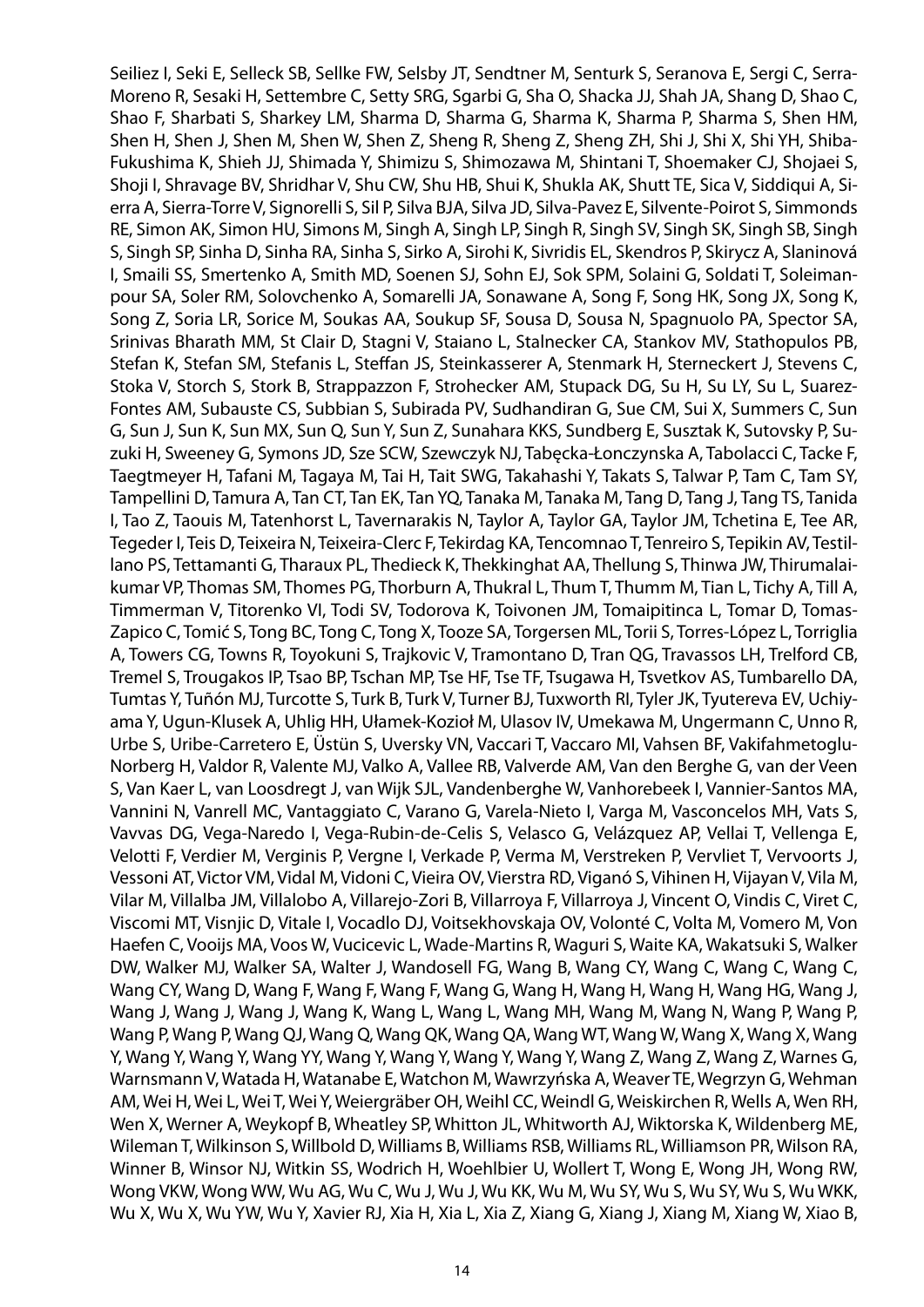Xiao G, Xiao H, Xiao HT, Xiao J, Xiao L, Xiao S, Xiao Y, Xie B, Xie CM, Xie M, Xie Y, Xie Z, Xie Z, Xilouri M, Xu C, Xu E, Xu H, Xu J, Xu J, Xu L, Xu WW, Xu X, Xue Y, Yakhine-Diop SMS, Yamaguchi M, Yamaguchi O, Yamamoto A, Yamashina S, Yan S, Yan SJ, Yan Z, Yanagi Y, Yang C, Yang DS, Yang H, Yang HT, Yang H, Yang JM, Yang J, Yang J, Yang L, Yang L, Yang M, Yang PM, Yang Q, Yang S, Yang S, Yang SF, Yang W, Yang WY, Yang X, Yang X, Yang Y, Yang Y, Yao H, Yao S, Yao X, Yao YG, Yao YM, Yasui T, Yazdankhah M, Yen PM, Yi C, Yin XM, Yin Y, Yin Z, Yin Z, Ying M, Ying Z, Yip CK, Yiu SPT, Yoo YH, Yoshida K, Yoshii SR, Yoshimori T, Yousefi B, Yu B, Yu H, Yu J, Yu J, Yu L, Yu ML, Yu SW, Yu VC, Yu WH, Yu Z, Yu Z, Yuan J, Yuan LQ, Yuan S, Yuan SF, Yuan Y, Yuan Z, Yue J, Yue Z, Yun J, Yung RL, Zacks DN, Zaffagnini G, Zambelli VO, Zanella I, Zang QS, Zanivan S, Zappavigna S, Zaragoza P, Zarbalis KS, Zarebkohan A, Zarrouk A, Zeitlin SO, Zeng J, Zeng JD, Žerovnik E, Zhan L, Zhang B, Zhang DD, Zhang H, Zhang H, Zhang H, Zhang H, Zhang H, Zhang H, Zhang H, Zhang HL, Zhang J, Zhang J, Zhang JP, Zhang KYB, Zhang LW, Zhang L, Zhang L, Zhang L, Zhang L, Zhang M, Zhang P, Zhang S, Zhang W, Zhang X, Zhang XW, Zhang X, Zhang X, Zhang X, Zhang X, Zhang XD, Zhang Y, Zhang Y, Zhang Y, Zhang YD, Zhang Y, Zhang YY, Zhang Y, Zhang Z, Zhang Z, Zhang Z, Zhang Z, Zhang Z, Zhang Z, Zhao H, Zhao L, Zhao S, Zhao T, Zhao XF, Zhao Y, Zhao Y, Zhao Y, Zhao Y, Zheng G, Zheng K, Zheng L, Zheng S, Zheng XL, Zheng Y, Zheng ZG, Zhivotovsky B, Zhong Q, Zhou A, Zhou B, Zhou C, Zhou G, Zhou H, Zhou H, Zhou H, Zhou J, Zhou J, Zhou J, Zhou J, Zhou K, Zhou R, Zhou XJ, Zhou Y, Zhou Y, Zhou Y, Zhou ZY, Zhou Z, Zhu B, Zhu C, Zhu GQ, Zhu H, Zhu H, Zhu H, Zhu WG, Zhu Y, Zhu Y, Zhuang H, Zhuang X, Zientara-Rytter K, Zimmermann CM, Ziviani E, Zoladek T, Zong WX, Zorov DB, Zorzano A, Zou W, Zou Z, Zou Z, Zuryn S, Zwerschke W, Brand-Saberi B, Dong XC, Kenchappa CS, Li Z, Lin Y, Oshima S, Rong Y, Sluimer JC, Stallings CL, Tong CK. Guidelines for the use and interpretation of assays for monitoring autophagy (4th edition). Autophagy. 2021 Jan;17(1):1-382. doi: 10.1080/15548627.2020.1797280. Epub 2021 Feb 8. PMID: 33634751

- **Knoll R, Schultze JL, Schulte-Schrepping J**. Monocytes and Macrophages in COVID-19. Front Immunol. 2021 Jul 21;12:720109. doi: 10.3389/fimmu.2021.720109. eCollection 2021. PMID: 34367190 Free PMC article. Review.
- Koeken VACM, Ganiem AR, Dian S, Ruslami R, Chaidir L, Netea MG, Kumar V, Alisjahbana B, van Crevel R, van Laarhoven A. Cerebrospinal fluid IL-1β is elevated in tuberculous meningitis patients but not associated with mortality. Tuberculosis (Edinb). 2020 Nov 11;126:102019. doi: 10.1016/j. tube.2020.102019. Online ahead of print. PMID: 33202351
- Koeken VACM, van Crevel R, **Netea MG**, Li Y. Resolving trained immunity with systems biology. Eur J Immunol. 2021 Apr;51(4):773-784. doi: 10.1002/eji.202048882. Epub 2021 Mar 10. PMID: 33570164 Review.
- Kong L, Moorlag SJCFM, Lefkovith A, Li B, Matzaraki V, van Emst L, Kang HA, Latorre I, Jaeger M, Joosten LAB, **Netea MG**, Xavier RJ. Single-cell transcriptomic profiles reveal changes associated with BCGinduced trained immunity and protective effects in circulating monocytes. Cell Rep. 2021 Nov 16;37(7):110028. doi: 10.1016/j.celrep.2021.110028. PMID: 34788625 Free PMC article.
- Kopf A, **Kiermaier E**. Dynamic Microtubule Arrays in Leukocytes and Their Role in Cell Migration and Immune Synapse Formation. Front Cell Dev Biol. 2021 Feb 9;9:635511. doi: 10.3389/fcell.2021.635511. eCollection 2021. PMID: 33634136 Free PMC article. Review.
- Krämer B, Knoll R, **Bonaguro L**, ToVinh M, Raabe J, Astaburuaga-García R, **Schulte-Schrepping J**, Kaiser KM, Rieke GJ, Bischoff J, Monin MB, Hoffmeister C, Schlabe S, De Domenico E, **Reusch N**, Händler K, Reynolds G, Blüthgen N, Hack G, Finnemann C, Nischalke HD, Strassburg CP, Stephenson E, Su Y, Gardner L, Yuan D, Chen D, Goldman J, Rosenstiel P, Schmidt SV, Latz E, Hrusovsky K, Ball AJ, Johnson JM, Koenig PA, Schmidt FI, Haniffa M, Heath JR, Kümmerer BM, Keitel V, Jensen B, Stubbemann P, Kurth F, Sander LE, Sawitzki B; Deutsche COVID-19 OMICS Initiative (DeCOI), **Aschenbrenner AC, Schultze JL**, Nattermann J. Early IFN-α signatures and persistent dysfunction are distinguishing features of NK cells in severe COVID-19. Immunity. 2021 Nov 9;54(11):2650-2669.e14. doi: 10.1016/j.immuni.2021.09.002. Epub 2021 Sep 4. PMID: 34592166 Free PMC article.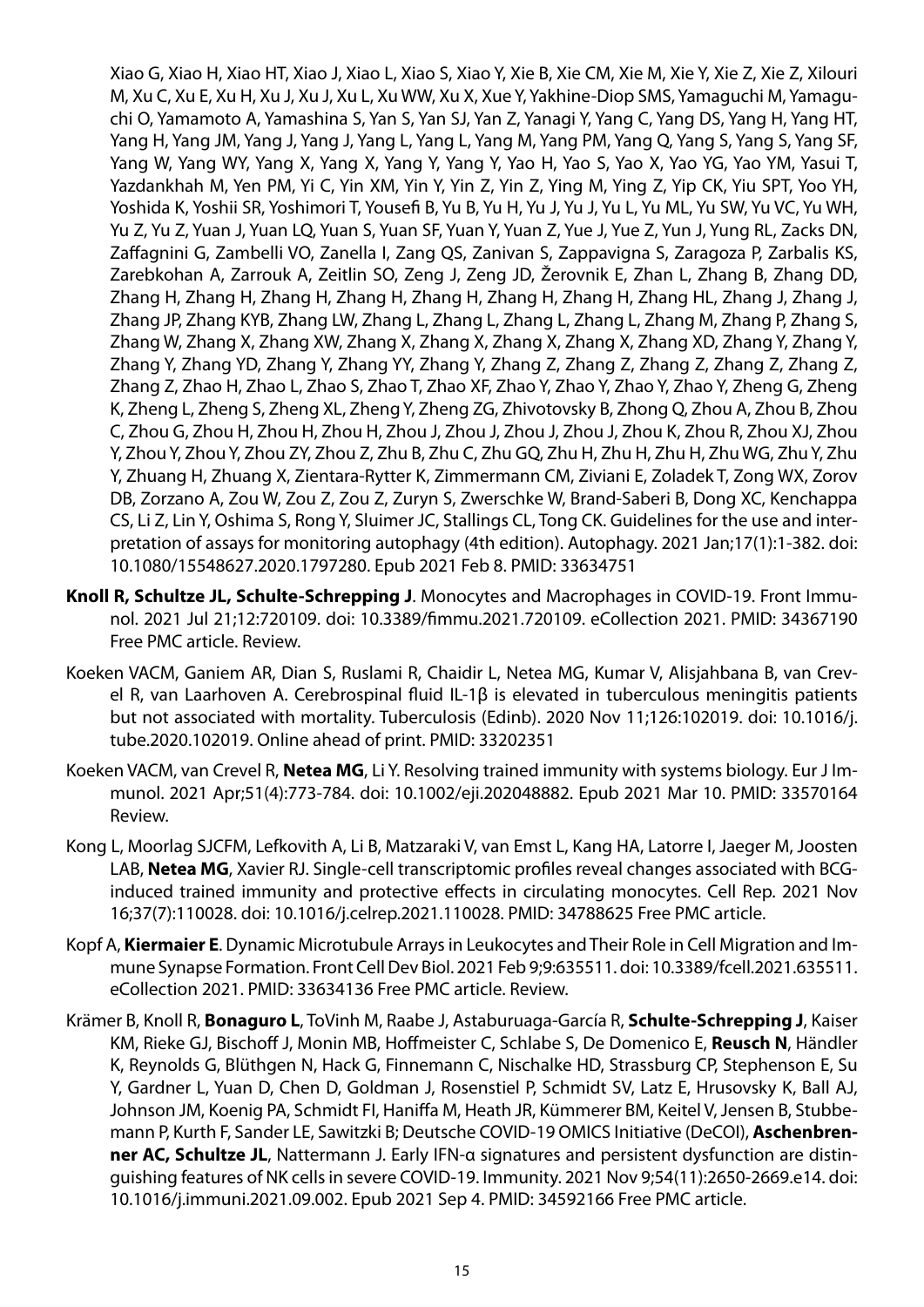- Kummer MP, Ising C, Kummer C, Sarlus H, Griep A, Vieira-Saecker A, Schwartz S, Halle A, Brückner M, Händler K, **Schultze JL**, Beyer M, Latz E, Heneka MT. Microglial PD-1 stimulation by astrocytic PD-L1 suppresses neuroinflammation and Alzheimer's disease pathology. EMBO J. 2021 Dec 15;40(24):e108662. doi: 10.15252/embj.2021108662. Epub 2021 Nov 26. PMID: 34825707 Free PMC article.
- Kyriazopoulou E, Poulakou G, Milionis H, Metallidis S, Adamis G, Tsiakos K, Fragkou A, Rapti A, Damoulari C, Fantoni M, Kalomenidis I, Chrysos G, Angheben A, Kainis I, Alexiou Z, Castelli F, Serino FS, Tsilika M, Bakakos P, Nicastri E, Tzavara V, Kostis E, Dagna L, Koufargyris P, Dimakou K, Savvanis S, Tzatzagou G, Chini M, Cavalli G, Bassetti M, Katrini K, Kotsis V, Tsoukalas G, Selmi C, Bliziotis I, Samarkos M, Doumas M, Ktena S, Masgala A, Papanikolaou I, Kosmidou M, Myrodia DM, Argyraki A, Cardellino CS, Koliakou K, Katsigianni EI, Rapti V, Giannitsioti E, Cingolani A, Micha S, Akinosoglou K, Liatsis-Douvitsas O, Symbardi S, Gatselis N, Mouktaroudi M, Ippolito G, Florou E, Kotsaki A, **Netea MG**, Eugen-Olsen J, Kyprianou M, Panagopoulos P, Dalekos GN, Giamarellos-Bourboulis EJ. Early treatment of COVID-19 with anakinra guided by soluble urokinase plasminogen receptor plasma levels: a double-blind, randomized controlled phase 3 trial. Nat Med. 2021 Oct;27(10):1752-1760. doi: 10.1038/s41591-021-01499-z. Epub 2021 Sep 3. PMID: 34480127 Free PMC article. Clinical Trial.
- Kyriazopoulou E, Poulakou G, Milionis H, Metallidis S, Adamis G, Tsiakos K, Fragkou A, Rapti A, Damoulari C, Fantoni M, Kalomenidis I, Chrysos G, Angheben A, Kainis I, Alexiou Z, Castelli F, Serino FS, Tsilika M, Bakakos P, Nicastri E, Tzavara V, Kostis E, Dagna L, Koufargyris P, Dimakou K, Savvanis S, Tzatzagou G, Chini M, Cavalli G, Bassetti M, Katrini K, Kotsis V, Tsoukalas G, Selmi C, Bliziotis I, Samarkos M, Doumas M, Ktena S, Masgala A, Papanikolaou I, Kosmidou M, Myrodia DM, Argyraki A, Cardellino CS, Koliakou K, Katsigianni EI, Rapti V, Giannitsioti E, Cingolani A, Micha S, Akinosoglou K, Liatsis-Douvitsas O, Symbardi S, Gatselis N, Mouktaroudi M, Ippolito G, Florou E, Kotsaki A, **Netea MG**, Eugen-Olsen J, Kyprianou M, Panagopoulos P, Dalekos GN, Giamarellos-Bourboulis EJ. Author Correction: Early treatment of COVID-19 with anakinra guided by soluble urokinase plasminogen receptor plasma levels: a double-blind, randomized controlled phase 3 trial. Nat Med. 2021 Oct;27(10):1850. doi: 10.1038/s41591-021-01569-2. PMID: 34625750 Free PMC article. No abstract available.
- Lange C, Aaby P, Behr MA, Donald PR, Kaufmann SHE, **Netea MG**, Mandalakas AM. 100 years of Mycobacterium bovis bacille Calmette-Guérin. Lancet Infect Dis. 2022 Jan;22(1):e2-e12. doi: 10.1016/ S1473-3099(21)00403-5. Epub 2021 Sep 7. PMID: 34506734 Review.
- Langkabel J, **Horne A, Bonaguro L, Holsten L**, Hesse T, Knaus A, Riedel Y, Becker M, **Händler K**, Elmzzahi T, **Bassler K, Reusch N, Yeghiazarian LH, Pecht T**, Saglam A, **Ulas T, Aschenbrenner AC**, Kaiser F, Kubaczka C, **Schultze JL**, Schorle H. Induction of Rosette-to-Lumen stage embryoids using reprogramming paradigms in ESCs. Nat Commun. 2021 Dec 16;12(1):7322. doi: 10.1038/s41467-021- 27586-w. PMID: 34916498 Free PMC article.
- **Laufkötter O, Hu H, Miljković F, Bajorath J**. Structure- and Similarity-Based Survey of Allosteric Kinase Inhibitors, Activators, and Closely Related Compounds. J Med Chem. 2022 Jan 27;65(2):922-934. doi: 10.1021/acs.jmedchem.0c02076. Epub 2021 Jan 21. PMID: 33476146
- Lauterbach MA, **Saavedra V**, Mangan MSJ, **Penno A**, **Thiele C**, Latz E, **Kuerschner L**. 1-Deoxysphingolipids cause autophagosome and lysosome accumulation and trigger NLRP3 inflammasome activation. Autophagy. 2021 Aug;17(8):1947-1961. doi: 10.1080/15548627.2020.1804677. Epub 2020 Aug 24. PMID: 32835606 Free PMC article.
- Lensen R, **Netea MG**, Rosendaal FR. Hepatitis C Virus Reactivation Following COVID-19 Vaccination A Case Report. Int Med Case Rep J. 2021 Aug 29;14:573-576. doi: 10.2147/IMCRJ.S328482. eCollection 2021. PMID: 34512037 Free PMC article.
- López-López E, **Bajorath J**, Medina-Franco JL. Informatics for Chemistry, Biology, and Biomedical Sciences. J Chem Inf Model. 2021 Jan 25;61(1):26-35. doi: 10.1021/acs.jcim.0c01301. Epub 2020 Dec 31. PMID: 33382611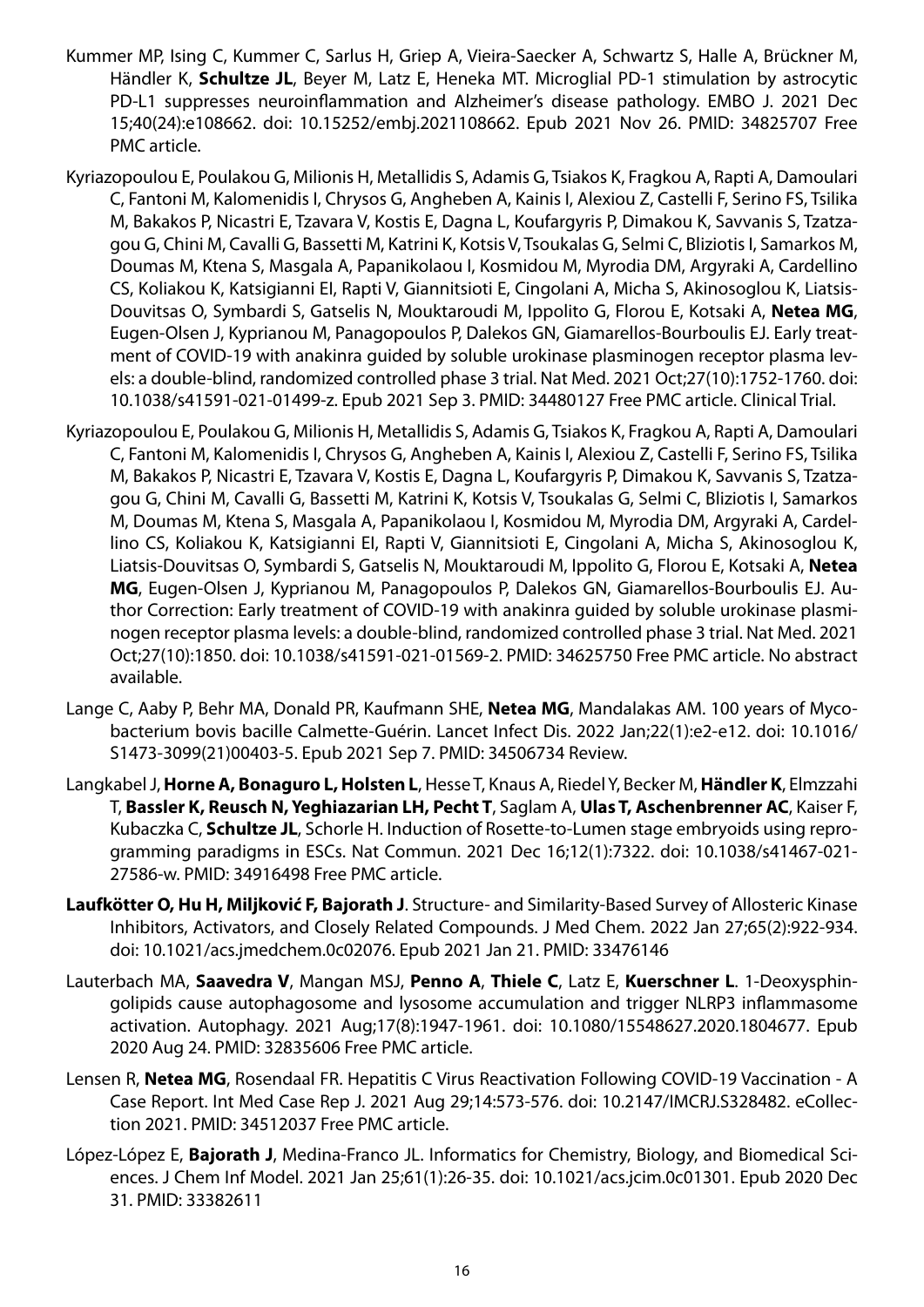- Maggiora G, **Vogt M**. Set-Theoretic Formalism for Treating Ligand-Target Datasets. Molecules. 2021 Dec 7;26(24):7419. doi: 10.3390/molecules26247419. PMID: 34946500 Free PMC article.
- Mahn M, Saraf-Sinik I, Patil P, Pulin M, Bitton E, Karalis N, Bruentgens F, Palgi S, Gat A, Dine J, Wietek J, Davidi I, Levy R, Litvin A, Zhou F, Sauter K, **Soba P**, Schmitz D, Lüthi A, Rost BR, Wiegert JS, Yizhar O. Efficient optogenetic silencing of neurotransmitter release with a mosquito rhodopsin. Neuron. 2021 May 19;109(10):1621-1635.e8. doi: 10.1016/j.neuron.2021.03.013. Epub 2021 May 11. PMID: 33979634
- **Makdissi N, Mass E**. Of myeloid cells and fibroblasts-A love story. Immunity. 2021 Jul 13;54(7):1371- 1373. doi: 10.1016/j.immuni.2021.06.016. PMID: 34260884
- **Mass E**, Lachmann N. From macrophage biology to macrophage-based cellular immunotherapies. Gene Ther. 2021 Sep;28(9):473-476. doi: 10.1038/s41434-021-00221-5. Epub 2021 Feb 4. PMID: 33542457
- **Mass E**, Gentek R. Fetal-Derived Immune Cells at the Roots of Lifelong Pathophysiology. Front Cell Dev Biol. 2021 Feb 23;9:648313. doi: 10.3389/fcell.2021.648313. eCollection 2021. PMID: 33708774 Free PMC article. Review.
- Matzaraki V, Le KTT, Jaeger M, Aguirre-Gamboa R, Johnson MD, Sanna S, Rosati D, Franke L, Zhernakova A, Fu J, Withoff S, Jonkers I, Li Y, Joosten LAB, **Netea MG**, Wijmenga C, Kumar V. Inflammatory Protein Profiles in Plasma of Candidaemia Patients and the Contribution of Host Genetics to Their Variability. Front Immunol. 2021 Aug 26;12:662171. doi: 10.3389/fimmu.2021.662171. eCollection 2021. PMID: 34512620 Free PMC article.
- Medina-Franco JL, Martinez-Mayorga K, Fernández-de Gortari E, Kirchmair J, **Bajorath J**. Rationality over fashion and hype in drug design. F1000Res. 2021 May 18;10:Chem Inf Sci-397. doi: 10.12688/ f1000research.52676.1. eCollection 2021. PMID: 34164109
- Melaiu O, Macauda A, Sainz J, Calvetti D, Facioni MS, Maccari G, Ter Horst R, **Netea MG**, Li Y, Grząśko N, Moreno V, Jurczyszyn A, Jerez A, Watek M, Varkonyi J, Garcia-Sanz R, Kruszewski M, Dudziński M, Kadar K, Jacobsen SEH, Mazur G, Andersen V, Rybicka M, Zawirska D, Raźny M, Zaucha JM, Ostrovsky O, Iskierka-Jazdzewska E, Reis RM, Stępień A, Beider K, Nagler A, Druzd-Sitek A, Marques H, Martìnez-Lopez J, Lesueur F, Avet-Loiseau H, Vangsted AJ, Krawczyk-Kulis M, Butrym A, Jamroziak K, Dumontet C, Vogel U, Rymko M, Pelosini M, Subocz E, Szombath G, Sarasquete ME, Silvestri R, Morani F, Landi S, Campa D, Canzian F, Gemignani F. Common gene variants within 3'-untranslated regions as modulators of multiple myeloma risk and survival. Int J Cancer. 2021 Apr 15;148(8):1887- 1894. doi: 10.1002/ijc.33377. Epub 2020 Nov 20. PMID: 33152124
- **Mertins J, Finke J, Sies R**, Rink KM, **Hasenauer J, Lang T**. The mesoscale organization of syntaxin 1A and SNAP25 is determined by SNARE-SNARE interactions. Elife. 2021 Nov 15;10:e69236. doi: 10.7554/ eLife.69236. PMID: 34779769 Free PMC article.
- **Miljković F, Rodríguez-Pérez R, Bajorath J**. Impact of Artificial Intelligence on Compound Discovery, Design, and Synthesis. ACS Omega. 2021 Nov 29;6(49):33293-33299. doi: 10.1021/acsomega.1c05512. eCollection 2021 Dec 14. PMID: 34926881 Free PMC article. Review.
- Mizuno Y, Imura E, Kurogi Y, Shimada-Niwa Y, Kondo S, Tanimoto H, **Hückesfeld S, Pankratz MJ**, Niwa R. A population of neurons that produce hugin and express the diuretic hormone 44 receptor gene projects to the corpora allata in Drosophila melanogaster. Dev Growth Differ. 2021 May 22. doi: 10.1111/dgd.12733. Online ahead of print. PMID: 34021588
- Mohamed L, Madsen AMR, Schaltz-Buchholzer F, Ostenfeld A, **Netea MG**, Benn CS, Kofoed PE. Reactivation of BCG vaccination scars after vaccination with mRNA-Covid-vaccines: two case reports. BMC Infect Dis. 2021 Dec 20;21(1):1264. doi: 10.1186/s12879-021-06949-0. PMID: 34930152 Free PMC article. Clinical Trial.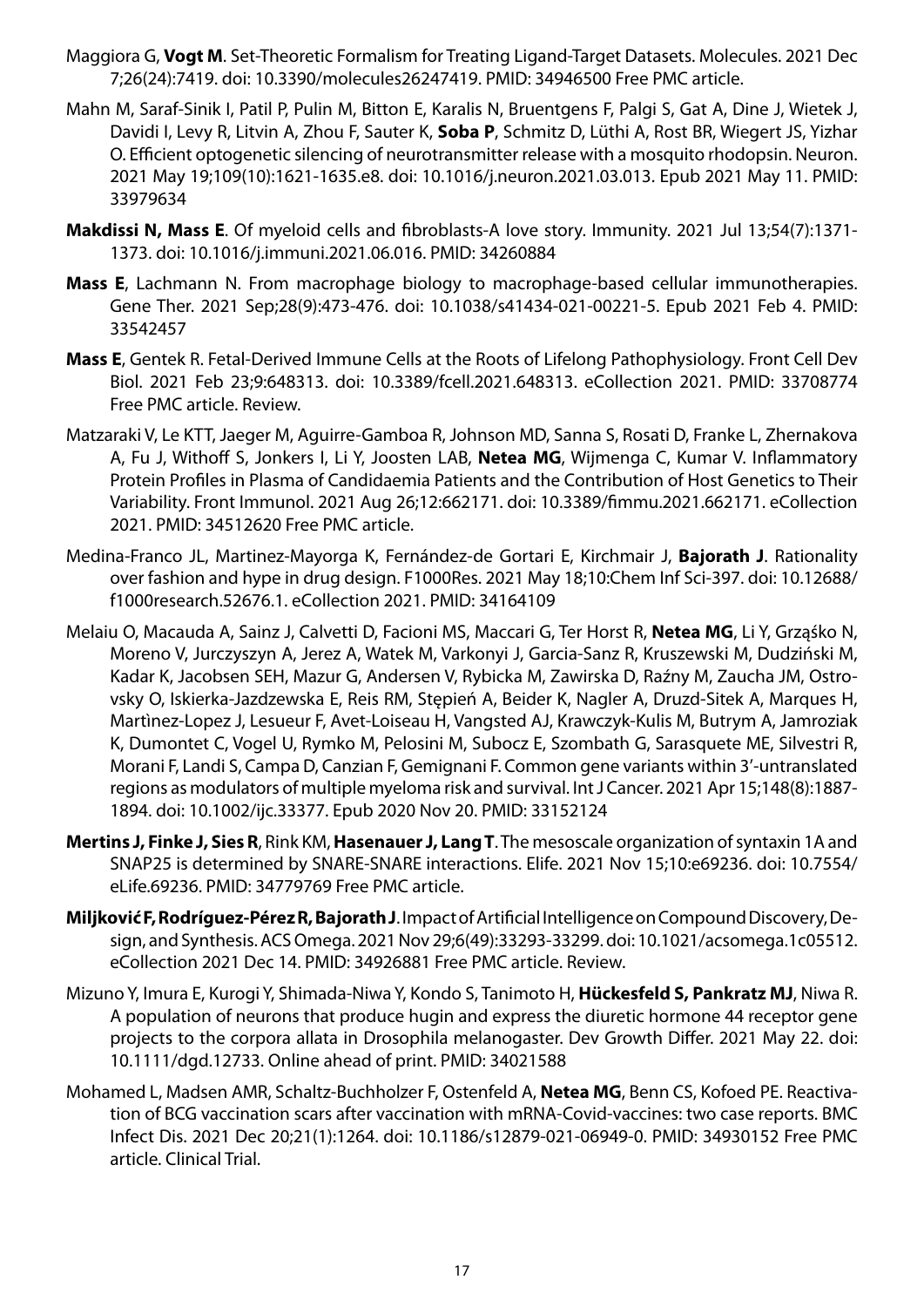- Moorlag SJCFM, Matzaraki V, van Puffelen JH, van der Heijden C, Keating S, Groh L, Röring RJ, Bakker OB, Koeken VACM, de Bree LCJ, Smeekens SP, Oosting M, Gamboa RA, Riksen NP, Xavier RJ, Wijmenga C, Kumar V, van Crevel R, Novakovic B, Joosten LAB, Li Y, **Netea MG**. An integrative genomics approach identifies KDM4 as a modulator of trained immunity. Eur J Immunol. 2021 Nov 25. doi: 10.1002/eji.202149577. Online ahead of print. PMID: 34821391
- Moronta-Barrios F, Vargas-Domínguez S, **Nuesch-Germano M**, Torres V, Selvaggi K, Di Prinzio C, O'Brien E, Hernandez V, Monteiro M. Latin American Network for Scientific Culture (RedLCC): A Regional Science Communication Initiative. Front Res Metr Anal. 2021 Mar 23;6:654022. doi: 10.3389/ frma.2021.654022. eCollection 2021. PMID: 33870070 Free PMC article.
- Mourits VP, van Puffelen JH, Novakovic B, Bruno M, Ferreira AV, Arts RJ, Groh L, Crișan TO, Zwaag J, Jentho E, Kox M, Pickkers P, van de Veerdonk FL, Weis S, Oosterwijk E, Vermeulen SH, **Netea MG**, Joosten LA. Lysine methyltransferase G9a is an important modulator of trained immunity. Clin Transl Immunology. 2021 Feb 18;10(2):e1253. doi: 10.1002/cti2.1253. eCollection 2021. PMID: 33708384 Free PMC article.
- Mourits VP, Helder LS, Matzaraki V, Koeken VACM, Groh L, de Bree LCJ, Moorlag SJCFM, van der Heijden CDCC, Keating ST, van Puffelen JH, Jaeger M, Joosten LAB, **Netea MG**. The role of sirtuin 1 on the induction of trained immunity. Cell Immunol. 2021 Aug;366:104393. doi: 10.1016/j.cellimm.2021.104393. Epub 2021 Jun 12. PMID: 34147841
- Molteni R, Biavasco R, Stefanoni D, Nemkov T, Domínguez-Andrés J, Arts RJ, Merelli I, Mazza D, Zambrano S, Panigada M, Cantoni E, Tengesdal IW, Maksud P, Piras F, Cesana D, Cassina L, Distefano G, Loffreda A, Gnani D, De Luca G, Tomelleri A, Campochiaro C, Joosten LAB, Dinarello CA, Kajaste-Rudnitski A, Haroche J, Cardaci S, Cenci S, Dagna L, Doglioni C, Ferrarini M, Ferrero E, Boletta A, D'Alessandro A, Montini E, **Netea MG**, Cavalli G. Oncogene-induced maladaptive activation of trained immunity in the pathogenesis and treatment of Erdheim-Chester disease. Blood. 2021 Oct 28;138(17):1554- 1569. doi: 10.1182/blood.2020009594. PMID: 34077954
- Müller P, Sahlbach M, Gasper S, **Mayer G**, Müller J, Pötzsch B, Heckel A. Controlling Coagulation in Blood with Red Light. Angew Chem Int Ed Engl. 2021 Oct 4;60(41):22441-22446. doi: 10.1002/ anie.202108468. Epub 2021 Aug 31. PMID: 34293228 Free PMC article.
- Muus C, Luecken MD, Eraslan G, Sikkema L, Waghray A, Heimberg G, Kobayashi Y, Vaishnav ED, Subramanian A, Smillie C, Jagadeesh KA, Duong ET, Fiskin E, Triglia ET, Ansari M, Cai P, Lin B, Buchanan J, Chen S, Shu J, Haber AL, Chung H, Montoro DT, Adams T, Aliee H, Allon SJ, Andrusivova Z, Angelidis I, Ashenberg O, **Bassler K**, Bécavin C, Benhar I, Bergenstråhle J, Bergenstråhle L, Bolt L, Braun E, Bui LT, Callori S, Chaffin M, Chichelnitskiy E, Chiou J, Conlon TM, Cuoco MS, Cuomo ASE, Deprez M, Duclos G, Fine D, Fischer DS, Ghazanfar S, Gillich A, Giotti B, Gould J, Guo M, Gutierrez AJ, Habermann AC, Harvey T, He P, Hou X, Hu L, Hu Y, Jaiswal A, Ji L, Jiang P, **Kapellos TS**, Kuo CS, Larsson L, Leney-Greene MA, Lim K, Litviňuková M, Ludwig LS, Lukassen S, Luo W, Maatz H, Madissoon E, Mamanova L, Manakongtreecheep K, Leroy S, Mayr CH, Mbano IM, McAdams AM, Nabhan AN, Nyquist SK, Penland L, Poirion OB, Poli S, Qi C, Queen R, Reichart D, Rosas I, Schupp JC, Shea CV, Shi X, Sinha R, Sit RV, Slowikowski K, Slyper M, Smith NP, Sountoulidis A, Strunz M, Sullivan TB, Sun D, Talavera-López C, Tan P, Tantivit J, Travaglini KJ, Tucker NR, Vernon KA, Wadsworth MH, Waldman J, Wang X, Xu K, Yan W, Zhao W, Ziegler CGK; NHLBI LungMap Consortium; Human Cell Atlas Lung Biological Network. Single-cell meta-analysis of SARS-CoV-2 entry genes across tissues and demographics. Nat Med. 2021 Mar;27(3):546-559. doi: 10.1038/s41591-020-01227-z. Epub 2021 Mar 2. PMID: 33654293
- Naveja JJ, **Vogt M**. Automatic Identification of Analogue Series from Large Compound Data Sets: Methods and Applications. Molecules. 2021 Aug 31;26(17):5291. doi: 10.3390/molecules26175291. PMID: 34500724 Free PMC article. Review.
- **Netea MG**, van der Meer JW, van Crevel R. BCG vaccination in health care providers and the protection against COVID-19. J Clin Invest. 2021 Jan 19;131(2):e145545. doi: 10.1172/JCI145545. PMID: 33306484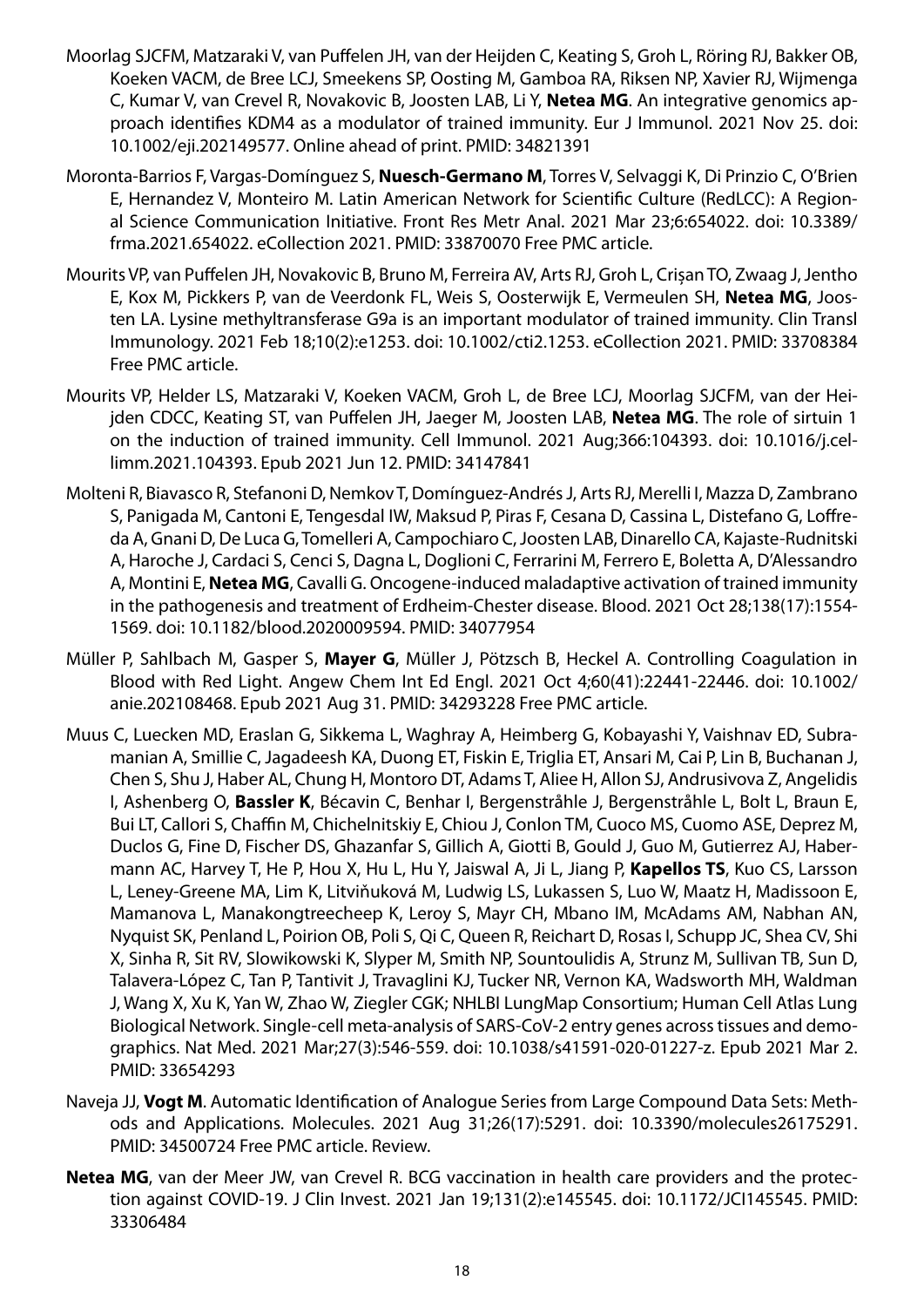- **Netea MG**, Li Y. Immune memory in individuals with COVID-19. Nat Cell Biol. 2021 Jun;23(6):582-584. doi: 10.1038/s41556-021-00689-8. PMID: 34108656 No abstract available.
- **Netea MG**, van Crevel R. Assessing the effect of BCG revaccination on long-term mortality. Lancet Infect Dis. 2021 Nov;21(11):1481-1483. doi: 10.1016/S1473-3099(21)00055-4. Epub 2021 Jul 5. PMID: 34237263 No abstract available.
- **Netea MG**. The epigenetic ghost of infections past. Nat Rev Immunol. 2021 Oct;21(10):622-623. doi: 10.1038/s41577-021-00605-z. PMID: 34580462 No abstract available.
- **Netea MG**, Domínguez-Andrés J, van de Veerdonk FL, van Crevel R, Pulendran B, van der Meer JWM. Natural resistance against infections: focus on COVID-19. Trends Immunol. 2021 Dec 7:S1471- 4906(21)00259-3. doi: 10.1016/j.it.2021.12.001. Online ahead of print. PMID: 34924297 Free PMC article. Review.
- Niehues H, van der Krieken DA, Ederveen THA, Jansen PAM, van Niftrik L, Mesman R, **Netea MG**, Smits JPH, Schalkwijk J, van den Bogaard EH, Zeeuwen PLJM. Antimicrobial late cornified envelope (LCE) proteins: the psoriasis risk factor LCE3B/C-del affects microbiota composition. J Invest Dermatol. 2021 Dec 20:S0022-202X(21)02618-X. doi: 10.1016/j.jid.2021.11.036. Online ahead of print. PMID: 34942199
- Novak N, **Weighardt H**, Valdelvira R, Izquierdo E, **Förster I**, Cabanillas B. Herpes simplex virus 1 proteins can induce skin inflammation in an atopic dermatitis-like mouse model. Exp Dermatol. 2021 Nov;30(11):1699-1704. doi: 10.1111/exd.14327. Epub 2021 Mar 22. PMID: 33751678
- Noz MP, Ter Telgte A, Wiegertjes K, Tuladhar AM, Kaffa C, Kersten S, Bekkering S, van der Heijden CDCC, Hoischen A, Joosten LAB, **Netea MG**, Duering M, de Leeuw FE, Riksen NP. Pro-inflammatory Monocyte Phenotype During Acute Progression of Cerebral Small Vessel Disease. Front Cardiovasc Med. 2021 May 13;8:639361. doi: 10.3389/fcvm.2021.639361. eCollection 2021. PMID: 34055930
- Noz MP, Plachokova AS, Smeets EMM, Aarntzen EHJG, Bekkering S, Vart P, Joosten LAB, **Netea MG**, Riksen NP. An Explorative Study on Monocyte Reprogramming in the Context of Periodontitis In Vitro and In Vivo. Front Immunol. 2021 Aug 13;12:695227. doi: 10.3389/fimmu.2021.695227. eCollection 2021. PMID: 34484192 Free PMC article.
- Oestreich M, Chen D, **Schultze JL**, Fritz M, Becker M. Privacy considerations for sharing genomics data. EXCLI J. 2021 Jul 16;20:1243-1260. doi: 10.17179/excli2021-4002. eCollection 2021. PMID: 34345236 Free PMC article. Review.
- Ortega AD, Takhaveev V, Vedelaar SR, Long Y, Mestre-Farràs N, Incarnato D, Ersoy F, Olsen LF, **Mayer G**, Heinemann M. A synthetic RNA-based biosensor for fructose-1,6-bisphosphate that reports glycolytic flux. Cell Chem Biol. 2021 Nov 18;28(11):1554-1568.e8. doi: 10.1016/j.chembiol.2021.04.006. Epub 2021 Apr 28. PMID: 33915105
- Osuchowski MF, Winkler MS, Skirecki T, Cajander S, Shankar-Hari M, Lachmann G, Monneret G, Venet F, Bauer M, Brunkhorst FM, Weis S, Garcia-Salido A, Kox M, Cavaillon JM, Uhle F, Weigand MA, Flohé SB, Wiersinga WJ, Almansa R, de la Fuente A, Martin-Loeches I, Meisel C, Spinetti T, Schefold JC, Cilloniz C, Torres A, Giamarellos-Bourboulis EJ, Ferrer R, Girardis M, Cossarizza A, **Netea MG**, van der Poll T, Bermejo-Martín JF, Rubio I. The COVID-19 puzzle: deciphering pathophysiology and phenotypes of a new disease entity. Lancet Respir Med. 2021 Jun;9(6):622-642. doi: 10.1016/S2213- 2600(21)00218-6. Epub 2021 May 6. PMID: 33965003 Free PMC article. Review.
- Palma C, La Rocca C, Gigantino V, Aquino G, Piccaro G, Di Silvestre D, Brambilla F, Rossi R, Bonacina F, Lepore MT, Audano M, Mitro N, Botti G, Bruzzaniti S, Fusco C, Procaccini C, De Rosa V, Galgani M, Alviggi C, Puca A, Grassi F, Rezzonico-Jost T, Norata GD, Mauri P, **Netea MG**, de Candia P, Matarese G. Caloric Restriction Promotes Immunometabolic Reprogramming Leading to Protection from Tuberculosis. Cell Metab. 2021 Feb 2;33(2):300-318.e12. doi: 10.1016/j.cmet.2020.12.016. Epub 2021 Jan 8. PMID: 33421383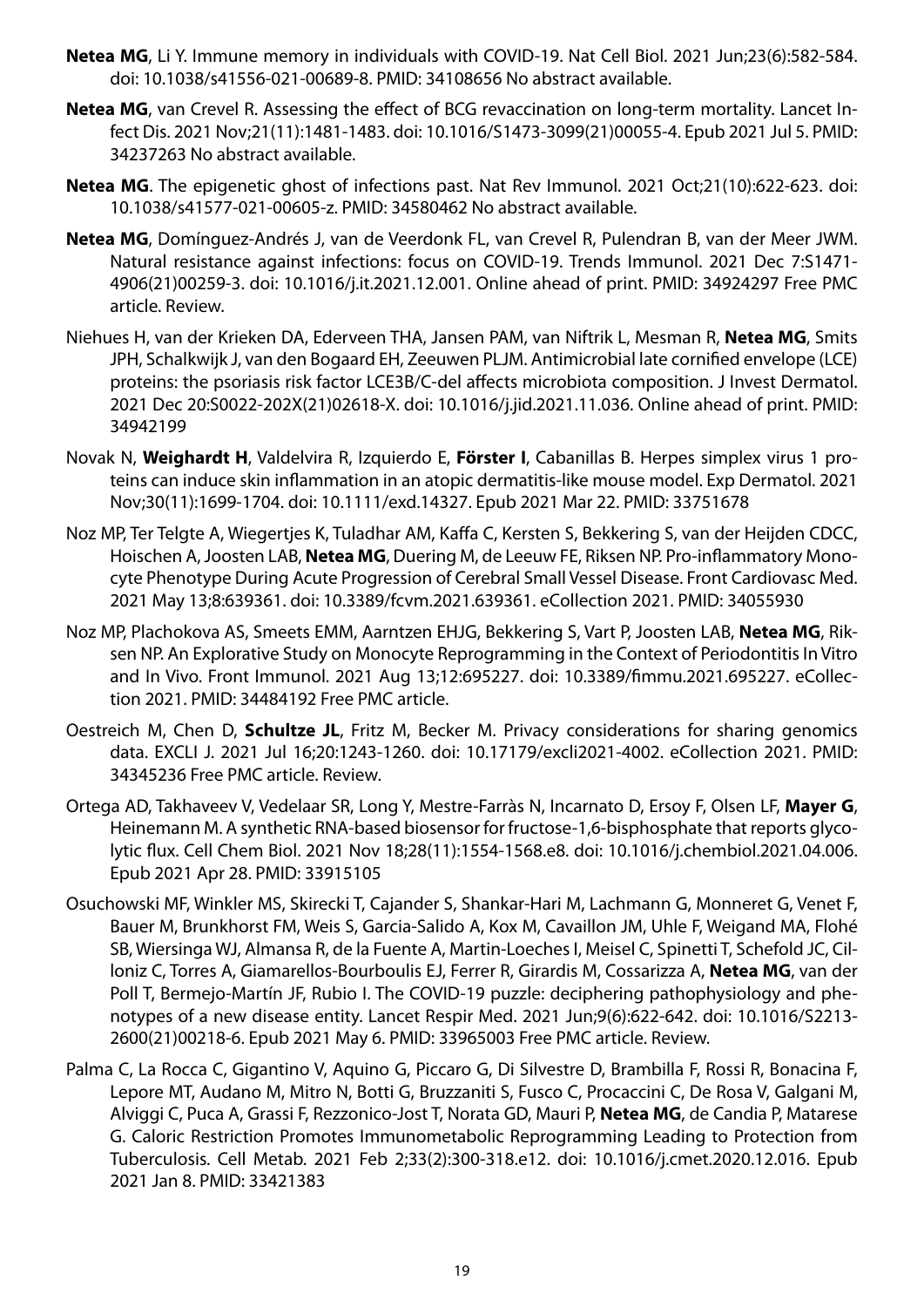- Peres NG, Wang N, Whitney P, Engel S, Shreenivas MM, Comerford I, Hocking DM, **Erazo AB, Förster I**, Kupz A, Gebhardt T, McColl SR, McSorley SJ, Bedoui S, Strugnell RA. CD4+ T cell immunity to Salmonella is transient in the circulation. PLoS Pathog. 2021 Oct 25;17(10):e1010004. doi: 10.1371/ journal.ppat.1010004. eCollection 2021 Oct. PMID: 34695149 Free PMC article.
- **Piazzesi A, Afsar SY, van Echten-Deckert G**. Sphingolipid metabolism in the development and progression of cancer: one cancer's help is another's hindrance. Mol Oncol. 2021 Dec;15(12):3256- 3279. doi: 10.1002/1878-0261.13063. Epub 2021 Jul 29. PMID: 34289244 Free PMC article. Review.
- **Pietruś W**, Kurczab R, **Stumpfe D**, Bojarski AJ, **Bajorath J**. Data-Driven Analysis of Fluorination of Ligands of Aminergic G Protein Coupled Receptors. Biomolecules. 2021 Nov 8;11(11):1647. doi: 10.3390/biom11111647. PMID: 34827645 Free PMC article.
- Pirr S, Dauter L, Vogl T, **Ulas T**, Bohnhorst B, Roth J, Viemann D. S100A8/A9 is the first predictive marker for neonatal sepsis. Clin Transl Med. 2021 Apr;11(4):e338. doi: 10.1002/ctm2.338. PMID: 33931974 Free PMC article. No abstract available.
- Post A, Kaboré B, Berendsen M, Diallo S, Traore O, Arts RJW, **Netea MG**, Joosten LAB, Tinto H, Jacobs J, de Mast Q, van der Ven A. Altered Ex-Vivo Cytokine Responses in Children With Asymptomatic Plasmodium falciparum Infection in Burkina Faso: An Additional Argument to Treat Asymptomatic Malaria? Front Immunol. 2021 Jun 9;12:614817. doi: 10.3389/fimmu.2021.614817. eCollection 2021. PMID: 34177883 Free PMC article.
- Prentice S, Nassanga B, Webb EL, Akello F, Kiwudhu F, Akurut H, Elliott AM, Arts RJW, **Netea MG**, Dockrell HM, Cose S; Delayed BCG Study Team. BCG-induced non-specific effects on heterologous infectious disease in Ugandan neonates: an investigator-blind randomised controlled trial. Lancet Infect Dis. 2021 Jul;21(7):993-1003. doi: 10.1016/S1473-3099(20)30653-8. Epub 2021 Feb 17. PMID: 33609457 Free PMC article. Clinical Trial.
- Prisco L, Deimel SH, Yeliseyeva H, Fiala A, **Tavosanis G**. The anterior paired lateral neuron normalizes odour-evoked activity in the Drosophila mushroom body calyx. Elife. 2021 Dec 29;10:e74172. doi: 10.7554/eLife.74172. PMID: 34964714 Free PMC article.
- **Rafeld HL, Kolanus W**, van Driel IR, Hartland EL. Interferon-induced GTPases orchestrate host cell-autonomous defence against bacterial pathogens. Biochem Soc Trans. 2021 Jun 30;49(3):1287-1297. doi: 10.1042/BST20200900. PMID: 34003245 Free PMC article.
- Rajewsky N, Almouzni G, Gorski SA, Aerts S, Amit I, Bertero MG, Bock C, Bredenoord AL, Cavalli G, Chiocca S, Clevers H, De Strooper B, Eggert A, Ellenberg J, Fernández XM, Figlerowicz M, Gasser SM, Hubner N, Kjems J, Knoblich JA, Krabbe G, Lichter P, Linnarsson S, Marine JC, Marioni JC, Marti-Renom MA, **Netea MG**, Nickel D, Nollmann M, Novak HR, Parkinson H, Piccolo S, Pinheiro I, Pombo A, Popp C, Reik W, Roman-Roman S, Rosenstiel P, Schultze JL, Stegle O, Tanay A, Testa G, Thanos D, Theis FJ, Torres-Padilla ME, Valencia A, Vallot C, van Oudenaarden A, Vidal M, Voet T; LifeTime Community Working Groups. Publisher Correction: LifeTime and improving European healthcare through cellbased interceptive medicine. Nature. 2021 Apr;592(7852):E8. doi: 10.1038/s41586-021-03287-8. PMID: 33731935 Free PMC article. No abstract available.
- **Reusch N,** De Domenico E, **Bonaguro L, Schulte-Schrepping J, Baßler K, Schultze JL, Aschenbrenner AC.** Neutrophils in COVID-19. Front Immunol. 2021 Mar 25;12:652470. doi: 10.3389/fimmu.2021.652470. eCollection 2021. PMID: 33841435 Free PMC article. Review.
- **Reusch N**, Ravichandran KA, Olabiyi BF, Komorowska-Müller JA, Hansen JN, **Ulas T**, Beyer M, Zimmer A, Schmöle AC. Cannabinoid receptor 2 is necessary to induce toll-like receptor-mediated microglial activation. Glia. 2022 Jan;70(1):71-88. doi: 10.1002/glia.24089. Epub 2021 Sep 9. PMID: 34499767
- **Rodríguez-Pérez R, Bajorath J**. Feature importance correlation from machine learning indicates functional relationships between proteins and similar compound binding characteristics. Sci Rep. 2021 Jul 9;11(1):14245. doi: 10.1038/s41598-021-93771-y. PMID: 34244588 Free PMC article.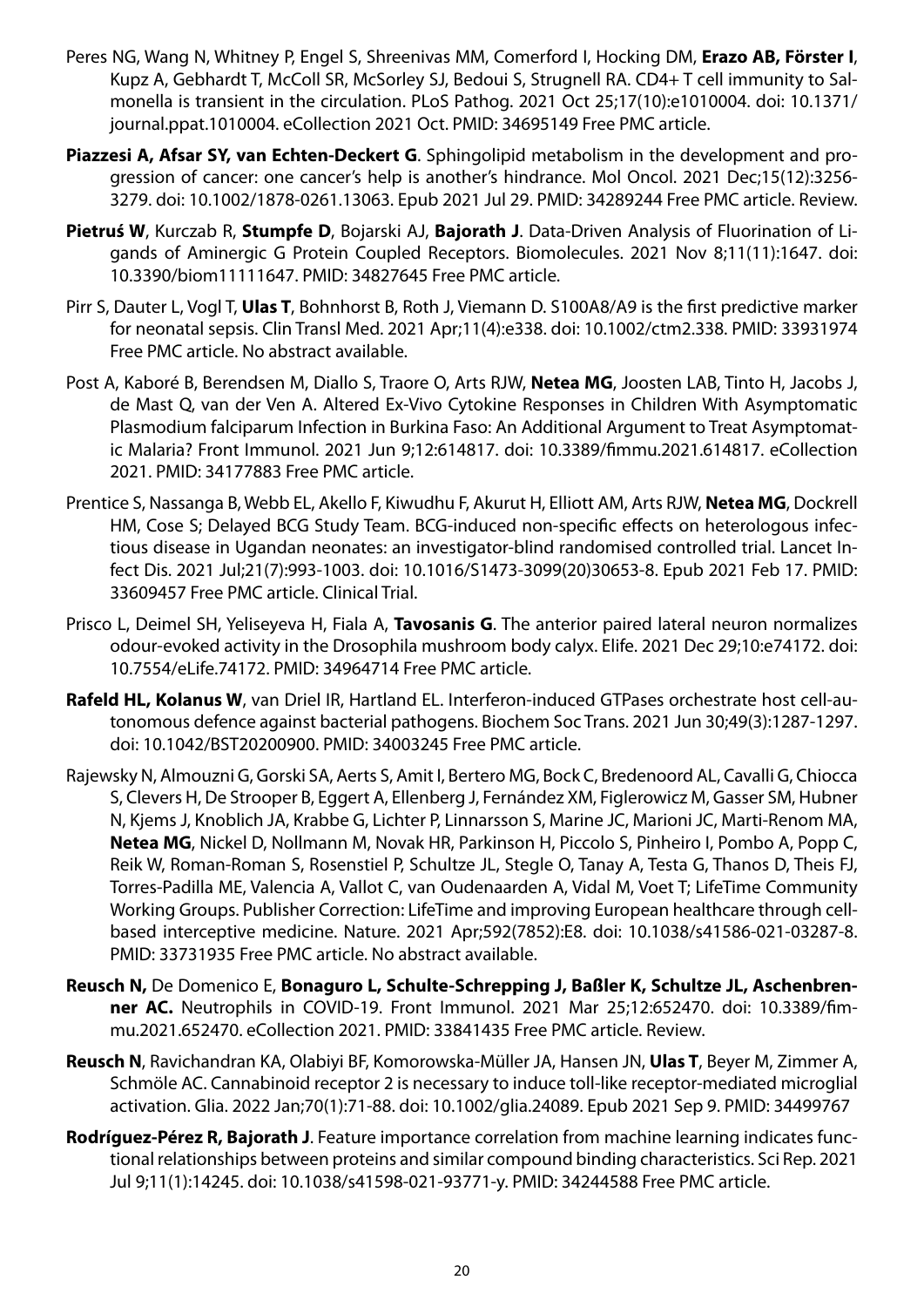- **Rodríguez-Pérez R, Bajorath J**. Evaluation of multi-target deep neural network models for compound potency prediction under increasingly challenging test conditions. J Comput Aided Mol Des. 2021 Mar;35(3):285-295. doi: 10.1007/s10822-021-00376-8. Epub 2021 Feb 17. PMID: 33598870 Free PMC article.
- **Rodríguez-Pérez R, Bajorath J**. Explainable Machine Learning for Property Predictions in Compound Optimization. J Med Chem. 2021 Dec 23;64(24):17744-17752. doi: 10.1021/acs.jmedchem.1c01789. Epub 2021 Dec 13. PMID: 34902252
- Rodriguez-Rosales YA, Langereis JD, Gorris MAJ, van den Reek JMPA, Fasse E, **Netea MG**, de Vries IJM, Gomez-Muñoz L, van Cranenbroek B, Körber A, Sondermann W, Joosten I, de Jong EMGJ, Koenen HJPM.Immunomodulatory aged neutrophils are augmented in blood and skin of psoriasis patients. J Allergy Clin Immunol. 2021 Oct;148(4):1030-1040. doi: 10.1016/j.jaci.2021.02.041. Epub 2021 Mar 19. PMID: 33745888
- Rösler B, Heinhuis B, Wang X, Silvestre R, Joosten LAB, **Netea MG**, Arts P, Mantere T, Lefeber DJ, Hoischen A, van de Veerdonk FL. Mimicking Behçet's disease: GM-CSF gain of function mutation in a family suffering from a Behçet's disease-like disorder marked by extreme pathergy. Clin Exp Immunol. 2021 May;204(2):189-198. doi: 10.1111/cei.13568. Epub 2021 Jan 28. PMID: 33349924
- Sainz J, García-Verdejo FJ, Martínez-Bueno M, Kumar A, Sánchez-Maldonado JM, Díez-Villanueva A, Vodičková L, Vymetálková V, Martin Sánchez V, Da Silva Filho MI, Sampaio-Marques B, Brezina S, Butterbach K, Ter Horst R, Hoffmeister M, Ludovico P, Jurado M, Li Y, Sánchez-Rovira P, **Netea MG**, Gsur A, Vodička P, Moreno V, Hemminki K, Brenner H, Chang-Claude J, Försti A. Polymorphisms within Autophagy-Related Genes Influence the Risk of Developing Colorectal Cancer: A Meta-Analysis of Four Large Cohorts. S Cancers (Basel). 2021 Mar 12;13(6):1258. doi: 10.3390/cancers13061258. PMID: 33809172
- Sánchez-Maldonado JM, Cáliz R, López-Nevot MÁ, Cabrera-Serrano AJ, Moñiz-Díez A, Canhão H, Ter Horst R, Quartuccio L, Sorensen SB, Glintborg B, Hetland ML, Filipescu I, Pérez-Pampin E, Conesa-Zamora P, Swierkot J, den Broeder AA, De Vita S, Petersen ERB, Li Y, Ferrer MA, Escudero A, **Netea MG**, Coenen MJH, Andersen V, Fonseca JE, Jurado M, Bogunia-Kubik K, Collantes E, Sainz J. Validation of GWAS-Identified Variants for Anti-TNF Drug Response in Rheumatoid Arthritis: A Meta-Analysis of Two Large Cohorts. Front Immunol. 2021 Oct 27;12:672255. doi: 10.3389/fimmu.2021.672255. eCollection 2021. PMID: 34777329 Free PMC article.
- **Sandhoff K**. Secondary ganglioside GM2 accumulation in mucopolysaccharidoses. Mol Genet Metab Rep. 2021 Aug 12;28:100789. doi: 10.1016/j.ymgmr.2021.100789. eCollection 2021 Sep. PMID: 34485082 Free PMC article. No abstract available.
- **Schmitz A, Weber A, Bayin M, Breuers S, Fieberg V, Famulok M, Mayer G**. A SARS-CoV-2 Spike Binding DNA Aptamer that Inhibits Pseudovirus Infection by an RBD-Independent Mechanism\*. Angew Chem Int Ed Engl. 2021 Apr 26;60(18):10279-10285. doi: 10.1002/anie.202100316. Epub 2021 Mar 23. PMID: 33683787
- **Schmitz A, Weber A, Bayin M, Breuers S, Fieberg V, Famulok M, Mayer G**. A SARS-CoV-2 Spike Binding DNA Aptamer that Inhibits Pseudovirus Infection by an RBD-Independent Mechanism. Angew Chem Weinheim Bergstr Ger. 2021 Apr 26;133(18):10367-10373. doi: 10.1002/ange.202100316. Epub 2021 Mar 25. PMID: 34230708
- **Schultze JL, Aschenbrenner AC**. COVID-19 and the human innate immune system. Cell. 2021 Apr 1;184(7):1671-1692. doi: 10.1016/j.cell.2021.02.029. Epub 2021 Feb 16. PMID: 33743212 Free PMC article. Review.
- **Schultze JL**. Deutsche COVID-19 Omics Initiative (DeCOI). Biospektrum (Heidelb). 2021;27(3):227. doi: 10.1007/s12268-021-1586-4. Epub 2021 May 11. PMID: 33994671
- Singh AK, **Netea MG**, Bishai WR. BCG turns 100: its nontraditional uses against viruses, cancer, and immunologic diseases. J Clin Invest. 2021 Jun 1;131(11):e148291. doi: 10.1172/JCI148291. PMID: 34060492 Review.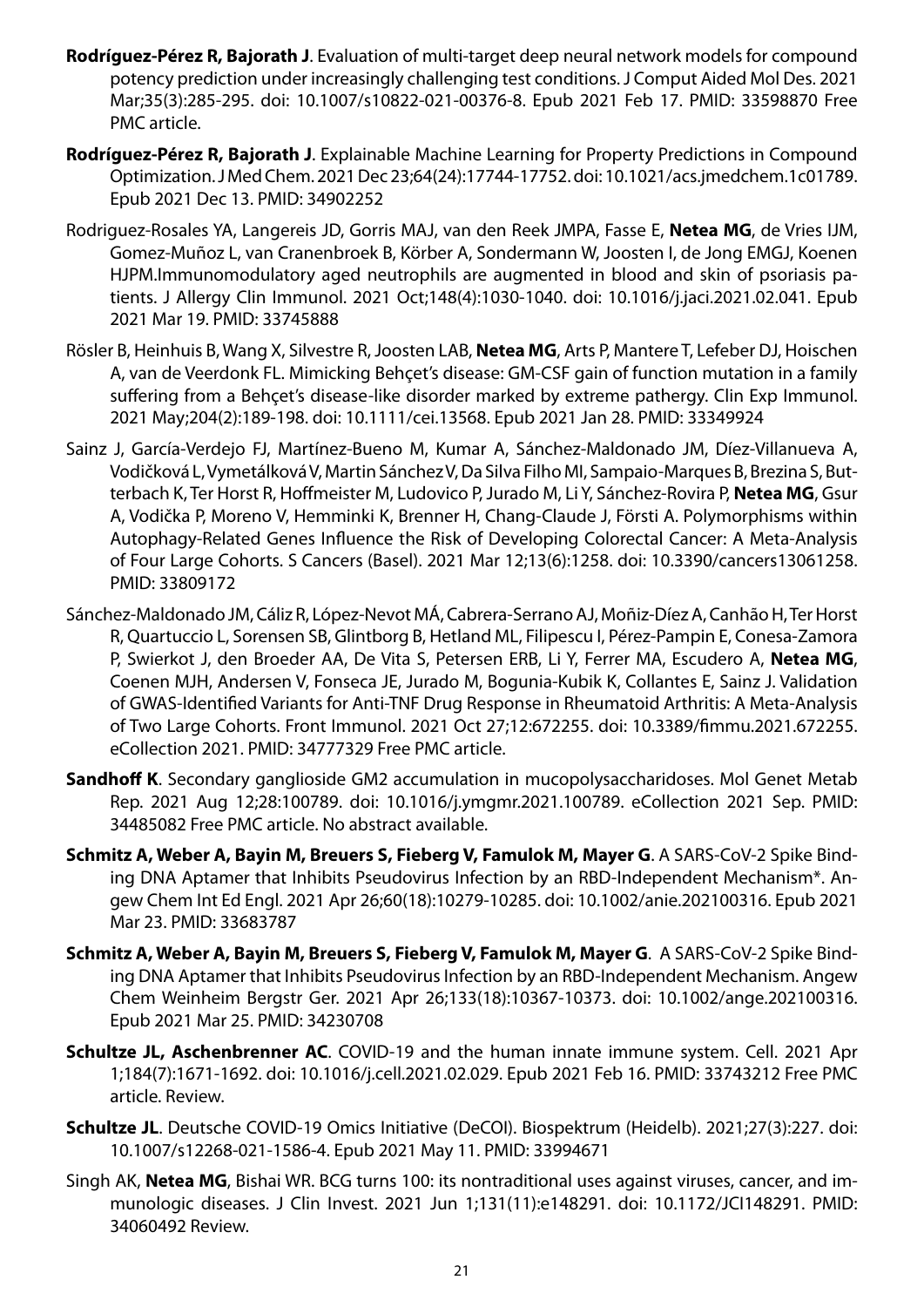- Sohrabi Y, Reinecke H, Joosten LAB, **Netea MG**. Deadly COVID-19 among the elderly: Innate immune memory helping those most in need. Med (N Y). 2021 Apr 9;2(4):378-383. doi: 10.1016/j. medj.2021.02.004. Epub 2021 Feb 24. PMID: 33649749
- Stražar M, Mourits VP, Koeken VACM, de Bree LCJ, Moorlag SJCFM, Joosten LAB, van Crevel R, Vlamakis H, **Netea MG**, Xavier RJ. The influence of the gut microbiome on BCG-induced trained immunity. Genome Biol. 2021 Sep 22;22(1):275. doi: 10.1186/s13059-021-02482-0. PMID: 34551799 Free PMC article.
- **Stumpfe D, Hoch A, Bajorath J**. Introducing the metacore concept for multi-target ligand design. RSC Med Chem. 2021 Apr 15;12(4):628-635. doi: 10.1039/d1md00056j. eCollection 2021 Apr 28. PMID: 34046634
- **Suen TK, Al B, Placek K**. Cell-to-cell proteome variability: life in a cycle. Signal Transduct Target Ther. 2021 Jun 10;6(1):229. doi: 10.1038/s41392-021-00655-8. PMID: 34112757 Free PMC article. No abstract available.
- **Takeuchi K, Kunimoto R, Bajorath J**. R-group replacement database for medicinal chemistry. Future Sci OA. 2021 Jun 30;7(8):FSO742. doi: 10.2144/fsoa-2021-0062. eCollection 2021 Sep. PMID: 34295541 Free PMC article.
- **Takeuchi K, Kunimoto R, Bajorath J**. Systematic mapping of R-group space enables the generation of an R-group replacement system for medicinal chemistry. Eur J Med Chem. 2021 Dec 5;225:113771. doi: 10.1016/j.ejmech.2021.113771. Epub 2021 Aug 12. PMID: 34403977
- **Takeuchi K, Kunimoto R, Bajorath J**. Searchable database of frequent R-groups in medicinal chemistry and their preferred replacements. Data Brief. 2021 Oct 8;39:107456. doi: 10.1016/j.dib.2021.107456. eCollection 2021 Dec. PMID: 34692956 Free PMC article.
- **Tavosanis G**. Dendrite enlightenment. Curr Opin Neurobiol. 2021 Aug;69:222-230. doi: 10.1016/j. conb.2021.05.001. Epub 2021 Jun 13. PMID: 34134010 Review.
- Temba GS, Kullaya V, **Pecht T**, Mmbaga BT, **Aschenbrenner AC, Ulas T**, Kibiki G, Lyamuya F, Boahen CK, Kumar V, Joosten LAB, **Schultze JL**, van der Ven AJ, **Netea MG**, de Mast Q. Urban living in healthy Tanzanians is associated with an inflammatory status driven by dietary and metabolic changes. Nat Immunol. 2021 Mar;22(3):287-300. doi: 10.1038/s41590-021-00867-8. Epub 2021 Feb 11. PMID: 33574617
- Ter Horst R, Jaeger M, van de Wijer L, van der Heijden WA, Janssen AMW, Smeekens SP, Brouwer MAE, van Cranenbroek B, Aguirre-Gamboa R, Netea-Maier RT, van Herwaarden AE, Lemmers H, Dijkstra H, Joosten I, Koenen H, **Netea MG**, Joosten LAB. Seasonal and Nonseasonal Longitudinal Variation of Immune Function. J Immunol. 2021 Jul 14:ji2000133. doi: 10.4049/jimmunol.2000133. Online ahead of print. PMID: 34261668
- Ter Steeg L, Domínguez-Andrés J, **Netea MG**, Joosten LAB, van Crevel R. Trained Immunity as a Preventive Measure for Surgical Site Infections. Clin Microbiol Rev. 2021 Dec 15;34(4):e0004921. doi: 10.1128/CMR.00049-21. Epub 2021 Sep 29. PMID: 34585978
- Tercan H, Riksen NP, Joosten LAB, **Netea MG**, Bekkering S. Trained Immunity: Long-Term Adaptation in Innate Immune Responses. Arterioscler Thromb Vasc Biol. 2021 Jan;41(1):55-61. doi: 10.1161/AT-VBAHA.120.314212. Epub 2020 Oct 22. PMID: 33086868
- Teufel LU, Arts RJW, **Netea MG**, Dinarello CA, Joosten LAB. IL-1 family cytokines as drivers and inhibitors of trained immunity. Cytokine. 2022 Feb;150:155773. doi: 10.1016/j.cyto.2021.155773. Epub 2021 Nov 26. PMID: 34844039
- **Torres Fernández LA, Mitschka S, Ulas T, Weise S, Dahm K,** Becker M, Händler K, **Beyer M, Windhausen J, Schultze JL, Kolanus W**. The stem cell-specific protein TRIM71 inhibits maturation and activity of the pro-differentiation miRNA let-7 via two independent molecular mechanisms. RNA. 2021 May 11:rna.078696.121. doi: 10.1261/rna.078696.121. Online ahead of print. PMID: 33975917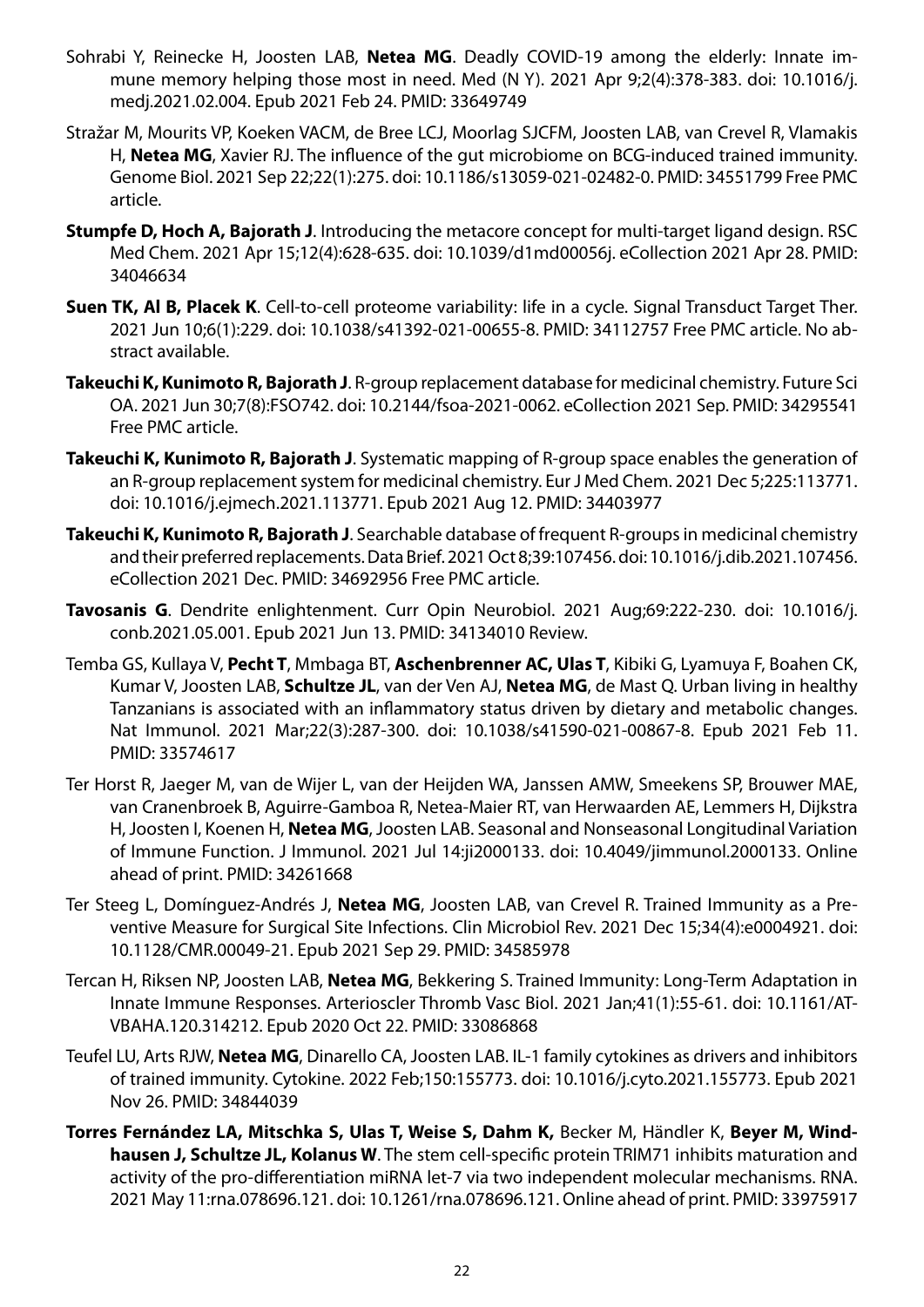- **Torres-Fernández LA**, Emich J, **Port Y, Mitschka S**, Wöste M, Schneider S, Fietz D, Oud MS, Di Persio S, Neuhaus N, Kliesch S, Hölzel M, Schorle H, Friedrich C, Tüttelmann F, **Kolanus W**. TRIM71 Deficiency Causes Germ Cell Loss During Mouse Embryogenesis and Is Associated With Human Male Infertility. Front Cell Dev Biol. 2021 May 13;9:658966. doi: 10.3389/fcell.2021.658966. eCollection 2021. PMID: 34055789
- Tsai YA, Li T, **Torres-Fernández LA, Weise SC, Kolanus W**, Takeoka S. Ultra-Thin Porous PDLLA Films Promote Generation, Maintenance, and Viability of Stem Cell Spheroids. Front Bioeng Biotechnol. 2021 Jun 14;9:674384. doi: 10.3389/fbioe.2021.674384. eCollection 2021. PMID: 34195179 Free PMC article.
- **Ulas T, Aschenbrenner AC**. Neue Krankheiten mit Bluttranskriptomik entschlüsseln. Biospektrum (Heidelb). 2021;27(4):372-375. doi: 10.1007/s12268-021-1590-8. Epub 2021 Jun 26. PMID: 34219982
- Umer N, Arévalo L, Phadke S, Lohanadan K, Kirfel G, **Sons D**, Sofia D, Witke W, Schorle H. Loss of Profilin3 Impairs Spermiogenesis by Affecting Acrosome Biogenesis, Autophagy, Manchette Development and Mitochondrial Organization. Front Cell Dev Biol. 2021 Nov 4;9:749559. doi: 10.3389/ fcell.2021.749559. eCollection 2021. PMID: 34869336 Free PMC article.
- Vadaq N, Schirmer M, Tunjungputri RN, Vlamakis H, Chiriac C, Ardiansyah E, Gasem MH, Joosten LAB, de Groot PG, Xavier RJ, **Netea MG**, van der Ven AJ, de Mast Q. Untargeted Plasma Metabolomics and Gut Microbiome Profiling Provide Novel Insights into the Regulation of Platelet Reactivity in Healthy Individuals. Thromb Haemost. 2021 Jun 30. doi: 10.1055/a-1541-3706. Online ahead of print. PMID: 34192775
- van de Veerdonk FL, **Netea MG**. Rare variants increase the risk of severe COVID-19. Elife. 2021 Mar 23;10:e67860. doi: 10.7554/eLife.67860. PMID: 33752797 Free PMC article.
- Van de Wijer L, van der Heijden WA, Ter Horst R, Jaeger M, Trypsteen W, Rutsaert S, van Cranenbroek B, van Rijssen E, Joosten I, Joosten L, Vandekerckhove L, Schoofs T, van Lunzen J, **Netea MG**, Koenen HJPM, van der Ven AJAM, de Mast Q. The Architecture of Circulating Immune Cells Is Dysregulated in People Living With HIV on Long Term Antiretroviral Treatment and Relates With Markers of the HIV-1 Reservoir, Cytomegalovirus, and Microbial Translocation. Front Immunol. 2021 Apr 19;12:661990. doi: 10.3389/fimmu.2021.661990. eCollection 2021. PMID: 33953724 Free PMC article.
- van der Heijden WA, Wan J, Van de Wijer L, Jaeger M, **Netea MG**, van der Ven AJ, de Groot PG, Roest M, de Mast Q. Plasmatic Coagulation Capacity Correlates With Inflammation and Abacavir Use During Chronic HIV Infection. J Acquir Immune Defic Syndr. 2021 May 1;87(1):711-719. doi: 10.1097/ QAI.0000000000002633. PMID: 33492017
- van der Heijden WA, Van de Wijer L, Keramati F, Trypsteen W, Rutsaert S, Horst RT, Jaeger M, Koenen HJ, Stunnenberg HG, Joosten I, Verweij PE, van Lunzen J, Dinarello CA, Joosten LA, Vandekerckhove L, **Netea MG**, van der Ven AJ, de Mast Q. Chronic HIV infection induces transcriptional and functional reprogramming of innate immune cells. JCI Insight. 2021 Apr 8;6(7):e145928. doi: 10.1172/ jci.insight.145928. PMID: 33630761 Free PMC article.
- van der Heijden WA, van de Wijer L, Jaeger M, Grintjes K, **Netea MG**, Urbanus RT, van Crevel R, van den Heuvel LP, Brink M, Rodenburg RJ, de Groot PG, van der Ven AJ, de Mast Q. Long-term treated HIV infection is associated with platelet mitochondrial dysfunction. Sci Rep. 2021 Mar 18;11(1):6246. doi: 10.1038/s41598-021-85775-5. PMID: 33739024 Free PMC article.
- van der Heijden WA, van Deuren RC, van de Wijer L, van den Munckhof ICL, Steehouwer M, Riksen NP, **Netea MG**, de Mast Q, Vandekerckhove L, de Voer RM, van der Ven AJ, Hoischen A. Clonal hematopoiesis is associated with low CD4 nadir and increased residual HIV transcriptional activity in virally suppressed individuals with HIV. J Infect Dis. 2021 Aug 21:jiab419. doi: 10.1093/infdis/jiab419. Online ahead of print. PMID: 34417800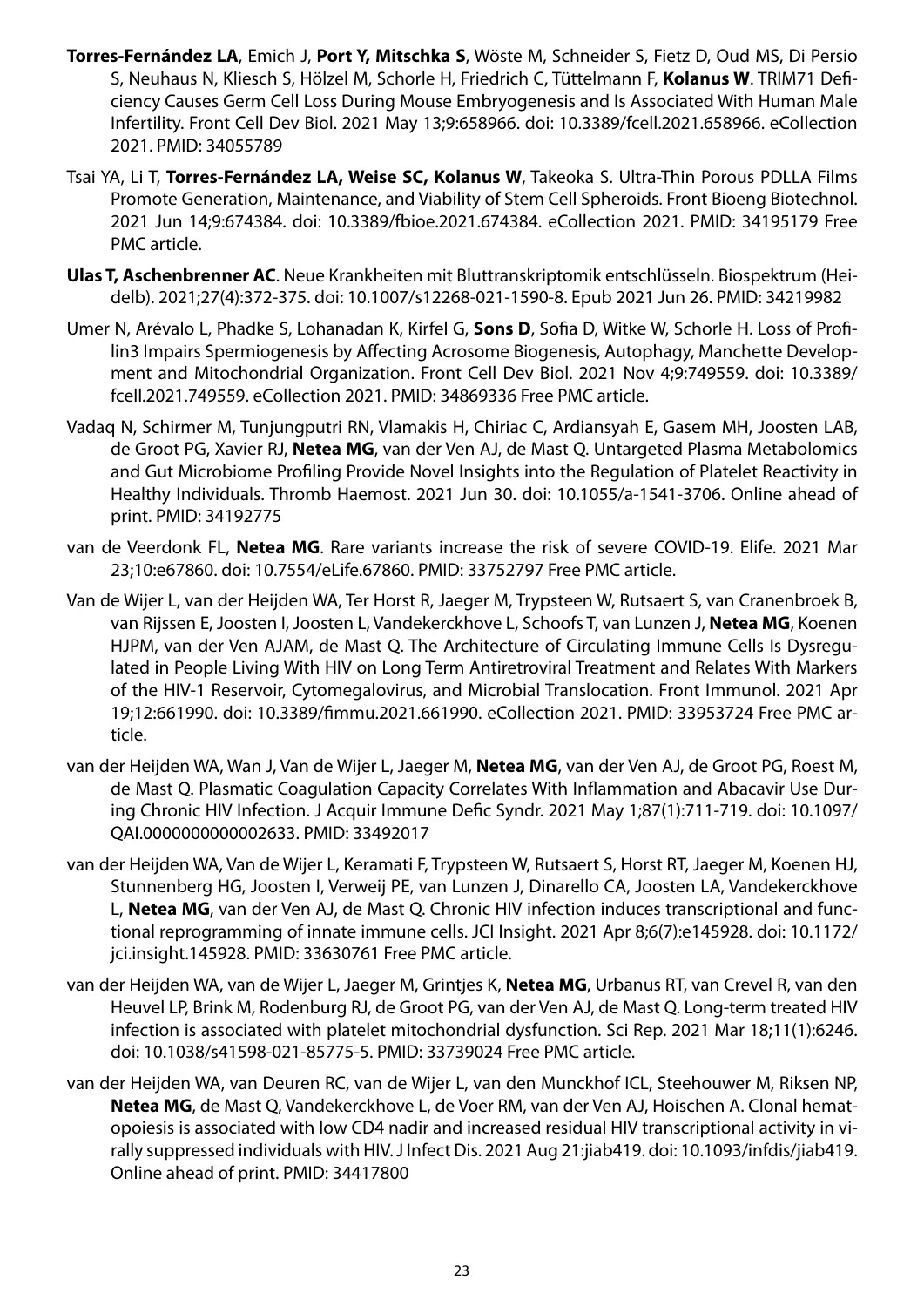- van der Vossen EWJ, Bastos D, Stols-Gonçalves D, de Goffau MC, Davids M, Pereira JPB, Li Yim AYF, Henneman P, **Netea MG**, de Vos WM, de Jonge W, Groen AK, Nieuwdorp M, Levin E. Effects of fecal microbiota transplant on DNA methylation in subjects with metabolic syndrome. Gut Microbes. 2021 Jan-Dec;13(1):1993513. doi: 10.1080/19490976.2021.1993513. PMID: 34747338
- van der Zande HJP, **Nitsche D, Schlautmann L**, Guigas B, **Burgdorf S**. The Mannose Receptor: From Endocytic Receptor and Biomarker to Regulator of (Meta)Inflammation. Front Immunol. 2021 Oct 14;12:765034. doi: 10.3389/fimmu.2021.765034. eCollection 2021. PMID: 34721436 Free PMC article. Review.
- van Deuren RC, Arts P, Cavalli G, Jaeger M, Steehouwer M, van de Vorst M, Gilissen C, Joosten LAB, Dinarello CA, Mhlanga MM, Kumar V, **Netea MG**, van de Veerdonk FL, Hoischen A. Impact of rare and common genetic variation in the interleukin-1 pathway on human cytokine responses. Genome Med. 2021 May 25;13(1):94. doi: 10.1186/s13073-021-00907-w. PMID: 34034819 Free PMC article.
- van Laarhoven A, Kurver L, Overheul GJ, Kooistra EJ, Abdo WF, van Crevel R, Duivenvoorden R, Kox M, Ten Oever J, Schouten J, van de Veerdonk FL, van der Hoeven H, Rahamat-Langendoen J, van Rij RP, Pickkers P, **Netea MG**. Interferon gamma immunotherapy in five critically ill COVID-19 patients with impaired cellular immunity: A case series. Med (N Y). 2021 Oct 8;2(10):1163-1170.e2. doi: 10.1016/j.medj.2021.09.003. Epub 2021 Sep 21. PMID: 34568856 Free PMC article.
- van Leent MMT, Meerwaldt AE, Berchouchi A, Toner YC, Burnett ME, Klein ED, Verschuur AVD, Nauta SA, Munitz J, Prévot G, van Leeuwen EM, Ordikhani F, Mourits VP, Calcagno C, Robson PM, Soultanidis G, Reiner T, Joosten RRM, Friedrich H, Madsen JC, Kluza E, van der Meel R, Joosten LAB, **Netea MG**, Ochando J, Fayad ZA, Pérez-Medina C, Mulder WJM, Teunissen AJP. A modular approach toward producing nanotherapeutics targeting the innate immune system. Sci Adv. 2021 Mar 5;7(10):eabe7853. doi: 10.1126/sciadv.abe7853. Print 2021 Mar. PMID: 33674313 Free PMC article.
- van Leent MMT, Beldman TJ, Toner YC, Lameijer MA, Rother N, Bekkering S, Teunissen AJP, Zhou X, van der Meel R, Malkus J, Nauta SA, Klein ED, Fay F, Sanchez-Gaytan BL, Pérez-Medina C, Kluza E, Ye YX, Wojtkiewicz G, Fisher EA, Swirski FK, Nahrendorf M, Zhang B, Li Y, Zhang B, Joosten LAB, Pasterkamp G, Boltjes A, Fayad ZA, Lutgens E, **Netea MG**, Riksen NP, Mulder WJM, Duivenvoorden R. Prosaposin mediates inflammation in atherosclerosis. Sci Transl Med. 2021 Mar 10;13(584):eabe1433. doi: 10.1126/scitranslmed.abe1433. PMID: 33692130
- Vierock J, Rodriguez-Rozada S, Dieter A, Pieper F, Sims R, Tenedini F, Bergs ACF, Bendifallah I, Zhou F, Zeitzschel N, Ahlbeck J, Augustin S, Sauter K, Papagiakoumou E, Gottschalk A, **Soba P**, Emiliani V, Engel AK, Hegemann P, Wiegert JS. BiPOLES is an optogenetic tool developed for bidirectional dual-color control of neurons. Nat Commun. 2021 Jul 26;12(1):4527. doi: 10.1038/s41467-021- 24759-5. PMID: 34312384
- **Vogt M**. Using deep neural networks to explore chemical space. Expert Opin Drug Discov. 2021 Dec 29:1-8. doi: 10.1080/17460441.2022.2019704. Online ahead of print. PMID: 34918594
- Wang D, Doestzada M, Chen L, Andreu-Sánchez S, van den Munckhof ICL, Augustijn HE, Koehorst M, Ruiz-Moreno AJ, Bloks VW, Riksen NP, Rutten JHW, Joosten LAB, **Netea MG**, Wijmenga C, Zhernakova A, Kuipers F, Fu J. Characterization of gut microbial structural variations as determinants of human bile acid metabolism. Cell Host Microbe. 2021 Dec 8;29(12):1802-1814.e5. doi: 10.1016/j. chom.2021.11.003. Epub 2021 Nov 29. PMID: 34847370
- Wang M, Yang Y, Cansever D, Wang Y, Kantores C, Messiaen S, Moison D, Livera G, Chakarov S, Weinberger T, Stremmel C, Fijak M, Klein B, Pleuger C, Lian Z, Ma W, Liu Q, **Klee K**, Händler K, **Ulas T, Schlitzer A, Schultze JL**, Becher B, Greter M, Liu Z, Ginhoux F, Epelman S, Schulz C, Meinhardt A, Bhushan S. Two populations of self-maintaining monocyte-independent macrophages exist in adult epididymis and testis. Proc Natl Acad Sci U S A. 2021 Jan 5;118(1):e2013686117. doi: 10.1073/ pnas.2013686117. PMID: 33372158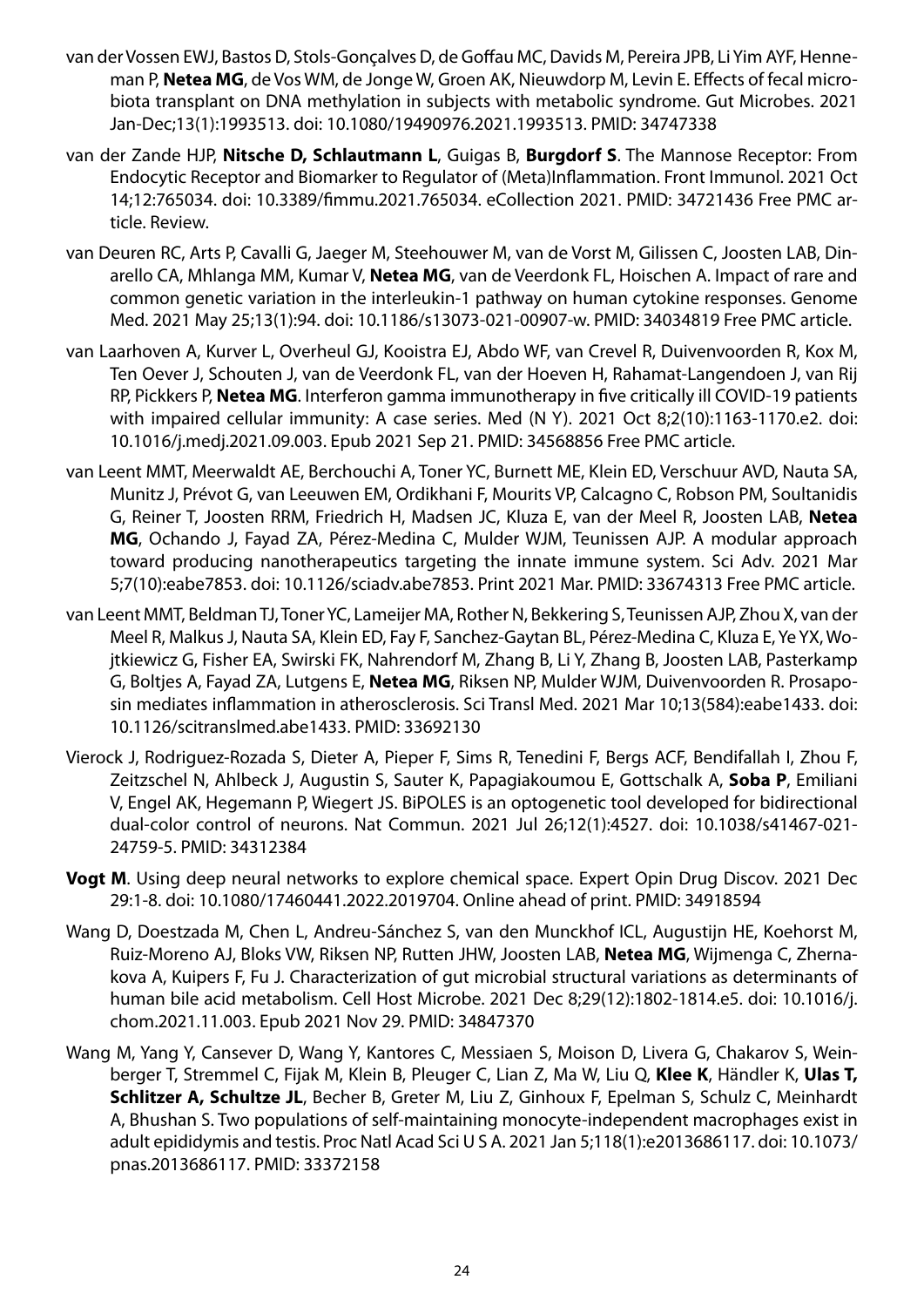- Wan J, Vadaq N, Konings J, Jaeger M, Kumar V, de Laat B, Joosten L, **Netea MG**, van der Ven AJ, de Groot PG, de Mast Q, Roest M. Kallikrein augments the anticoagulant function of the protein C system in thrombin generation. J Thromb Haemost. 2022 Jan;20(1):48-57. doi: 10.1111/jth.15530. Epub 2021 Sep 28. PMID: 34532976
- **Warnat-Herresthal S**, Schultze H, Shastry KL, Manamohan S, Mukherjee S, Garg V, Sarveswara R, Händler K, Pickkers P, Aziz NA, Ktena S, Tran F, Bitzer M, Ossowski S, Casadei N, Herr C, Petersheim D, Behrends U, Kern F, Fehlmann T, Schommers P, Lehmann C, Augustin M, Rybniker J, Altmüller J, Mishra N, Bernardes JP, Krämer B, **Bonaguro L, Schulte-Schrepping J**, De Domenico E, Siever C, Kraut M, Desai M, Monnet B, Saridaki M, Siegel CM, Drews A, **Nuesch-Germano M**, Theis H, Heyckendorf J, Schreiber S, Kim-Hellmuth S; COVID-19 Aachen Study (COVAS), Nattermann J, Skowasch D, Kurth I, Keller A, Bals R, Nürnberg P, Rieß O, Rosenstiel P, Netea MG, Theis F, Mukherjee S, Backes M, **Aschenbrenner AC, Ulas T**; Deutsche COVID-19 Omics Initiative (DeCOI), Breteler MMB, Giamarellos-Bourboulis EJ, Kox M, Becker M, Cheran S, Woodacre MS, Goh EL, **Schultze JL**. Swarm Learning for decentralized and confidential clinical machine learning. Nature. 2021 Jun;594(7862):265-270. doi: 10.1038/s41586-021-03583-3. Epub 2021 May 26. PMID: 34040261 Free PMC article.
- Wendisch D, Dietrich O, Mari T, von Stillfried S, Ibarra IL, Mittermaier M, Mache C, Chua RL, Knoll R, Timm S, Brumhard S, Krammer T, Zauber H, Hiller AL, Pascual-Reguant A, Mothes R, Bülow RD, Schulze J, Leipold AM, Djudjaj S, Erhard F, Geffers R, Pott F, Kazmierski J, Radke J, Pergantis P, Baßler K, Conrad C, **Aschenbrenner AC**, Sawitzki B, Landthaler M, Wyler E, Horst D; Deutsche COVID-19 OMICS Initiative (DeCOI), Hippenstiel S, Hocke A, Heppner FL, Uhrig A, Garcia C, Machleidt F, Herold S, Elezkurtaj S, Thibeault C, Witzenrath M, Cochain C, Suttorp N, Drosten C, Goffinet C, Kurth F, **Schultze JL**, Radbruch H, Ochs M, Eils R, Müller-Redetzky H, Hauser AE, Luecken MD, Theis FJ, Conrad C, Wolff T, Boor P, Selbach M, Saliba AE, Sander LE. SARS-CoV-2 infection triggers profibrotic macrophage responses and lung fibrosis. Cell. 2021 Dec 22;184(26):6243-6261.e27. doi: 10.1016/j. cell.2021.11.033. Epub 2021 Nov 27. PMID: 34914922 Free PMC article.
- Willenborg S, Sanin DE, Jais A, Ding X, **Ulas T**, Nüchel J, Popović M, MacVicar T, Langer T, **Schultze JL**, Gerbaulet A, Roers A, Pearce EJ, Brüning JC, Trifunovic A, Eming SA.Mitochondrial metabolism coordinates stage-specific repair processes in macrophages during wound healing. Cell Metab. 2021 Dec 7;33(12):2398-2414.e9. doi: 10.1016/j.cmet.2021.10.004. Epub 2021 Oct 28. PMID: 34715039
- Wolters TLC, van der Heijden CDCC, Pinzariu O, Hijmans-Kersten BTP, Jacobs C, Kaffa C, Hoischen A, **Netea MG**, Smit JWA, Thijssen DHJ, Georgescu CE, Riksen NP, Netea-Maier RT. The association between treatment and systemic inflammation in acromegaly. Growth Horm IGF Res. 2021 Apr-Jun;57-58:101391. doi: 10.1016/j.ghir.2021.101391. Epub 2021 Apr 30. PMID: 33964727 76. Hepatic synthesis of triacylglycerols containing medium-chain fatty acids is dominated by diacylglycerol acyltransferase 1 and efficiently inhibited by etomoxir. Wunderling K, Leopold C, Jamitzky I, Yaghmour M, Zink F, Kratky D, Thiele C. Mol Metab. 2021 Mar;45:101150. doi: 10.1016/j.molmet.2020.101150. Epub 2020 Dec 23. PMID: 33359403
- **Wunderling K**, Leopold C, **Jamitzky I, Yaghmour M, Zink F**, Kratky D, **Thiele C**. Hepatic synthesis of triacylglycerols containing medium-chain fatty acids is dominated by diacylglycerol acyltransferase 1 and efficiently inhibited by etomoxir. Mol Metab. 2021 Mar;45:101150. doi: 10.1016/j.molmet.2020.101150. Epub 2020 Dec 23. PMID: 33359403
- Xu CJ, Gruzieva O, Qi C, Esplugues A, Gehring U, Bergström A, Mason D, Chatzi L, Porta D, Lodrup Carlsen KC, Baïz N, Madore AM, Alenius H, van Rijkom B, Jankipersadsing SA, van der Vlies P, Kull I, van Hage M, Bustamante M, Lertxundi A, Torrent M, Santorelli G, Fantini MP, Hovland V, Pesce G; BIOS Consortium, Fyhrquist N, Laatikainen T, Nawijn MC, Li Y, Wijmenga C, **Netea MG**, Bousquet J, Anto JM, Laprise C, Haahtela T, Annesi-Maesano I, Carlsen KH, Gori D, Kogevinas M, Wright J, Söderhäll C, Vonk JM, Sunyer J, Melén E, Koppelman GH. Shared DNA methylation signatures in childhood allergy: The MeDALL study. J Allergy Clin Immunol. 2021 Mar;147(3):1031-1040. doi: 10.1016/j. jaci.2020.11.044. Epub 2020 Dec 15. PMID: 33338541